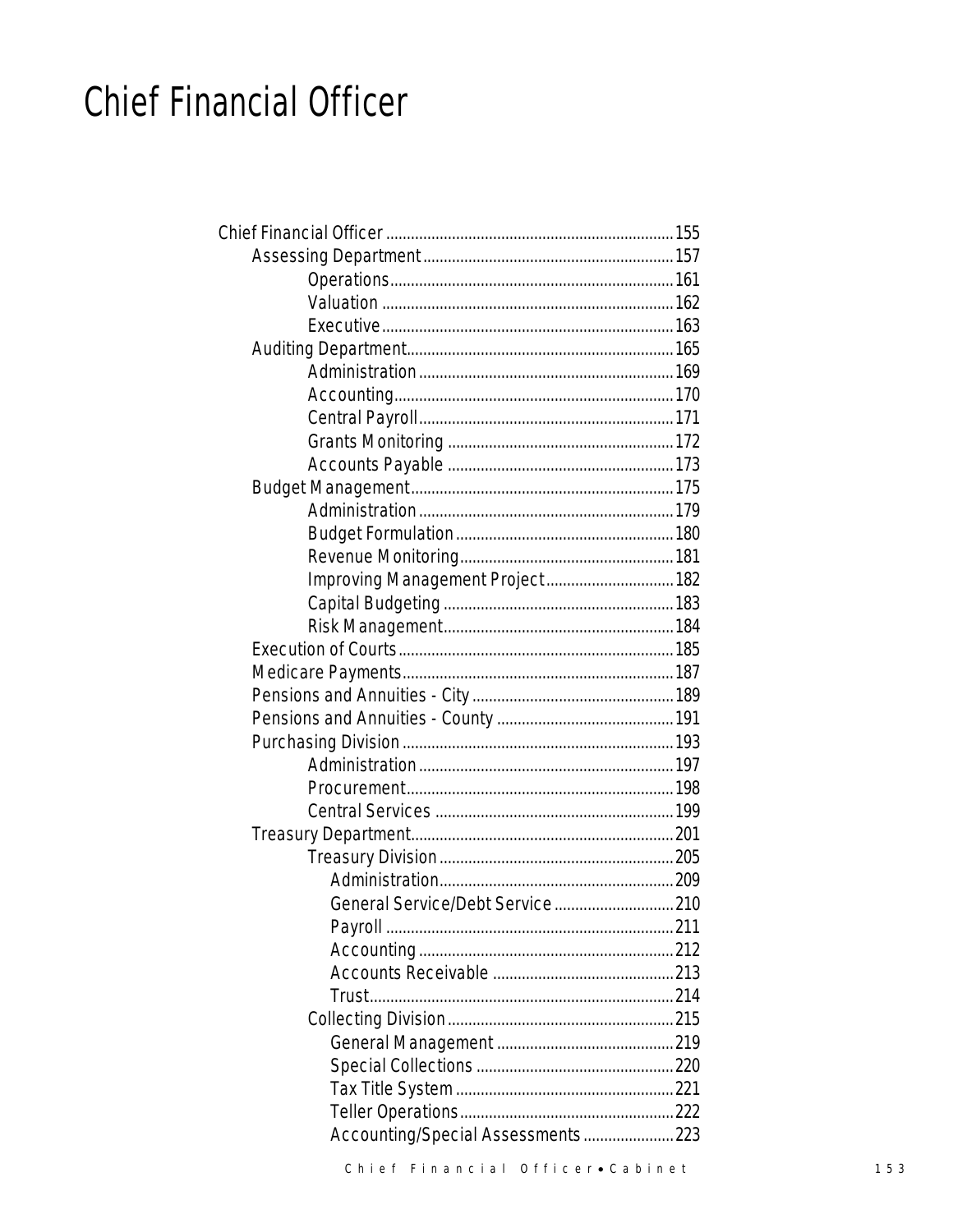Current Payment Services ................................... 224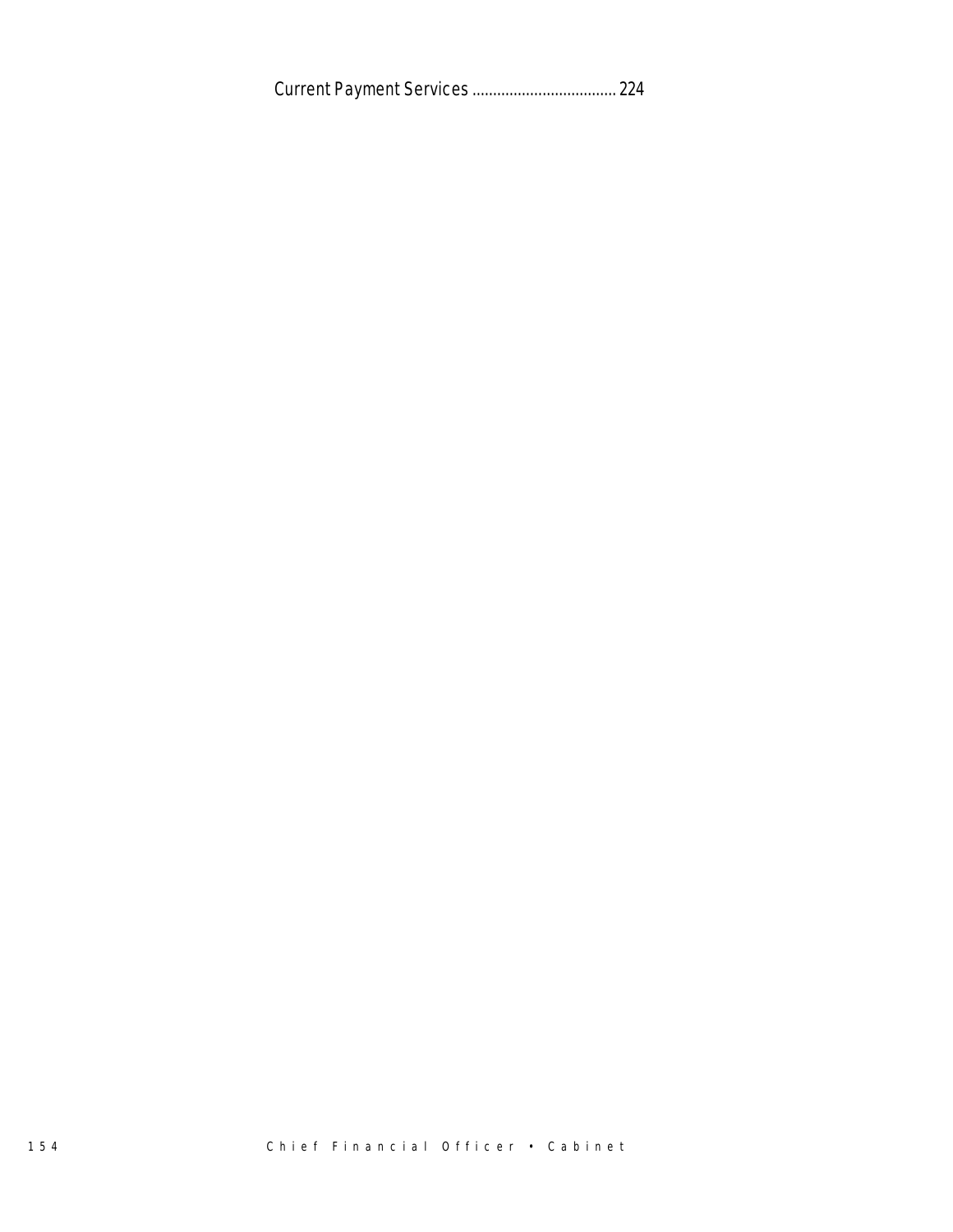# Chief Financial Officer

### *Lisa C. Signori, Chief Financial Officer*

#### *Cabinet Mission*

The Chief Financial Officer (CFO) ensures coordination of the City's financial processes. The CFO oversees the operating budget presentation and monitoring as well as the preparation and monitoring of the City's capital budget. The CFO develops systems or proposes legislative changes to ensure revenue predictability and reasonable growth, and ensures prudent management of all funds due to and disbursed by the City. Strict fiscal controls and adherence to sound financial practices, as reflected in expenditure and revenue reports, financial statements, audits and reviews, are assured by the CFO.

| <b>Operating Budget</b> | Program Name                  | <b>Total Actual '04</b> | Total Actual '05 | Total Approp '06 | Total Budget '07 |
|-------------------------|-------------------------------|-------------------------|------------------|------------------|------------------|
|                         | <b>Assessing Department</b>   | 5.138.326               | 5.732.909        | 5.794.614        | 6,141,700        |
|                         | <b>Auditing Department</b>    | 1,888,390               | 1,867,192        | 1.986.924        | 2,133,244        |
|                         | <b>Budget Management</b>      | 2.341.656               | 2,554,975        | 2,567,531        | 2,534,381        |
|                         | Execution of Courts           | 18,842,206              | 10,883,972       | 3,500,000        | 3,500,000        |
|                         | Medicare Payments             | 4,100,000               | 4,313,859        | 4.671.000        | 4,926,000        |
|                         | Pensions & Annuities - City   | 4,600,000               | 4,599,985        | 4,600,000        | 4,600,000        |
|                         | Pensions & Annuities - County | 300,000                 | 300,000          | 100,000          | 100,000          |
|                         | Purchasing Division           | 1,138,234               | 1,240,983        | 1.279.870        | 1,361,684        |
|                         | <b>Treasury Department</b>    | 4.017.245               | 4,243,620        | 4,310,687        | 3,724,389        |
|                         | Total                         | 42,366,057              | 35,737,495       | 28,810,626       | 29,021,398       |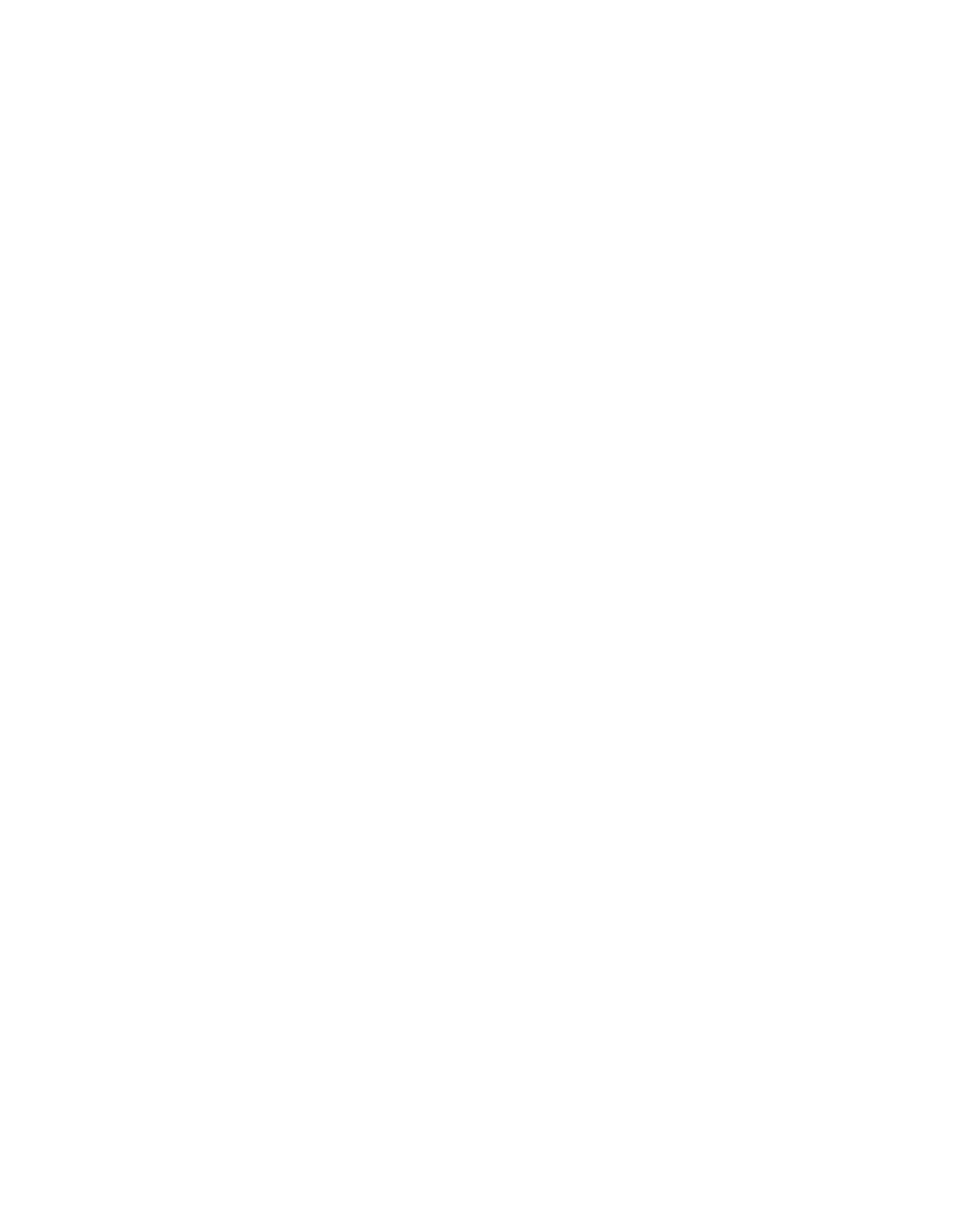# Assessing Department Operating Budget

## *Ronald W. Rakow, Commissioner Appropriation: 136*

## *Department Mission*

The mission of the Assessing Department is to accurately assess property and provide prompt and courteous responses to requests for service from the public.

### *FY07 Performance Objectives*

- To resolve taxpayer inquiries in a timely and responsive manner.
- To maintain and ensure data quality for all real and personal property to produce consistent and accurate values.
- To resolve abatements in a timely and responsive manner.
- To maintain accurate parcel and ownership data so as to ensure a fair assessment system.

| <b>Operating Budget</b>            | <b>Program Name</b>                  | Total Actual '04                  | Total Actual '05                  | Total Approp '06                    | <b>Total Budget '07</b>             |
|------------------------------------|--------------------------------------|-----------------------------------|-----------------------------------|-------------------------------------|-------------------------------------|
|                                    | Operations<br>Valuation<br>Executive | 1.702.067<br>2.550.290<br>885,968 | 2,015,202<br>2,832,837<br>884,870 | 1,754,472<br>2.899.658<br>1,140,483 | 1,772,017<br>3,084,098<br>1,285,585 |
|                                    | Total                                | 5,138,326                         | 5,732,909                         | 5,794,614                           | 6,141,700                           |
| <b>Selected Service Indicators</b> |                                      | Actual '04                        | Actual '05                        | Approp '06                          | Budget '07                          |
|                                    | Personnel Services<br>Non Personnel  | 4.566.175<br>572.151              | 4.795.047<br>937.862              | 5.140.114<br>654,500                | 5,293,046<br>848,653                |
|                                    | Total                                | 5,138,326                         | 5,732,909                         | 5,794,614                           | 6,141,700                           |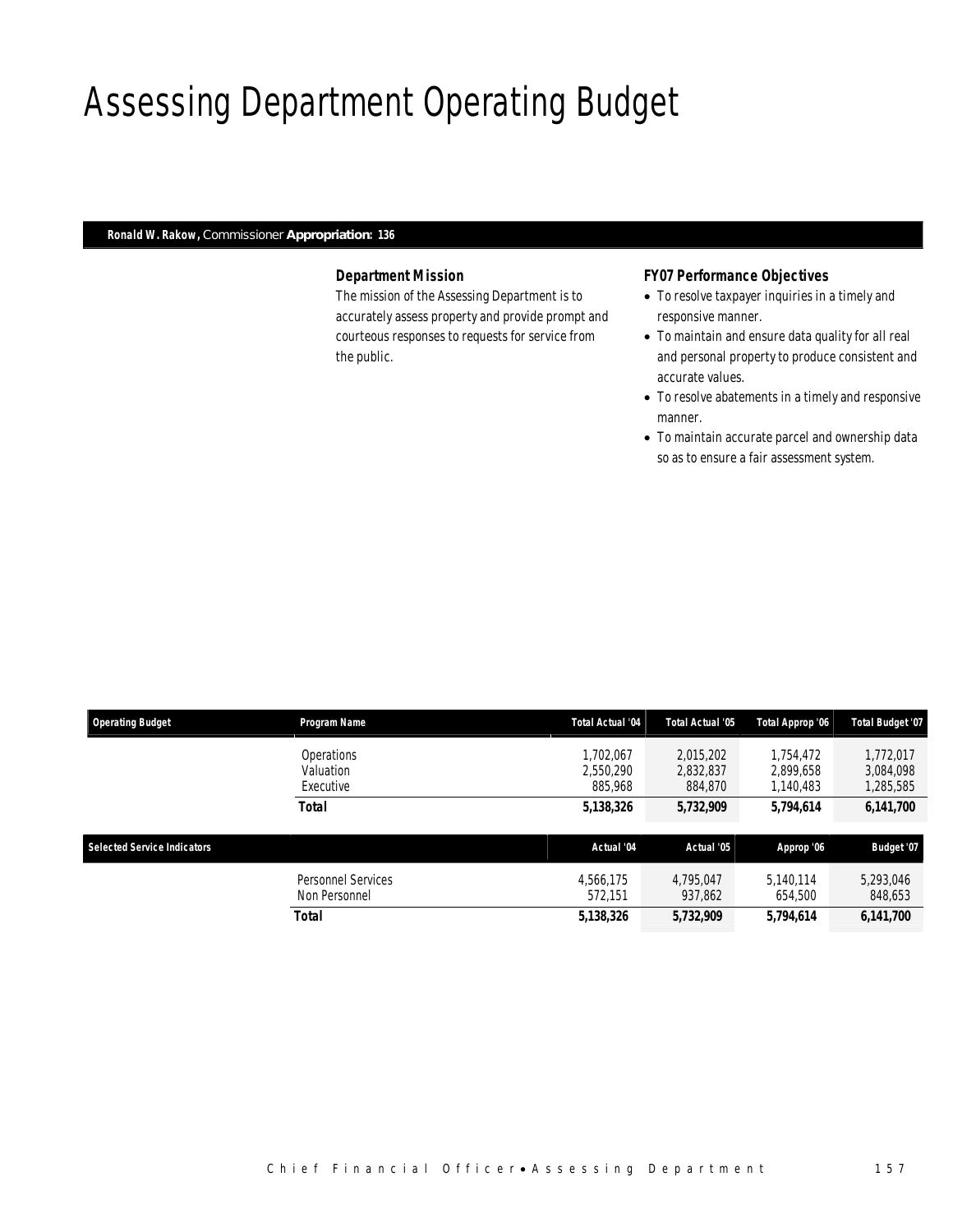# Assessing Department Operating Budget



### *Authorizing Statutes*

- Organizations, CBC St. 6, s. 100-107; CBC Ord. 6, 100-104.
- Taxation, MGLA c. 59; MGLA c. 60A-B; MGLA c. 61A-B; MGLA c. 121A.
- Abatement of Back Taxes, MGLA c. 58, s. 8.
- Classification, MGLA c. 59, s. 2A; MGLA c. 40, s. 56.
- Annual Assessment, MGLA c. 59, s. 23.
- Proposition 2 1/2, MGLA c. 59, s. 21C.
- Cherry Sheets State Aid, MGLA c. 58, s. 18A-C, 25A; MGLA c. 29, s. 2 M-O, 67-71.

### *Description of Services*

The Assessing Department is responsible for the valuation and assessment of all real and personal property in the City of Boston for the purpose of taxation. Assessment records are reviewed annually to reflect new construction, fire damage, and changes in ownership. The Department conducts a revaluation program every three years. The Department conducts research on assessment practices and provides the necessary accounting control and other related clerical support to properly assess real and personal property. The Department maintains official maps, records of assessment and ownership, abatements and related property description data.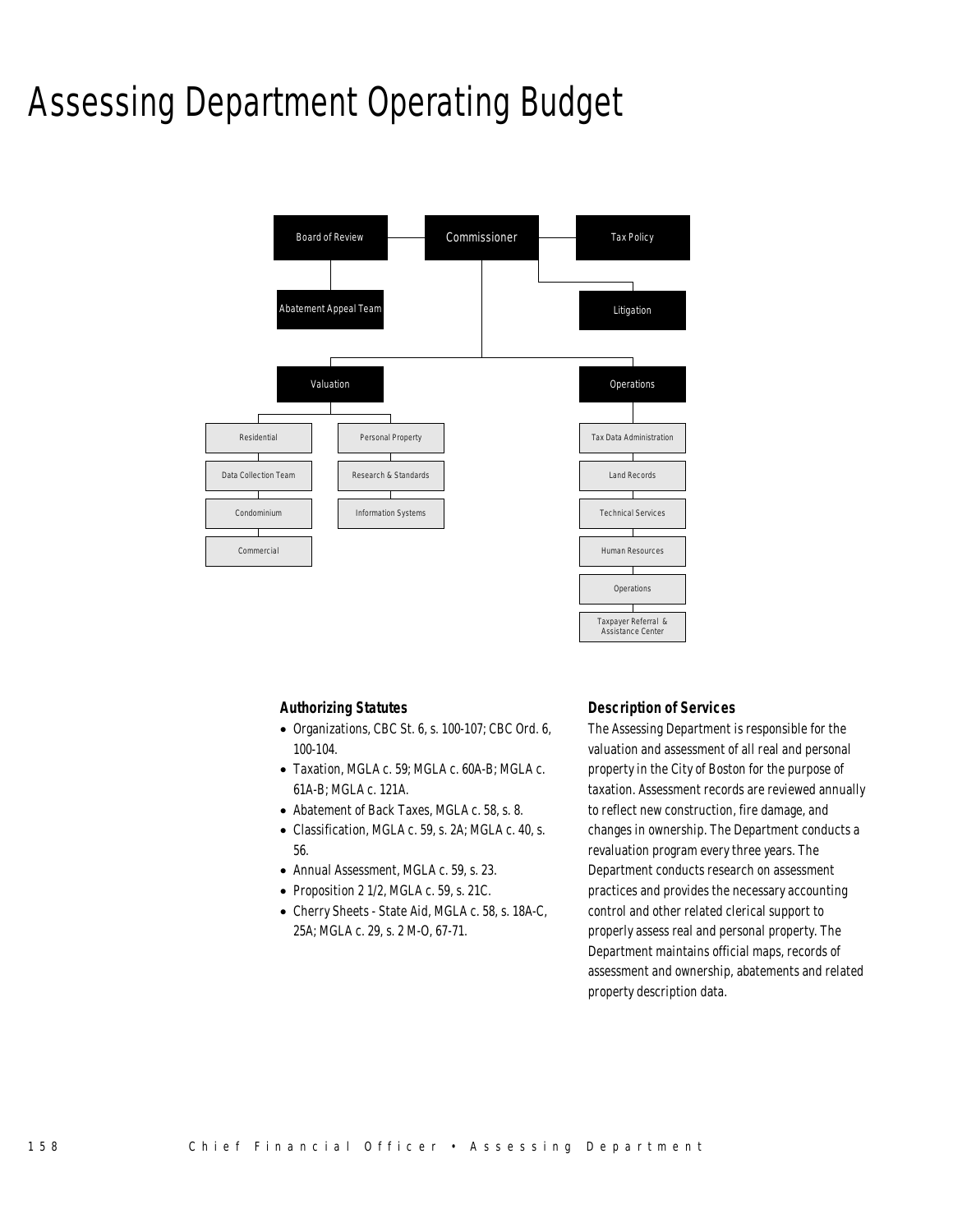# Department History

| <b>Personnel Services</b>       |                                       | FY04 Expenditure | FY05 Expenditure | FY06 Appropriation | FY07 Adopted     | Inc/Dec 06 vs 07 |
|---------------------------------|---------------------------------------|------------------|------------------|--------------------|------------------|------------------|
|                                 | 51000 Permanent Employees             | 4,487,733        | 4.746.626        | 5,107,114          | 5,263,046        | 155.932          |
|                                 | 51100 Emergency Employees             | $\mathbf 0$      | $\mathbf{0}$     | $\mathbf 0$        | $\mathbf{0}$     | $\theta$         |
|                                 | 51200 Overtime                        | 74,391           | 39,861           | 33,000             | 30,000           | $-3,000$         |
|                                 | 51600 Unemployment Compensation       | 4,052            | 8,560            | $\overline{0}$     | $\mathbf 0$      | $\overline{0}$   |
|                                 | 51700 Workers' Compensation           | $\overline{0}$   | $\mathbf{0}$     | $\overline{0}$     | $\Omega$         | $\Omega$         |
|                                 | <b>Total Personnel Services</b>       | 4,566,176        | 4,795,047        | 5,140,114          | 5,293,046        | 152,932          |
| <b>Contractual Services</b>     |                                       | FY04 Expenditure | FY05 Expenditure | FY06 Appropriation | FY07 Adopted     | Inc/Dec 06 vs 07 |
|                                 | 52100 Communications                  | 102,261          | 107,147          | 100,000            | 110,000          | 10,000           |
|                                 | 52200 Utilities                       | $\mathbf{0}$     | $\mathbf{0}$     | $\overline{0}$     | $\mathbf{0}$     | $\theta$         |
|                                 | 52300 Water & Sewer                   | $\overline{0}$   | $\mathbf{0}$     | $\overline{0}$     | $\Omega$         | $\mathbf{0}$     |
|                                 | 52400 Snow Removal                    | $\overline{0}$   | $\mathbf{0}$     | $\mathbf{0}$       | $\overline{0}$   | $\mathbf{0}$     |
|                                 | 52500 Garbage/Waste Removal           | $\overline{0}$   | 0                | $\Omega$           | $\theta$         | $\theta$         |
|                                 | 52600 Repairs Buildings & Structures  | $\Omega$         | $\theta$         | $\Omega$           | $\Omega$         | $\mathbf{0}$     |
|                                 | 52700 Repairs & Service of Equipment  | 78,849           | 32,090           | 26,000             | 25,000           | $-1,000$         |
|                                 | 52800 Transportation of Persons       | $\overline{0}$   | $\mathbf{0}$     | $\overline{0}$     | $\theta$         | $\Omega$         |
|                                 | 52900 Contracted Services             | 169,149          | 497,145          | 400,000            | 524,300          | 124,300          |
|                                 | <b>Total Contractual Services</b>     | 350,259          | 636,382          | 526,000            | 659,300          | 133,300          |
| <b>Supplies &amp; Materials</b> |                                       | FY04 Expenditure | FY05 Expenditure | FY06 Appropriation | FY07 Adopted     | Inc/Dec 06 vs 07 |
|                                 | 53000 Auto Energy Supplies            | 3,462            | 5,052            | 5,000              | 7,000            | 2,000            |
|                                 | 53200 Food Supplies                   | $\mathbf 0$      | $\mathbf{0}$     | $\mathbf 0$        | $\mathbf 0$      | $\overline{0}$   |
|                                 | 53400 Custodial Supplies              | $\mathbf 0$      | $\mathbf 0$      | $\mathbf 0$        | $\mathbf 0$      | $\mathbf{0}$     |
|                                 | 53500 Med, Dental, & Hosp Supply      | $\overline{0}$   | $\mathbf{0}$     | $\Omega$           | $\mathbf 0$      | $\mathbf 0$      |
|                                 | 53600 Office Supplies and Materials   | 108,938          | 81,370           | 34,000             | 57,000           | 23,000           |
|                                 | 53700 Clothing Allowance              | $\overline{0}$   | $\mathbf{0}$     | $\overline{0}$     | $\mathbf 0$      | $\overline{0}$   |
|                                 | 53800 Educational Supplies & Mat      | $\overline{0}$   | $\mathbf{0}$     | $\mathbf{0}$       | $\Omega$         | $\mathbf{0}$     |
|                                 | 53900 Misc Supplies & Materials       | $\overline{0}$   | $\mathbf{0}$     | $\overline{0}$     | $\Omega$         | $\theta$         |
|                                 | <b>Total Supplies &amp; Materials</b> | 112,400          | 86,422           | 39,000             | 64,000           | 25,000           |
| <b>Current Chgs &amp; Oblig</b> |                                       | FY04 Expenditure | FY05 Expenditure | FY06 Appropriation | FY07 Adopted     | Inc/Dec 06 vs 07 |
|                                 | 54300 Workers' Comp Medical           | 39               | 209              | $\mathbf 0$        | $\mathbf 0$      | 0                |
|                                 | 54400 Legal Liabilities               | $\overline{0}$   | $\mathbf{0}$     | $\overline{0}$     | $\mathbf{0}$     | $\mathbf{0}$     |
|                                 | 54500 Aid To Veterans                 | $\mathbf{0}$     | $\mathbf{0}$     | $\mathbf{0}$       | $\mathbf{0}$     | $\mathbf{0}$     |
|                                 | 54600 Current Charges H&I             | $\mathbf{0}$     | $\mathbf{0}$     | $\Omega$           | $\theta$         | $\theta$         |
|                                 | 54700 Indemnification                 | $\mathbf 0$      | $\mathbf{0}$     | $\overline{0}$     | $\mathbf{0}$     | $\Omega$         |
|                                 | 54800 Reserve Account                 | $\overline{0}$   | $\Omega$         | $\overline{0}$     | $\Omega$         | $\mathbf{0}$     |
|                                 | 54900 Other Current Charges           | 50,989           | 156,484          | 89,500             | 108,200          | 18,700           |
|                                 | Total Current Chgs & Oblig            | 51,028           | 156.693          | 89,500             | 108,200          | 18,700           |
| Equipment                       |                                       | FY04 Expenditure | FY05 Expenditure | FY06 Appropriation | FY07 Adopted     | Inc/Dec 06 vs 07 |
|                                 | 55000 Automotive Equipment            | 42,516           | $\mathbf 0$      | $\boldsymbol{0}$   | $\boldsymbol{0}$ | $\mathbf 0$      |
|                                 | 55400 Lease/Purchase                  | $\mathbf 0$      | 0                | $\overline{0}$     | 17,153           | 17,153           |
|                                 | 55600 Office Furniture & Equipment    | $\mathbf{0}$     | $\mathbf{0}$     | $\overline{0}$     | 0                | $\Omega$         |
|                                 | 55900 Misc Equipment                  | 15,948           | 58,365           | $\mathbf 0$        | $\mathbf 0$      | $\Omega$         |
|                                 | <b>Total Equipment</b>                | 58,464           | 58,365           | 0                  | 17,153           | 17,153           |
| <b>Other</b>                    |                                       | FY04 Expenditure | FY05 Expenditure | FY06 Appropriation | FY07 Adopted     | Inc/Dec 06 vs 07 |
|                                 | 56200 Special Appropriation           | 0                | 0                | $\boldsymbol{0}$   | $\boldsymbol{0}$ | 0                |
|                                 | 57200 Structures & Improvements       | $\mathbf 0$      | 0                | $\theta$           | 0                | $\mathbf 0$      |
|                                 | 58000 Land & Non-Structure            | $\mathbf 0$      | $\boldsymbol{0}$ | $\mathbf 0$        | $\mathbf{0}$     | $\mathbf{0}$     |
|                                 | <b>Total Other</b>                    | $\mathbf{0}$     | 0                | $\mathbf{0}$       | 0                | $\bf{0}$         |
|                                 | <b>Grand Total</b>                    | 5,138,327        | 5,732,909        | 5,794,614          | 6,141,699        | 347,085          |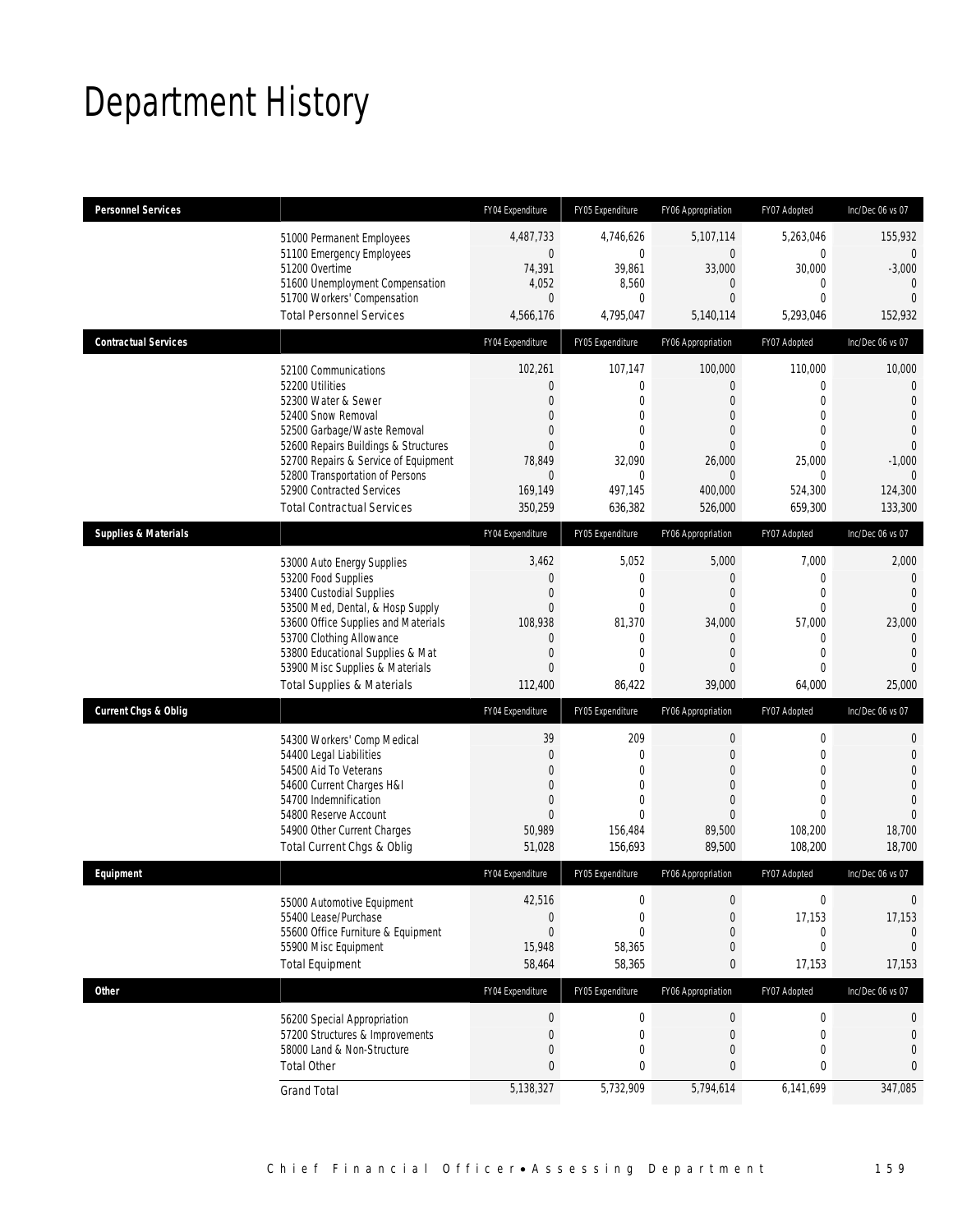# Department Personnel

| Title                                 | Union<br>Code   | Grade          | Position       | FY07 Salary | Title                                              | Union<br>Code   | Grade | Position       | FY07 Salary |
|---------------------------------------|-----------------|----------------|----------------|-------------|----------------------------------------------------|-----------------|-------|----------------|-------------|
| Commissioner                          | CDH             |                |                | 113,384     | Admin Analyst                                      | SU <sub>4</sub> | 14    | 6              | 257,953     |
| Executive Assistant (Asses Oper Mgmt) | <b>EXM</b>      | 12             |                | 100,045     | Asst Assessor (Trainee II)                         | AFL             | 14    | 9              | 304,624     |
| <b>Executive Asst</b>                 | <b>EXM</b>      | 10             | 5              | 442,681     | Personnel Officer                                  | SU4             | 14    |                | 36,492      |
| Prin Admin Assistant                  | <b>EXM</b>      | 8              | $\overline{2}$ | 132,646     | <b>Title Examiner</b>                              | SU4             | 13    | 3              | 111,842     |
| Exec Asst                             | EXM             | $\overline{2}$ |                | 104,127     | Assistant Assessor (Trl)                           | AFL             | 12    |                | 28,455      |
| Assistant Director-Asses Plan Mnt     | <b>AFJ</b>      | 19             |                | 72,967      | <b>Head Clerk</b>                                  | SU4             | 12    | 11             | 386,720     |
| Research Assessor                     | AFL             | 18             |                | 64,867      | Principal DP System Analyst                        | SE <sub>1</sub> | 10    | $\overline{2}$ | 181,629     |
| Senior Assessing Drafter              | AFJ             | 18A            |                | 67,462      | Property Officer                                   | SU4             | 10    |                | 27,644      |
| Sr Research Analyst                   | SU4             | 18             | $\overline{2}$ | 105,148     | Prin Admin Asst                                    | SE <sub>1</sub> | 9     | $\mathfrak{D}$ | 167,882     |
| <b>Supervisor Assistant Assessor</b>  | AFL             | 18             | 10             | 622,242     | Prin Admin Assistant                               | SE <sub>1</sub> | 8     |                | 498,266     |
| Admin Assistant                       | SU4             | 16             | $\overline{2}$ | 103,888     | <b>Dir-Assessing Services</b>                      | SE <sub>1</sub> |       |                | 71,486      |
| <b>Assistant Assessor</b>             | AFL             | 16A            | 6              | 274,609     | Data Proc Info Manager                             | SE <sub>1</sub> | 6     |                | 65,044      |
| Jr Asses Draftsman                    | AFJ             | 16             | 1              | 45,695      | Data Proc System Analyst                           | SE <sub>1</sub> | 6     | 3              | 164,944     |
| Office Manager                        | SU4             | 16             | $\overline{2}$ | 110,211     | Management Analyst                                 | SE <sub>1</sub> | 6     | $\overline{2}$ | 129,301     |
| Research Analyst                      | SU4             | 16             | $\overline{2}$ | 85,689      | Senior Admin Analyst                               | SE <sub>1</sub> | 6     | 3              | 155,625     |
| Admin Assistant                       | SU <sub>4</sub> | 15             | 4              | 174,156     | <b>Administrative Secretary</b>                    | SE <sub>1</sub> | 3     |                | 49,367      |
|                                       |                 |                |                |             | <b>Total</b>                                       |                 |       | 96             | 5,257,090   |
|                                       |                 |                |                |             | <b>Adjustments</b><br><b>Differential Payments</b> |                 |       |                | $\Omega$    |

Other 74,208

Chargebacks 0 Salary Savings -68,252 *FY07 Total Request 5,263,046*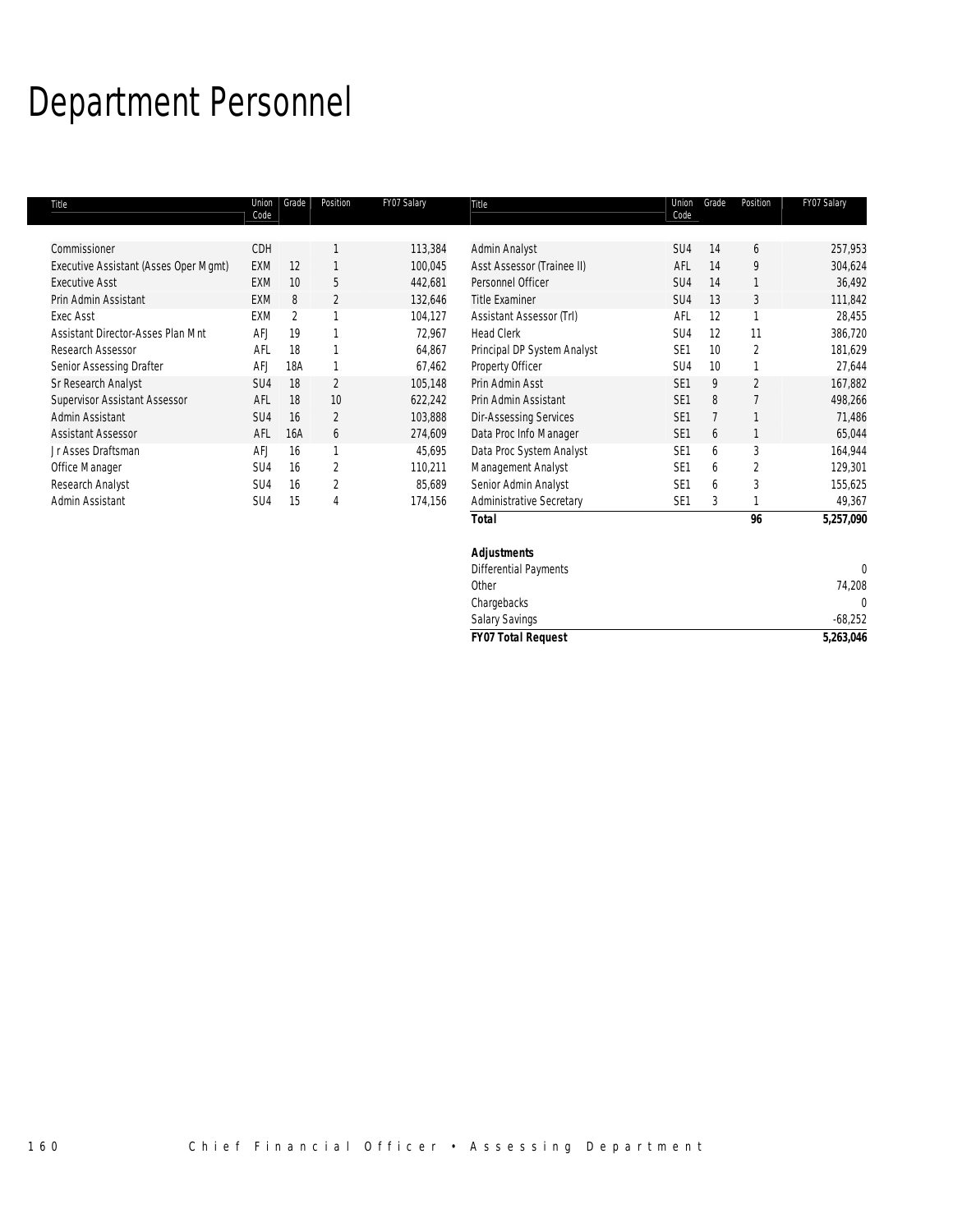# Program 1. Operations

### *Emmanuel Dikibo, Manager Organization: 136100*

#### *Program Description*

The Operations program provides administration, fiscal, human resources, and other related administrative services to all operating units within the department. It also provides management and technical support for fleet administration, facilities and office management, and office technology, including ownership and physical description changes to real property that are maintained by the Tax Data Administration and Land Records units. The Taxpayer Referral and Assistance Center (TRAC) provides a single point of contact to taxpayers seeking information, assistance or referrals regarding excise, personal property, and real estate. TRAC handles inquiries by phone, mail, and email.

- To maintain accurate parcel and ownership data so as to ensure a fair assessment system.
- To process all personal exemption applications filed in a timely and responsive manner.
- To process all residential exemption applications filed in a timely and responsive manner.
- To resolve taxpayer inquiries in a timely and responsive manner.

| <b>Program Outcomes</b>            |                                                                                                                                                                                      | Actual '04                 | Actual '05                 | Projected '06              | <b>PLOS '07</b>            |
|------------------------------------|--------------------------------------------------------------------------------------------------------------------------------------------------------------------------------------|----------------------------|----------------------------|----------------------------|----------------------------|
|                                    | % of map requests completed in 5 days<br>% of mail inquiries including e-mail regarding<br>motor and boat excise, personal and residential<br>exemptions responded to within 15 days | 100%<br>100%               | 100%<br>100%               | 100%<br>100%               | 100%<br>100%               |
|                                    | % of motor vehicle excise abatements processed<br>within 15 days                                                                                                                     | 100%                       | 100%                       | 100%                       | 100%                       |
|                                    | % of telephone calls answered within 3 minutes<br>or less                                                                                                                            |                            | 100%                       | 100%                       | 100%                       |
|                                    | % of residential exemption applications                                                                                                                                              | 100%                       | 100%                       | 100%                       | 100%                       |
|                                    | processed within 90 days<br>% of personal exemption applications processed<br>within 90 days                                                                                         | 100%                       | 100%                       | 100%                       | 100%                       |
| <b>Selected Service Indicators</b> |                                                                                                                                                                                      | Actual '04                 | Actual '05                 | Approp '06                 | Budget '07                 |
|                                    | Ouota<br><b>Personnel Services</b><br>Non Personnel                                                                                                                                  | 30<br>1,400,389<br>301.678 | 29<br>1,413,952<br>601,250 | 31<br>1,584,972<br>169,500 | 30<br>1,565,664<br>206,353 |
|                                    | <b>Total</b>                                                                                                                                                                         | 1,702,067                  | 2,015,202                  | 1,754,472                  | 1,772,017                  |
|                                    | Mail inquiries including e-mail regarding motor<br>and boat excise, personal and residential<br>exemptions received                                                                  | 43,544                     | 23,258                     | 47,745                     | 65,000                     |
|                                    | Motor vehicle excise abatements received<br>Total calls                                                                                                                              | 33,577                     | 22,393<br>101,698          | 36,442<br>104,521          | 50,000<br>90,000           |
|                                    | Calls answered within 3 minutes<br>Residential exemption applications received<br>Personal exemption applications received                                                           | 10,572<br>5,905            | 101.698<br>15,053<br>5,262 | 104,521<br>17.627<br>5,263 | 90,000<br>16,000<br>6,000  |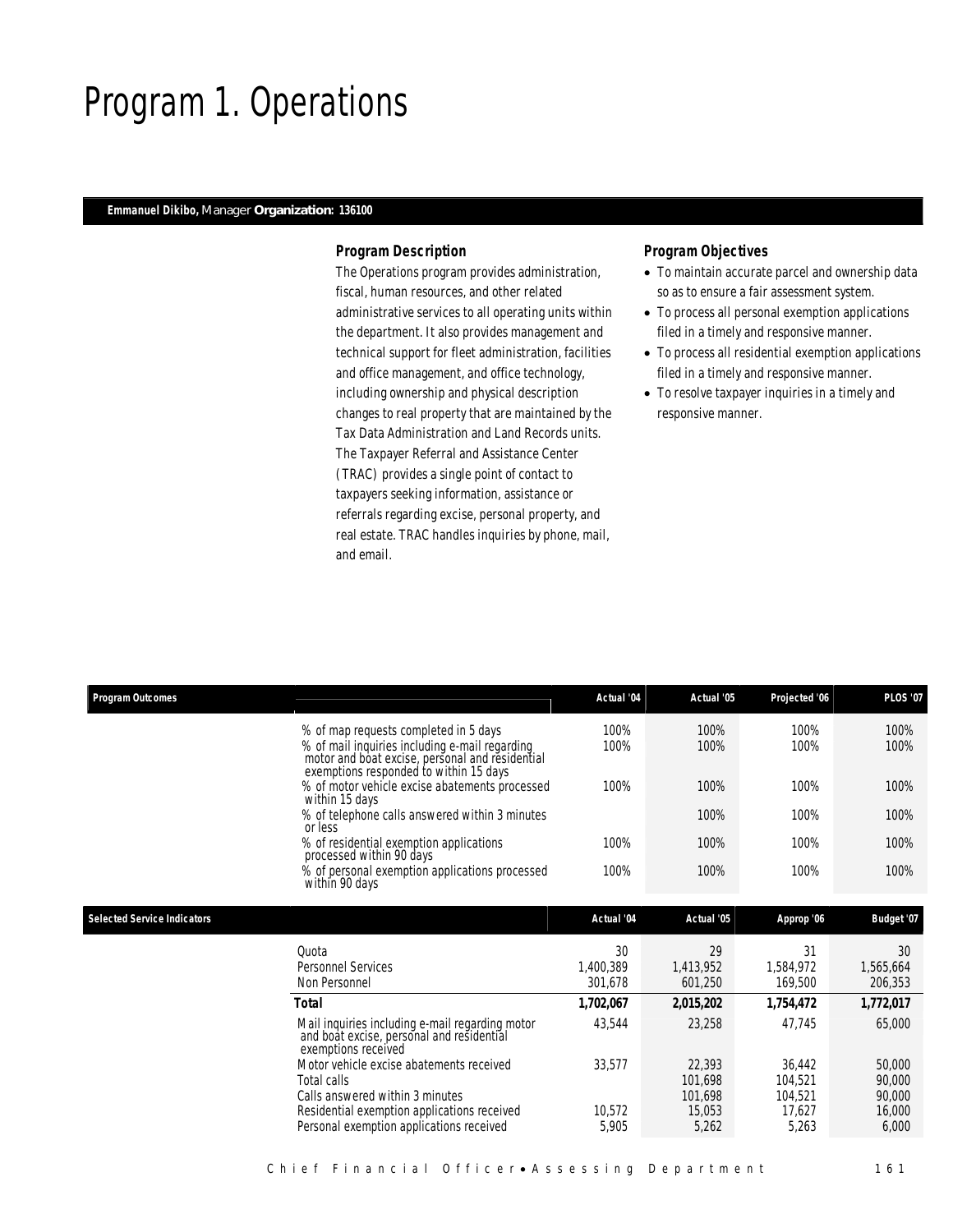# Program 2. Valuation

## *Richard Carlson, Manager Organization: 136200*

#### *Program Description*

The Valuation program establishes and records the full and fair cash value of all real and personal property in the City of Boston as of January 1 of each year. Program staff also conducts research to develop sales models and valuation standards to produce market-based assessments.

- To maintain and ensure data quality for all real and personal property to produce consistent and accurate values.
- To resolve abatements in a timely and responsive manner.

| <b>Program Outcomes</b>            |                                                                                                                                                       | Actual '04                 | Actual '05                 | Projected '06              | <b>PLOS '07</b>            |
|------------------------------------|-------------------------------------------------------------------------------------------------------------------------------------------------------|----------------------------|----------------------------|----------------------------|----------------------------|
|                                    | % of first time commercial abatement filers with<br>information requests processed in 90 days                                                         | 100%                       | 100%                       | 100%                       | 100%                       |
|                                    | % of maintenance properties field reviewed<br>% of first time residential abatement<br>applications with information requests<br>processed in 90 days | 100%<br>100%               | 100%<br>100%               | 100%<br>100%               | 100%<br>100%               |
|                                    |                                                                                                                                                       |                            |                            |                            |                            |
| <b>Selected Service Indicators</b> |                                                                                                                                                       | Actual '04                 | Actual '05                 | Approp '06                 | Budget '07                 |
|                                    | Ouota<br>Personnel Services<br>Non Personnel                                                                                                          | 55<br>2.381.825<br>168.465 | 55<br>2.545.910<br>286.927 | 54<br>2.755.158<br>144,500 | 53<br>2.919.298<br>164,800 |
|                                    | Total                                                                                                                                                 | 2,550,290                  | 2,832,837                  | 2,899,658                  | 3,084,098                  |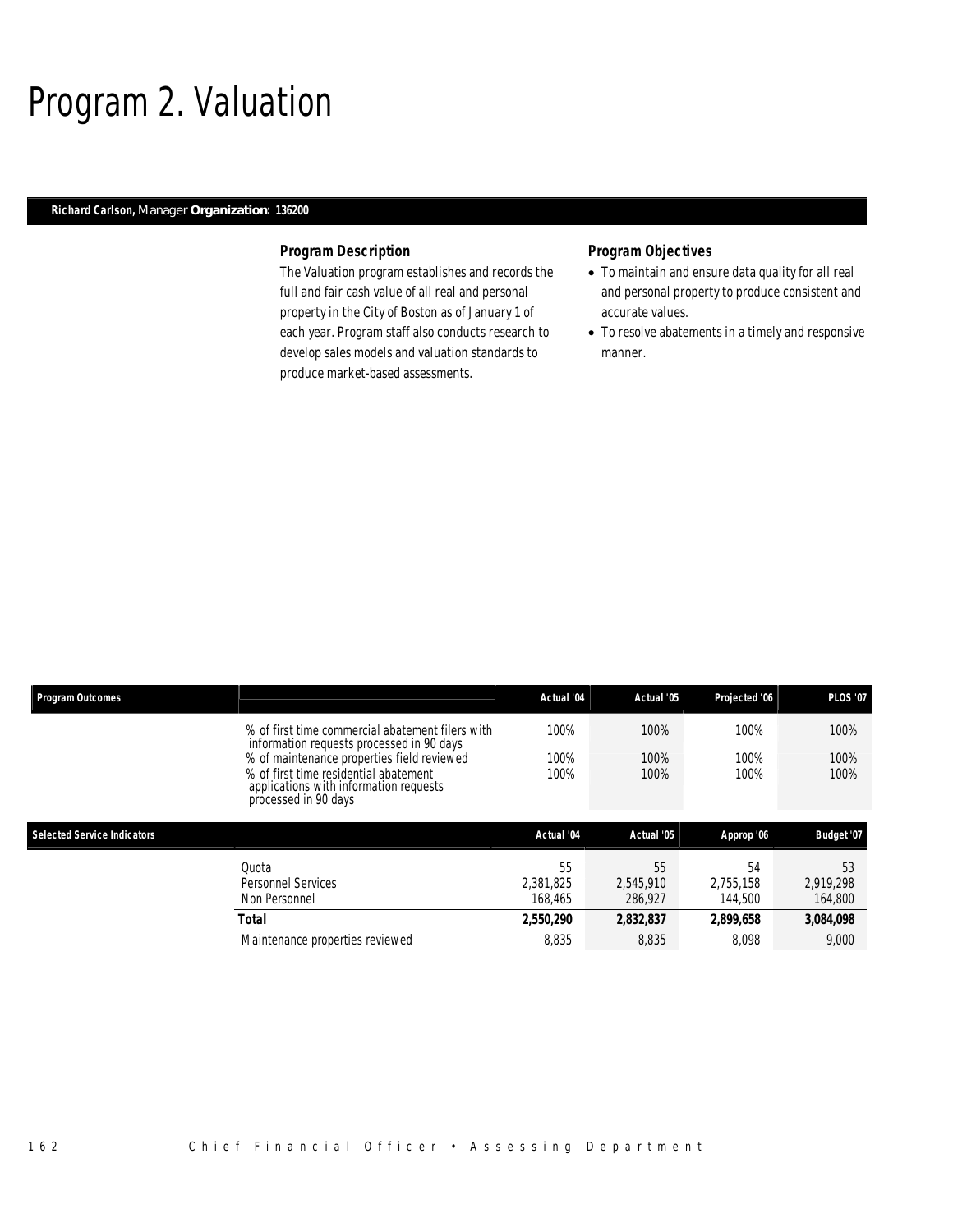## Program 3. Executive

## *Ronald W. Rakow, Commissioner Organization: 136300*

### *Program Description*

The Executive program provides support services to the Commissioner, including tax policy and information coordination and dissemination. In addition, both the Board of Review and Litigation units handle rulings on all abatement applications and representation at the state's Appellate Tax Board regarding these applications.

- To resolve taxpayer inquiries in a timely and responsive manner.
- To resolve abatement appeals in a timely manner.

| <b>Program Outcomes</b>            |                                                                          | Actual '04               | Actual '05              | Projected '06            | <b>PLOS '07</b>          |
|------------------------------------|--------------------------------------------------------------------------|--------------------------|-------------------------|--------------------------|--------------------------|
|                                    | % of public requests to Commissioner's office<br>addressed within 3 days | 98%                      | 99%                     | 99%                      | 95%                      |
|                                    | % of requests to Commissioner resolved within<br>60 days                 | 100%                     | 100%                    | 100%                     | 100%                     |
|                                    | % of monthly scheduled abatement appeals<br>resolved                     | 100%                     | 78%                     | 93%                      | 75%                      |
|                                    |                                                                          |                          |                         |                          |                          |
| <b>Selected Service Indicators</b> |                                                                          | Actual '04               | Actual '05              | Approp '06               | Budget '07               |
|                                    | Quota<br><b>Personnel Services</b><br>Non Personnel                      | 12<br>783.961<br>102,008 | 13<br>835,184<br>49,685 | 12<br>799.983<br>340,500 | 13<br>808,085<br>477,500 |
|                                    | <b>Total</b>                                                             | 885,968                  | 884,870                 | 1,140,483                | 1,285,585                |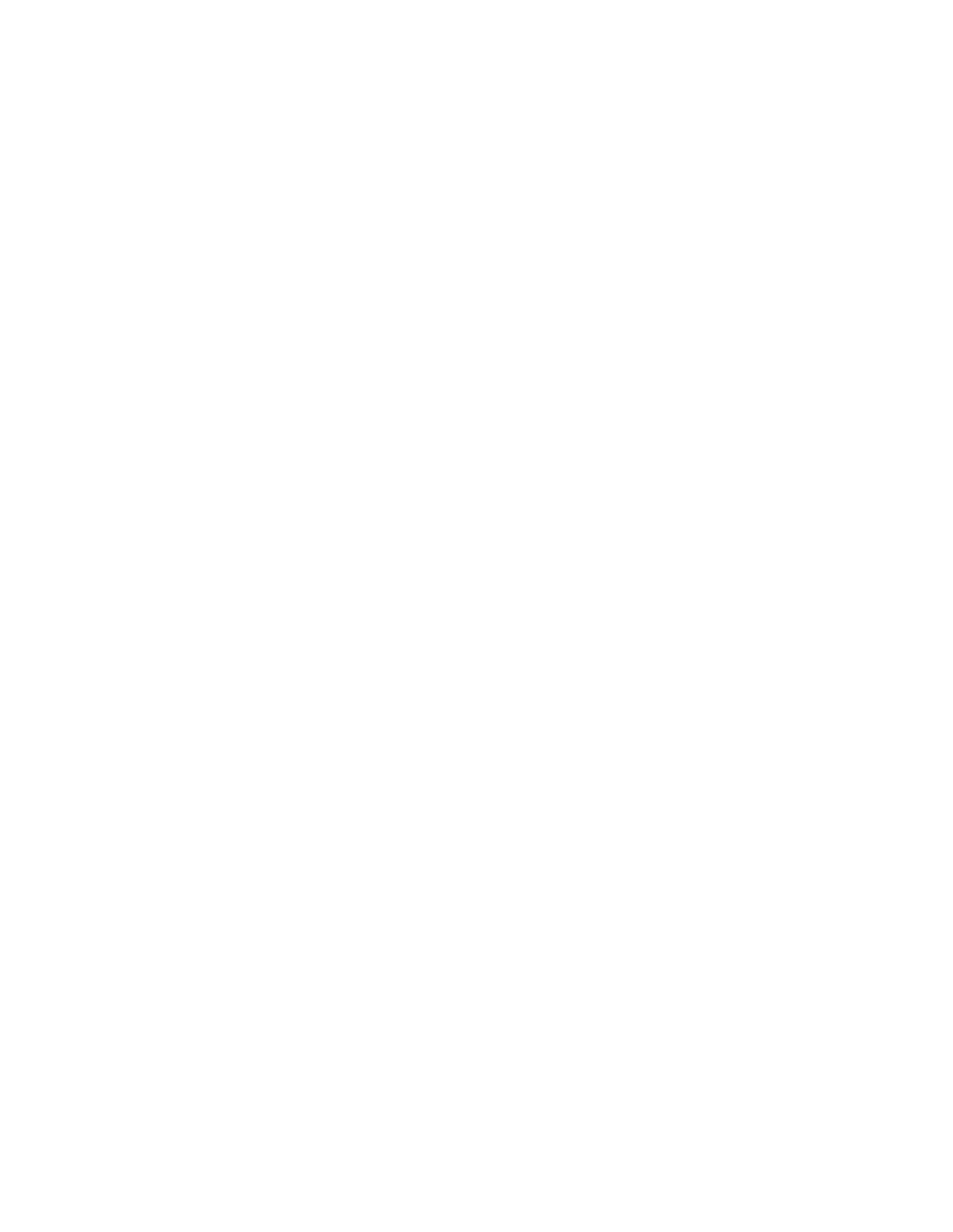# Auditing Department Operating Budget

*Sally D. Glora, City Auditor Appropriation: 131* 

## *Department Mission*

The mission of the Auditing Department is to present a complete and accurate statement of the City's financial condition.

## *FY07 Performance Objectives*

• To review, process, and record financial transactions in a timely fashion.

| <b>Operating Budget</b>            | Program Name              | <b>Total Actual '04</b> | Total Actual '05 | Total Approp '06 | Total Budget '07 |
|------------------------------------|---------------------------|-------------------------|------------------|------------------|------------------|
|                                    | Administration            | 419,006                 | 381.884          | 444.347          | 474.164          |
|                                    | Accounting                | 473.571                 | 489.645          | 476.093          | 498.040          |
|                                    | Central Payroll           | 354.109                 | 411.402          | 413.639          | 437,690          |
|                                    | Grants Monitoring         | 210,432                 | 184,814          | 214,752          | 221,911          |
|                                    | Accounts Payable          | 431,272                 | 399,447          | 438,093          | 501,439          |
|                                    | <b>Total</b>              | 1,888,390               | 1,867,192        | 1.986.924        | 2,133,244        |
| <b>Selected Service Indicators</b> |                           | Actual '04              | Actual '05       | Approp '06       | Budget '07       |
|                                    |                           |                         |                  |                  |                  |
|                                    | <b>Personnel Services</b> | 1.745.183               | 1.771.798        | 1.892.435        | 2.007.154        |
|                                    | Non Personnel             | 143.207                 | 95.394           | 94,489           | 126,090          |
|                                    | <b>Total</b>              | 1,888,390               | 1,867,192        | 1,986,924        | 2,133,244        |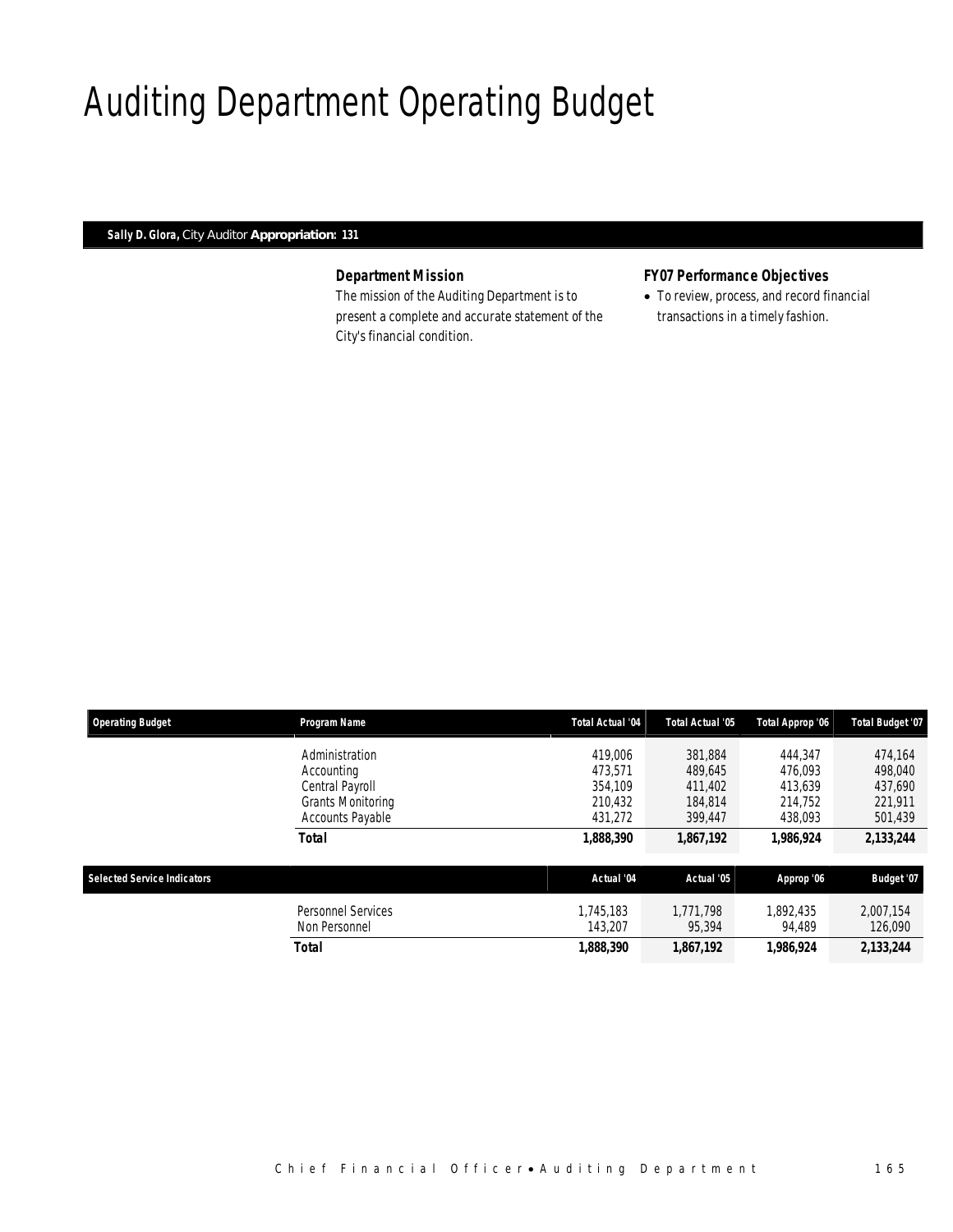# Auditing Department Operating Budget



#### *Authorizing Statutes*

- Annual Audit, 31 USC 7502; MGLA c. 41, s. 50, 53; MGLA c. 44, s. 40, 53D; MGLA c. 60, s. 97; Ch. 190, s. 14, Acts of 1982; CBC Ord. 6, s. 5.
- Annual Appropriation, MGLA c. 41, s. 57-58; Ch. 701, s. 3, 7-9, Acts of 1986; Ch. 190, s. 18, Acts of 1982; CBC St. 6, s. 252; CBC Ord. 6, s. 10.
- Execution of Contracts, MGLA c. 40, s. 4G; MGLA c. 41, s. 17; CBC St. 4, s. 7-8; CBC Ord. 5, s. 120.
- Payment of Bills, MGLA c. 41, s. 51, 56; CBC Ord. 5, s. 119; CBC Ord. 6, s. 4-6; CBC Ord. 11, s. 178.
- Payment of Payrolls, MGLA c. 41, s. 56; Ch. 190, s. 18, Acts of 1982; CBC Ord. 5, s. 121; CBC Ord. 6, s. 3.
- Debt Service, Ch. 190, s. 4, 8, Acts of 1982; MGLA c. 41, s. 57; CBC St. 6, s. 254-255; CBC Ord. 6, s. 1- 2.
- Financial Accounting and Reporting, 31 USC 7502; MGLA c. 41, s. 54, 57-58, 61; MGLA c. 44, s. 43; CBC St. 6, s. 2-3; CBC Ord. 5, s. 126; CBC Ord. 6, s. 7-8.

### *Description of Services*

The Department prepares the City's annual financial statements, reviews and processes all financial transactions for accuracy, completeness, and compliance, implements fiscal controls over departmental spending, and provides technical assistance to departments and agencies.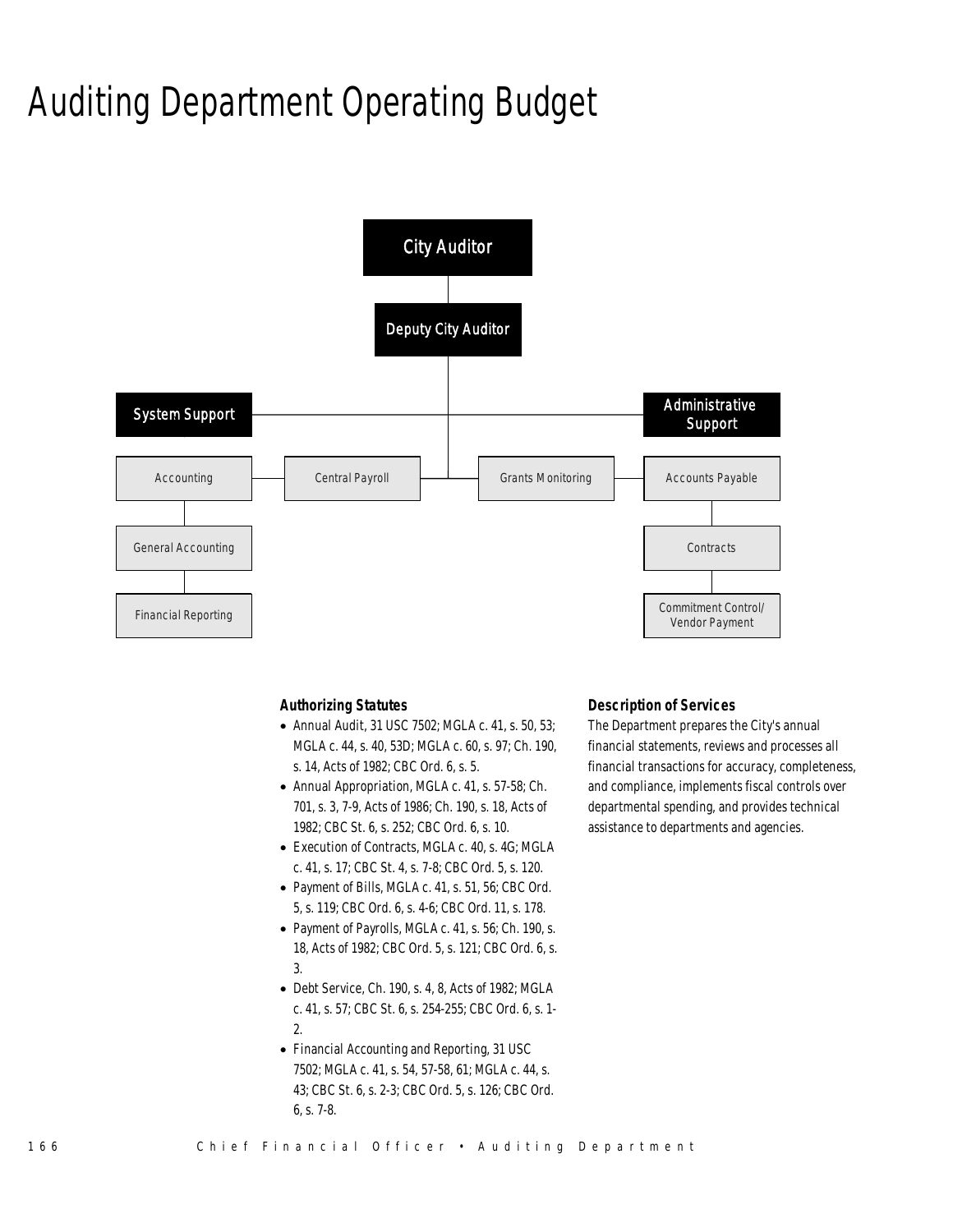# Department History

| <b>Personnel Services</b>       |                                       | FY04 Expenditure | FY05 Expenditure | FY06 Appropriation | FY07 Adopted     | Inc/Dec 06 vs 07 |
|---------------------------------|---------------------------------------|------------------|------------------|--------------------|------------------|------------------|
|                                 | 51000 Permanent Employees             | 1,717,520        | 1,743,562        | 1,873,685          | 1,988,404        | 114,719          |
|                                 | 51100 Emergency Employees             | $\mathbf 0$      | $\mathbf{0}$     | $\boldsymbol{0}$   | 0                | $\mathbf 0$      |
|                                 | 51200 Overtime                        | 27,663           | 28,236           | 18,750             | 18,750           | $\overline{0}$   |
|                                 | 51600 Unemployment Compensation       | $\mathbf{0}$     | $\mathbf{0}$     | 0                  | $\mathbf 0$      | $\Omega$         |
|                                 | 51700 Workers' Compensation           | $\mathbf{0}$     | $\mathbf{0}$     | $\overline{0}$     | $\overline{0}$   | $\Omega$         |
|                                 | <b>Total Personnel Services</b>       | 1,745,183        | 1,771,798        | 1,892,435          | 2,007,154        | 114,719          |
| <b>Contractual Services</b>     |                                       | FY04 Expenditure | FY05 Expenditure | FY06 Appropriation | FY07 Adopted     | Inc/Dec 06 vs 07 |
|                                 | 52100 Communications                  | 19,780           | 28,803           | 14,000             | 12,000           | $-2,000$         |
|                                 | 52200 Utilities                       | $\mathbf{0}$     | $\mathbf{0}$     | $\overline{0}$     | $\mathbf 0$      | $\overline{0}$   |
|                                 | 52300 Water & Sewer                   | $\mathbf{0}$     | $\mathbf{0}$     | $\mathbf{0}$       | $\overline{0}$   | $\overline{0}$   |
|                                 | 52400 Snow Removal                    | $\overline{0}$   | $\mathbf{0}$     | $\mathbf{0}$       | $\overline{0}$   | $\overline{0}$   |
|                                 | 52500 Garbage/Waste Removal           | $\mathbf{0}$     | $\mathbf{0}$     | $\mathbf{0}$       | $\overline{0}$   | $\overline{0}$   |
|                                 | 52600 Repairs Buildings & Structures  | $\Omega$         | $\theta$         | $\Omega$           | $\Omega$         | $\Omega$         |
|                                 | 52700 Repairs & Service of Equipment  | 11,319           | 9,474            | 12,480             | 8,724            | $-3,756$         |
|                                 | 52800 Transportation of Persons       | 99               | $\mathbf{0}$     | 4,500              | 4,500            | $\overline{0}$   |
|                                 | 52900 Contracted Services             | 21,470           | 26,826           | 35,308             | 72,500           | 37,192           |
|                                 | <b>Total Contractual Services</b>     | 52,668           | 65,103           | 66,288             | 97,724           | 31,436           |
| <b>Supplies &amp; Materials</b> |                                       | FY04 Expenditure | FY05 Expenditure | FY06 Appropriation | FY07 Adopted     | Inc/Dec 06 vs 07 |
|                                 | 53000 Auto Energy Supplies            | $\mathbf 0$      | $\mathbf 0$      | $\boldsymbol{0}$   | $\mathbf 0$      | 0                |
|                                 | 53200 Food Supplies                   | $\mathbf{0}$     | $\mathbf{0}$     | $\mathbf{0}$       | $\mathbf 0$      | 0                |
|                                 | 53400 Custodial Supplies              | $\mathbf{0}$     | $\mathbf{0}$     | $\mathbf{0}$       | $\overline{0}$   | 0                |
|                                 | 53500 Med, Dental, & Hosp Supply      | $\mathbf{0}$     | $\mathbf{0}$     | $\overline{0}$     | $\overline{0}$   | $\mathbf 0$      |
|                                 | 53600 Office Supplies and Materials   | 12,232           | 7,759            | 12,900             | 12,900           | $\overline{0}$   |
|                                 | 53700 Clothing Allowance              | $\mathbf{0}$     | $\mathbf{0}$     | $\mathbf{0}$       | $\mathbf 0$      | 0                |
|                                 | 53800 Educational Supplies & Mat      | $\overline{0}$   | $\mathbf{0}$     | $\mathbf{0}$       | $\Omega$         | 0                |
|                                 | 53900 Misc Supplies & Materials       | 1,571            | 1,429            | 1,000              | 1,000            | 0                |
|                                 | <b>Total Supplies &amp; Materials</b> | 13,803           | 9,188            | 13,900             | 13,900           | 0                |
| <b>Current Chgs &amp; Oblig</b> |                                       | FY04 Expenditure | FY05 Expenditure | FY06 Appropriation | FY07 Adopted     | Inc/Dec 06 vs 07 |
|                                 | 54300 Workers' Comp Medical           | 365              | $\mathbf 0$      | 0                  | 0                | 0                |
|                                 | 54400 Legal Liabilities               | $\mathbf{0}$     | $\mathbf{0}$     | $\mathbf{0}$       | $\mathbf 0$      | 0                |
|                                 | 54500 Aid To Veterans                 | $\mathbf{0}$     | $\mathbf{0}$     | $\mathbf{0}$       | 0                | 0                |
|                                 | 54600 Current Charges H&I             | $\mathbf{0}$     | $\theta$         | $\mathbf{0}$       | $\mathbf 0$      | 0                |
|                                 | 54700 Indemnification                 | $\overline{0}$   | $\mathbf{0}$     | $\mathbf{0}$       | $\overline{0}$   | $\Omega$         |
|                                 | 54800 Reserve Account                 | $\mathbf{0}$     | $\theta$         | $\Omega$           | $\Omega$         | 0                |
|                                 | 54900 Other Current Charges           | 5,429            | 5,729            | 6,450              | 6,450            | 0                |
|                                 | Total Current Chgs & Oblig            | 5,794            | 5,729            | 6,450              | 6,450            | 0                |
| Equipment                       |                                       | FY04 Expenditure | FY05 Expenditure | FY06 Appropriation | FY07 Adopted     | Inc/Dec 06 vs 07 |
|                                 | 55000 Automotive Equipment            | $\boldsymbol{0}$ | $\mathbf 0$      | $\boldsymbol{0}$   | $\boldsymbol{0}$ | $\boldsymbol{0}$ |
|                                 | 55400 Lease/Purchase                  | $\mathbf{0}$     | 4,008            | 7,851              | 8,016            | 165              |
|                                 | 55600 Office Furniture & Equipment    | $\mathbf{0}$     | 11,366           | 0                  | 0                | $\mathbf 0$      |
|                                 | 55900 Misc Equipment                  | 70,943           | $\mathbf{0}$     | 0                  | 0                | $\theta$         |
|                                 | <b>Total Equipment</b>                | 70,943           | 15,374           | 7,851              | 8,016            | 165              |
| <b>Other</b>                    |                                       | FY04 Expenditure | FY05 Expenditure | FY06 Appropriation | FY07 Adopted     | Inc/Dec 06 vs 07 |
|                                 | 56200 Special Appropriation           | $\boldsymbol{0}$ | $\boldsymbol{0}$ | $\overline{0}$     | $\boldsymbol{0}$ | 0                |
|                                 | 57200 Structures & Improvements       | $\mathbf 0$      | $\mathbf 0$      | $\boldsymbol{0}$   | $\mathbf 0$      | $\mathbf 0$      |
|                                 | 58000 Land & Non-Structure            | $\boldsymbol{0}$ | $\mathbf 0$      | $\mathbf 0$        | $\mathbf 0$      | $\overline{0}$   |
|                                 | <b>Total Other</b>                    | $\mathbf{0}$     | 0                | 0                  | 0                | 0                |
|                                 | <b>Grand Total</b>                    | 1,888,390        | 1,867,192        | 1,986,924          | 2,133,244        | 146,320          |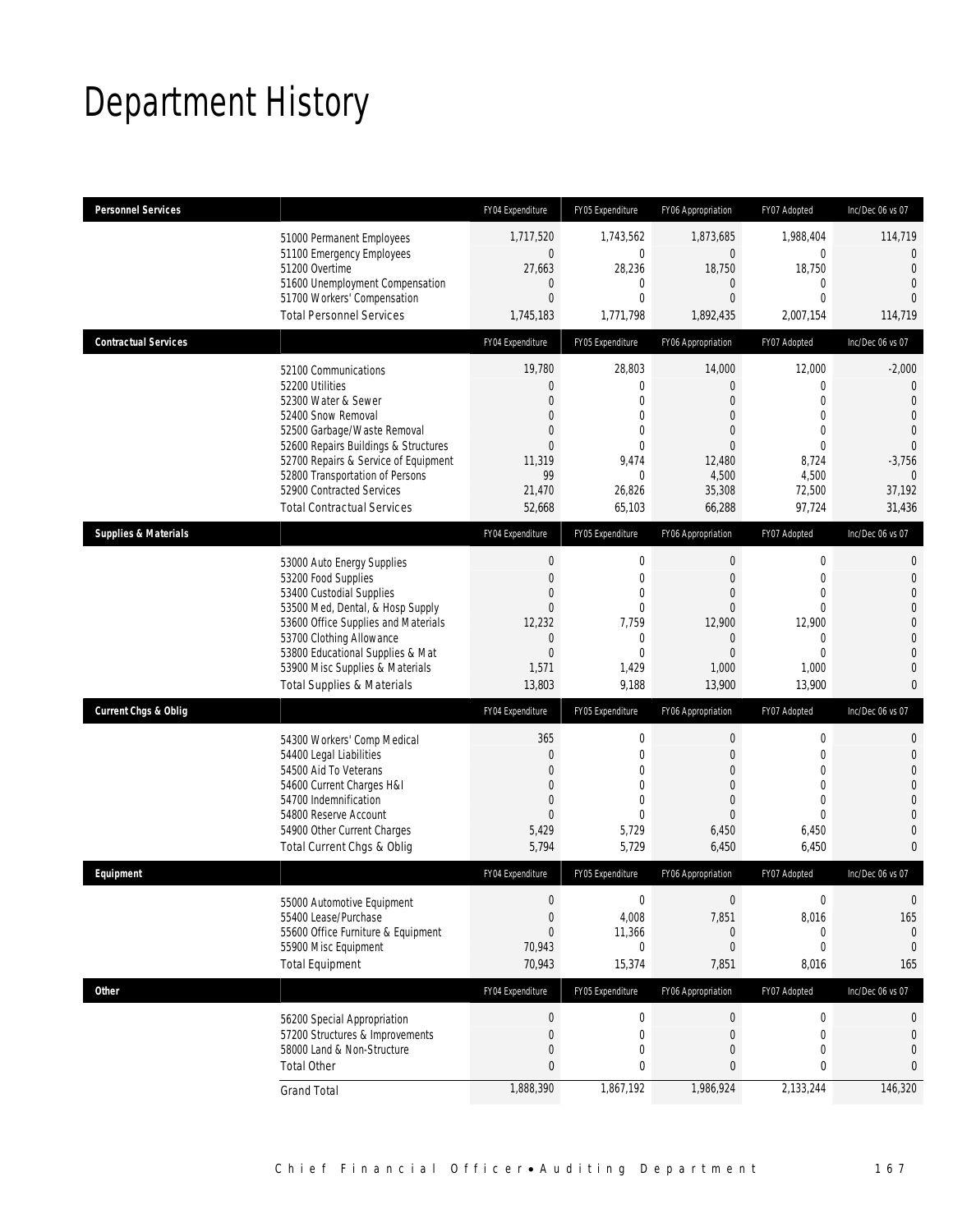# Department Personnel

| Title                         | Union<br>Code   | Grade | Position | FY07 Salary | Title                           | Union<br>Code   | Grade | Position | FY07 Salary |
|-------------------------------|-----------------|-------|----------|-------------|---------------------------------|-----------------|-------|----------|-------------|
| <b>City Auditor</b>           | CDH             |       |          | 113,384     | Prin Adm Anl                    | SE <sub>1</sub> |       | 2        | 142,972     |
| Deputy City Auditor           | EXM             | 11    |          | 96,395      | Senior Administrative Assistant | SE <sub>1</sub> |       |          | 71,486      |
| Assistant Prin Accountant     | SU4             | 14    | 2        | 86,622      | Senior Admin Analyst            | SE <sub>1</sub> | 6     | 2        | 114,930     |
| Senior Accountant             | SU <sub>4</sub> | 13    | 4        | 161,858     | Sr Admin Analyst                | SE <sub>1</sub> | 6     | 3        | 188,054     |
| <b>Head Account Clerk</b>     | SU <sub>4</sub> | 12    | 4        | 137,421     | Senior Personnel Officer        | SE <sub>1</sub> | 5     |          | 59,675      |
| Pr Admin Asst                 | SE <sub>1</sub> | 10    | 2        | 181,629     | Supervisor Accounting           | SE <sub>1</sub> | 5     | 3        | 166,378     |
| <b>Assistant City Auditor</b> | SE <sub>1</sub> | 9     | 2        | 163,244     | Admin Analyst                   | SE <sub>1</sub> | 4     | 2        | 93,294      |
| Sr DP Systems Analyst         | SE <sub>1</sub> | 9     |          | 67,906      | Senior Research Analyst         | SE <sub>1</sub> | 3     | 3        | 148,102     |
|                               |                 |       |          |             | Sr Research Anl Grants          | SE <sub>1</sub> | 3     |          | 39,558      |
|                               |                 |       |          |             |                                 |                 |       |          |             |
|                               |                 |       |          |             | <b>Total</b>                    |                 |       | 35       | 2,032,909   |
|                               |                 |       |          |             | <b>Adjustments</b>              |                 |       |          |             |
|                               |                 |       |          |             | Differential Payments           |                 |       |          | $\Omega$    |
|                               |                 |       |          |             | Other                           |                 |       |          | 21,909      |
|                               |                 |       |          |             | Chargebacks                     |                 |       |          | $-47,219$   |
|                               |                 |       |          |             | <b>Salary Savings</b>           |                 |       |          | $-19,195$   |
|                               |                 |       |          |             | <b>FY07 Total Request</b>       |                 |       |          | 1,988,404   |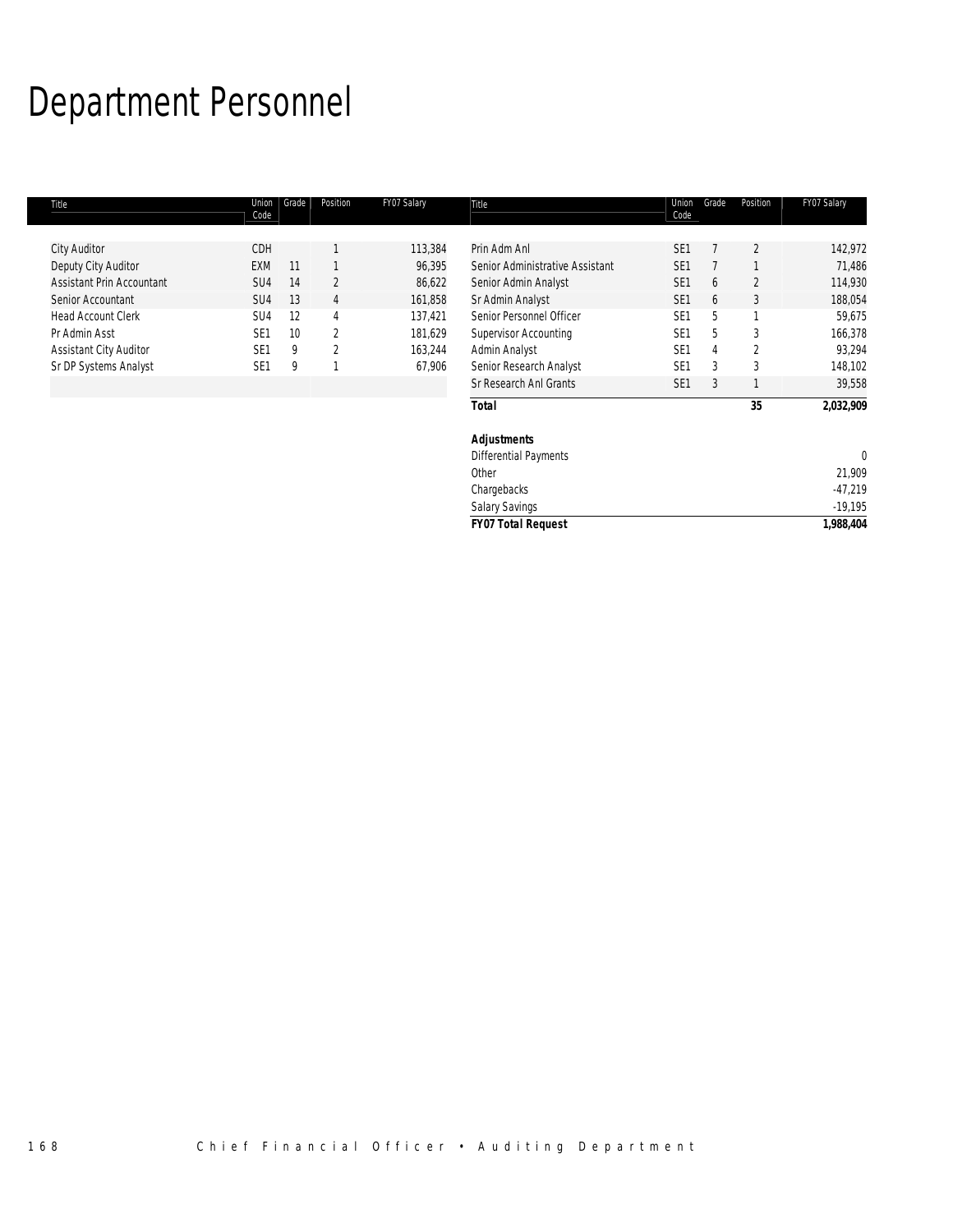# Program 1. Administration

## *Dennis Coughlin, Manager Organization: 131100*

### *Program Description*

The Administration Program is responsible for executive operations and provides administrative and human resource support to all programs.

## *Program Objectives*

• To provide an organizational support structure that allows for the effective management and efficient operations of all programs in the Auditing Department.

| <b>Program Outcomes</b>            |                                                                 | Actual '04        | Actual '05        | Projected '06     | <b>PLOS '07</b>   |
|------------------------------------|-----------------------------------------------------------------|-------------------|-------------------|-------------------|-------------------|
|                                    | % of personnel transactions accurately<br>processed in 5 days   | 100%              | 100%              | 100%              | 95%               |
|                                    | % of procurement transactions accurately<br>processed in 5 days | 100%              | 100%              | 100%              | 95%               |
|                                    | % of vendor invoices accurately processed<br>within 3 days      | 89%               | 80%               | 100%              | 95%               |
|                                    | % of information requests processed within 10<br>days           |                   | 97%               | 73%               | 90%               |
| <b>Selected Service Indicators</b> |                                                                 | Actual '04        | Actual '05        | Approp '06        | Budget '07        |
|                                    | Quota                                                           | 4                 |                   |                   |                   |
|                                    |                                                                 |                   | 5                 | 5                 | 5                 |
|                                    | Personnel Services<br>Non Personnel                             | 332,683<br>86,323 | 340,572<br>41,312 | 410,617<br>33,730 | 411,354<br>62,810 |
|                                    | <b>Total</b>                                                    | 419,006           | 381,884           | 444,347           | 474,164           |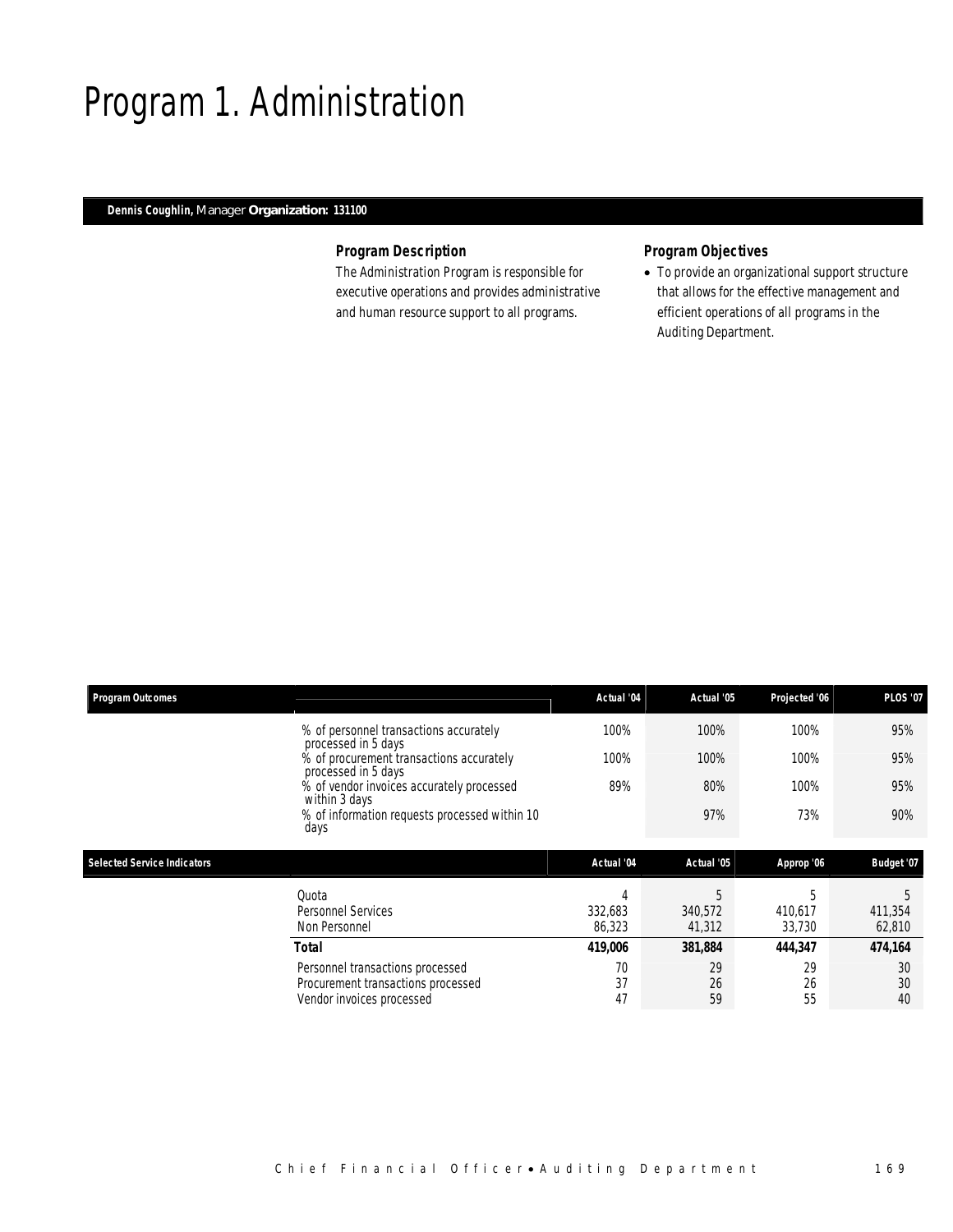# Program 2. Accounting

### *Paul F. Waple, Manager Organization: 131200*

#### *Program Description*

The primary responsibility of the Accounting Program is to provide accurate and complete financial data and technical assistance to all City departments. The Program also oversees the coordination of the City's Annual Financial Audit and the publication of the Comprehensive Annual Financial Report (CAFR).

- To ensure the financial records of the City are complete and accurate.
- To review, process, and record financial transactions in a timely fashion.

| <b>Program Outcomes</b>            |                                                                                                                                                                                                                                                                     | Actual '04        | Actual '05       | Projected '06     | <b>PLOS '07</b>                           |
|------------------------------------|---------------------------------------------------------------------------------------------------------------------------------------------------------------------------------------------------------------------------------------------------------------------|-------------------|------------------|-------------------|-------------------------------------------|
|                                    | % of journal vouchers completed within 3 days<br>% of account reconciliations completed within 5<br>days                                                                                                                                                            | 97%<br>97%        | 97%<br>100%      | 98.9%<br>99.9%    | 95%<br>95%                                |
|                                    | % of payrolls posted within 7 days of pay period<br>end                                                                                                                                                                                                             |                   |                  |                   | 98%                                       |
|                                    | Timely production of Annual Financial Reports<br>that completely and accurately present the<br>City's financial position                                                                                                                                            |                   |                  |                   | 100%                                      |
| <b>Selected Service Indicators</b> |                                                                                                                                                                                                                                                                     | Actual '04        | Actual '05       | Approp '06        | <b>Budget '07</b>                         |
|                                    | Quota                                                                                                                                                                                                                                                               | 8                 | 8                | 8                 | 8                                         |
|                                    | <b>Personnel Services</b><br>Non Personnel                                                                                                                                                                                                                          | 463,440<br>10,130 | 480,440<br>9,205 | 463,730<br>12,363 | 485,790<br>12,250                         |
|                                    | Total                                                                                                                                                                                                                                                               | 473,571           | 489,645          | 476,093           | 498,040                                   |
|                                    | Journal vouchers processed<br>Account reconciliations completed<br>Number of pay periods<br>Number of pay periods posted within 7 days<br>Major reports issued<br>Major reports issued within required timeframe<br>Number of monthly financial reports distributed | 23,147<br>708     | 19,481<br>784    | 23,772<br>848     | 21,000<br>844<br>52<br>51<br>5<br>5<br>11 |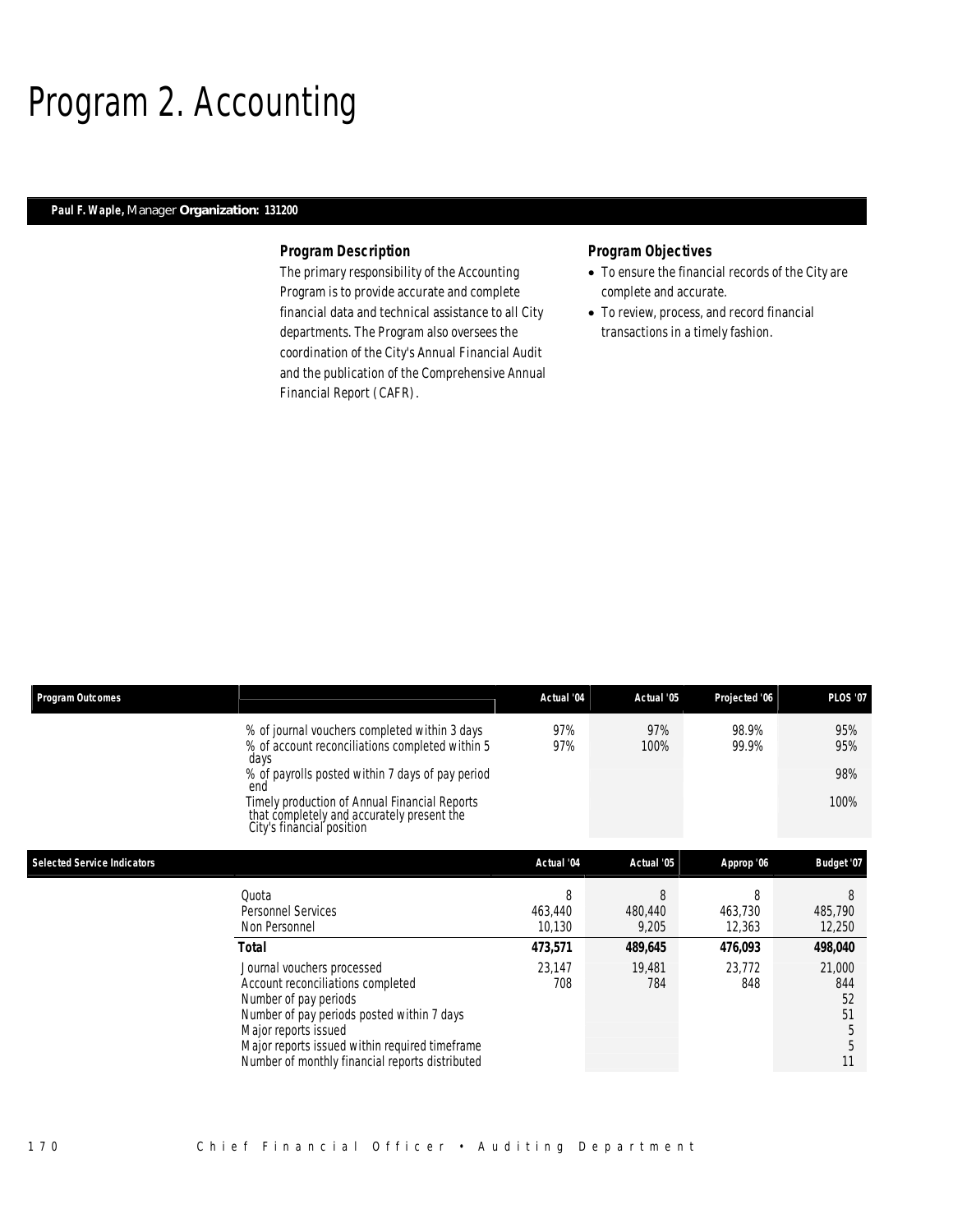# Program 3. Central Payroll

## *Sally Glora, Manager Organization: 131300*

### *Program Description*

The primary responsibility of the Central Payroll Program is the timely and accurate processing of wages for all employees for both pay frequencies in compliance with all local, state, and federal laws, and in conformity with the City's collective bargaining agreements.

- To ensure the efficient management of payroll records and provide timely responses to all requests for information.
- To process payrolls and all related transactions completely, accurately, and on-time while maintaining accounts to ensure the accurate accounting of payroll expense citywide.

| <b>Program Outcomes</b>            |                                                                                                   | Actual '04             | Actual '05        | Projected '06    | <b>PLOS '07</b>  |
|------------------------------------|---------------------------------------------------------------------------------------------------|------------------------|-------------------|------------------|------------------|
|                                    | % of general deductions processed within two<br>pay periods of receipt                            | 99%                    | 100%              | 100%             | 100%             |
|                                    | % of G/L gross pay chartfield reports distributed<br>within 7 days of pay period end date         | 100%                   | 100%              | 100%             | 100%             |
|                                    | % of payroll confirms met within scheduled time<br>frame                                          |                        | 100%              | 100%             | 100%             |
| <b>Selected Service Indicators</b> |                                                                                                   | Actual '04             | Actual '05        | Approp '06       | Budget '07       |
|                                    |                                                                                                   |                        |                   |                  |                  |
|                                    | Quota<br><b>Personnel Services</b><br>Non Personnel                                               | h<br>339.301<br>14,807 | 385,997<br>25,405 | 406.076<br>7,563 | 430,540<br>7,150 |
|                                    | Total                                                                                             | 354,109                | 411,402           | 413,639          | 437,690          |
|                                    | General deductions processed<br>General deductions processed within two pay<br>periods of receipt | 44,868                 | 49.498<br>49,498  | 44,283<br>44,283 | 59,000<br>59,000 |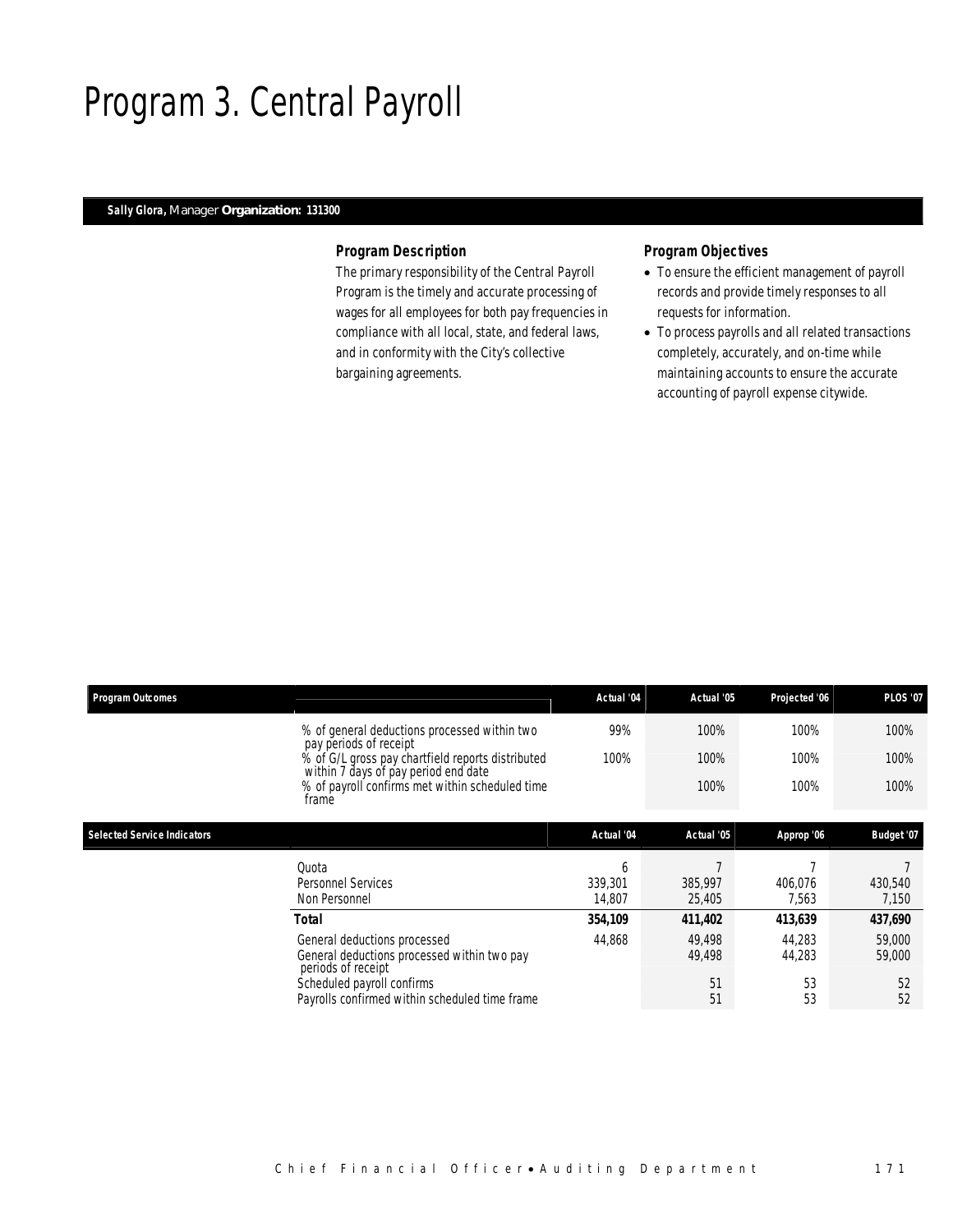# Program 4. Grants Monitoring

## *Mary L. Raysor, Manager Organization: 131400*

#### *Program Description*

The primary responsibility of the Grants Monitoring Program is to establish and monitor Special Revenue for all City departments and to provide technical assistance in the process. The program also oversees and coordinates the City's Annual Single Audit for Federal Financial Assistance Programs and also produces the City's Cost Allocation Plan.

- To review, process and record financial transactions in a timely fashion and undertake custody of financial records.
- To ensure the financial records of the city are complete and accurate.

| <b>Program Outcomes</b>            |                                                                                                                                                                           | Actual '04       | Actual '05       | Projected '06    | <b>PLOS '07</b>  |
|------------------------------------|---------------------------------------------------------------------------------------------------------------------------------------------------------------------------|------------------|------------------|------------------|------------------|
|                                    | Timely production of Annual Financial Reports<br>that completely and accurately present the<br>City's financial position<br>% of journal vouchers processed within 3 days | 76%              | 83%              | 87%              | 100%<br>95%      |
|                                    | % of subrecipient audit findings cleared<br>% of grants closed within 120 days of end date                                                                                | 90%              | 90%<br>100%      | 83%<br>100%      | 90%<br>90%       |
| <b>Selected Service Indicators</b> |                                                                                                                                                                           | Actual '04       | Actual '05       | Approp '06       | Budget '07       |
|                                    | Quota                                                                                                                                                                     | 4                | 4                |                  |                  |
|                                    | Personnel Services<br>Non Personnel                                                                                                                                       | 206.630<br>3,803 | 181.090<br>3,724 | 208,716<br>6,036 | 216,111<br>5,800 |
|                                    | <b>Total</b>                                                                                                                                                              | 210,432          | 184,814          | 214,752          | 221,911          |
|                                    | Major reports issued<br>Major reports issued within required timeframe                                                                                                    |                  |                  |                  |                  |
|                                    | Journal vouchers processed<br>Journal vouchers processed within 3 days                                                                                                    | 816<br>617       | 883<br>737       | 1.176<br>1.046   | 1,200<br>1,140   |
|                                    | Subrecipient findings reported                                                                                                                                            | 75<br>68         | 75               | 19<br>11         | 75<br>68         |
|                                    | Subrecipient findings cleared                                                                                                                                             |                  | 68               |                  |                  |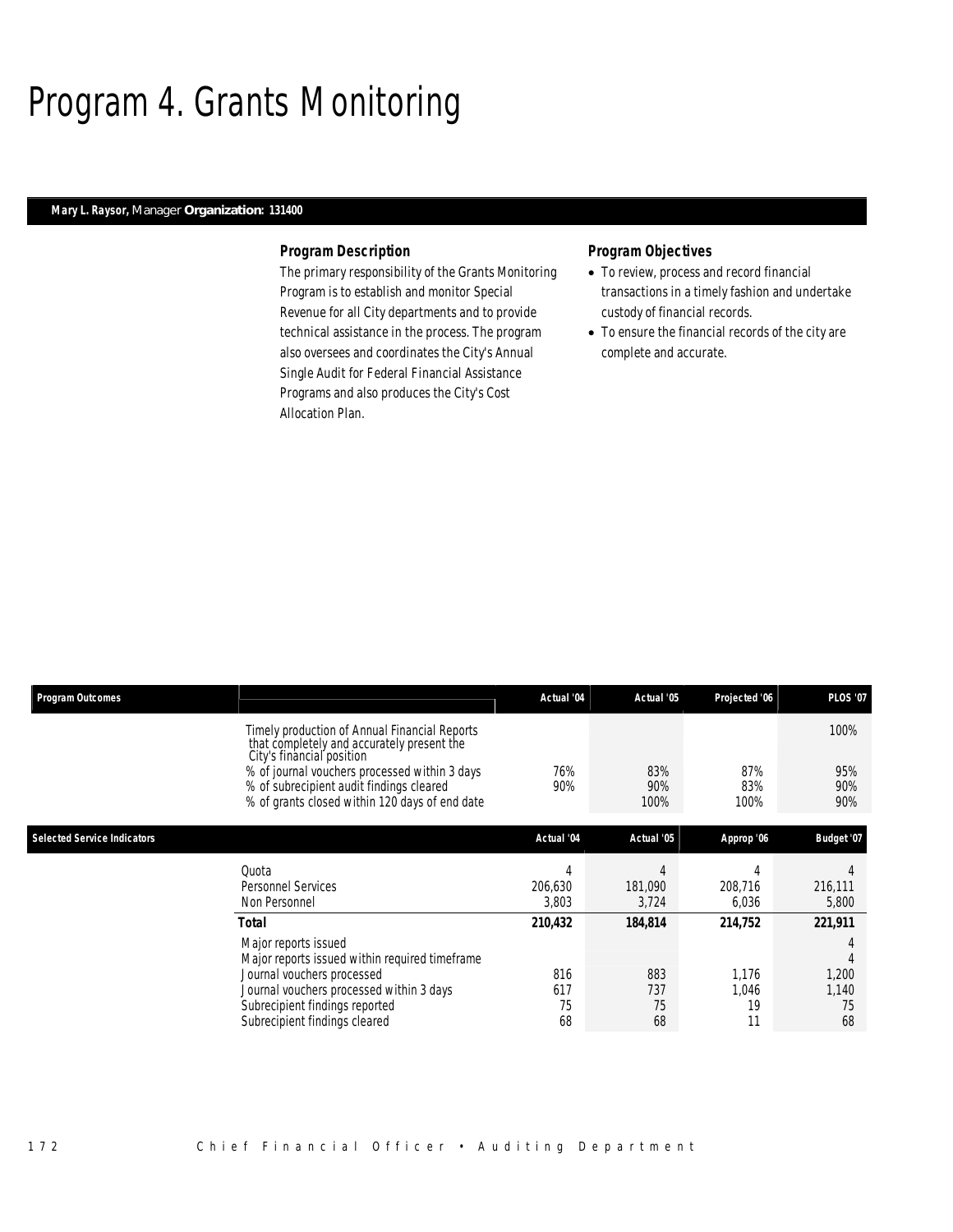# Program 5. Accounts Payable

## *Julie Ann Tippett, Manager Organization: 131500*

### *Program Description*

The Accounts Payable Program is responsible for approving procurement documents and processing payment documents completely, accurately, and ontime while maintaining expenditure controls to limit deficit spending citywide.

- To ensure the financial records of the City are complete and accurate.
- To review, process, and record financial transactions in a timely fashion.

| <b>Program Outcomes</b>            |                                                                                                      | Actual '04              | Actual '05        | Projected '06           | <b>PLOS '07</b>   |
|------------------------------------|------------------------------------------------------------------------------------------------------|-------------------------|-------------------|-------------------------|-------------------|
|                                    | % of vendor invoices processed within 5 days<br>% of procurement documents approved within 3<br>days | 81%<br>81%              | 85%<br>79%        | 86%<br>84%              | 90%<br>90%        |
|                                    | % of contracts routed within 3 days of receipt                                                       | 95%                     | 79%               | 78.8%                   | 90%               |
| <b>Selected Service Indicators</b> |                                                                                                      | Actual '04              | Actual '05        | Approp '06              | Budget '07        |
|                                    | Quota<br>Personnel Services<br>Non Personnel                                                         | 13<br>403.128<br>28.144 | 383.699<br>15.748 | 11<br>403.296<br>34,797 | 463,358<br>38,080 |
|                                    | Total                                                                                                | 431,272                 | 399,447           | 438.093                 | 501,438           |
|                                    | Vendor invoices processed<br>Procurement documents approved                                          | 75.974<br>12,304        | 78.274<br>6,756   | 79.919<br>6,701         | 78,000<br>17,000  |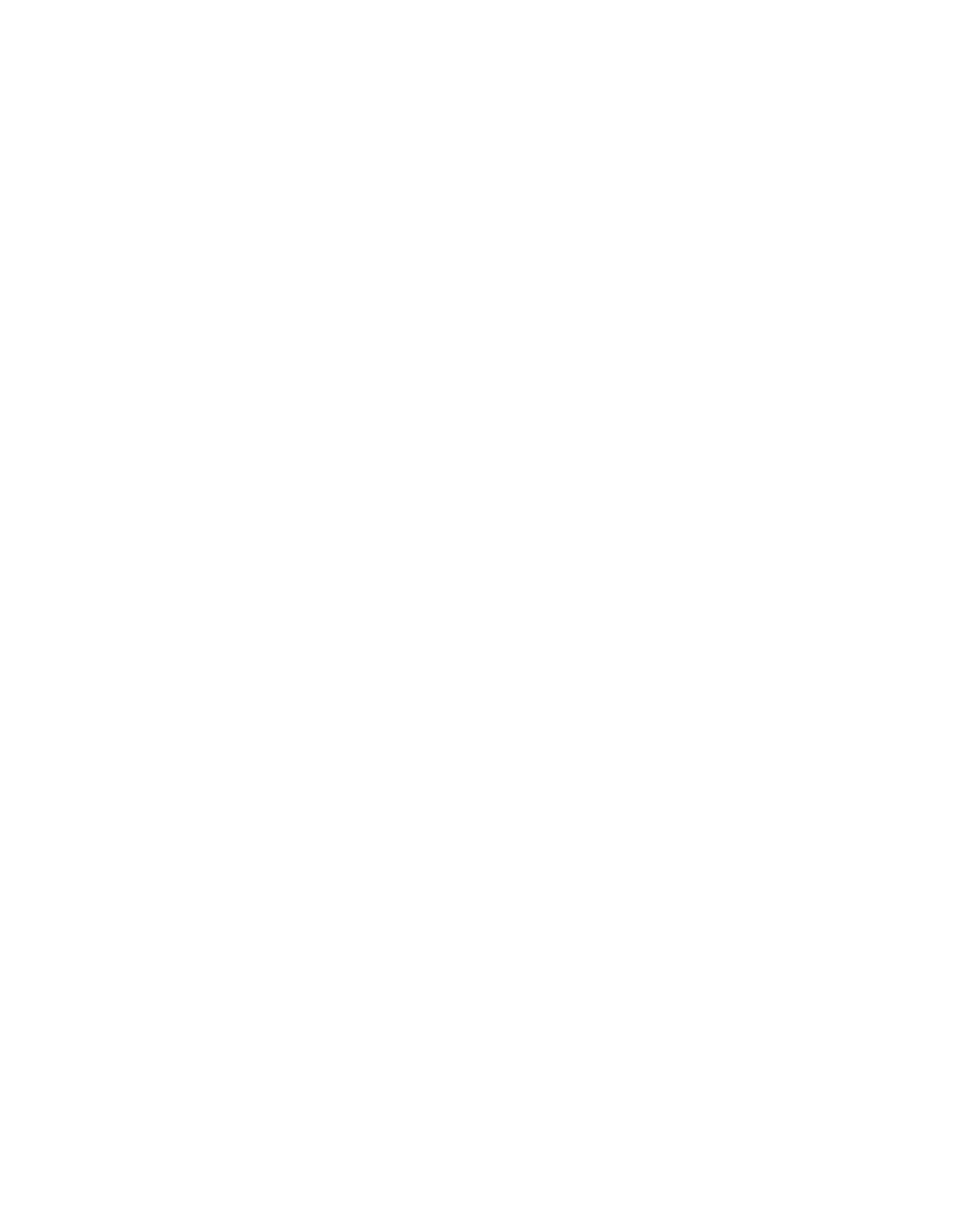# Budget Management Operating Budget

### *Karen A. Connor, Director Appropriation: 141*

### *Department Mission*

The mission of the Office of Budget Management is to allocate all financial resources available to the City through the operating and capital budgets enabling the City to deliver the best mix of services and to invest in the appropriate capital assets needed to support present and anticipated future service delivery needs at the lowest possible cost.

### *FY07 Performance Objectives*

- To ensure a balanced budget that achieves its stated objectives.
- To maintain debt service costs at 7% or less of operating budget expenditures.
- To effectively manage the capital appropriation system.
- To conduct accurate, objective, and independent analysis of City programs and services.
- To promote improved city-wide risk management efforts and lower related costs.
- To develop and implement city-wide risk financing strategy.

| <b>Operating Budget</b>            | <b>Program Name</b>          | <b>Total Actual '04</b> | Total Actual '05 | Total Approp '06 | Total Budget '07 |
|------------------------------------|------------------------------|-------------------------|------------------|------------------|------------------|
|                                    | Administration               | 1.292.354               | 1.414.731        | 1,662,292        | 1,545,890        |
|                                    | <b>Budget Formulation</b>    | 474.395                 | 417.735          | 496.378          | 529.351          |
|                                    | Revenue Monitoring           | 164.694                 | 167.804          | 179.949          | 230,608          |
|                                    | Improving Management Project | 267                     | 3,839            | 63,432           | 48,776           |
|                                    | Capital Budgeting            | 290.254                 | 420.231          | 26.414           | 40,692           |
|                                    | Risk Management              | 119,691                 | 130,635          | 139,067          | 139,065          |
|                                    | <b>Total</b>                 | 2,341,656               | 2,554,975        | 2,567,531        | 2,534,382        |
| <b>Selected Service Indicators</b> |                              | Actual '04              | Actual '05       | Approp '06       | Budget '07       |
|                                    |                              |                         |                  |                  |                  |
|                                    | <b>Personnel Services</b>    | 1.501.732               | 1.648.010        | 1.397.189        | 1.494.959        |
|                                    | Non Personnel                | 839.924                 | 906.965          | 1.170.342        | 1,039,423        |
|                                    | Total                        | 2,341,656               | 2,554,975        | 2,567,531        | 2,534,382        |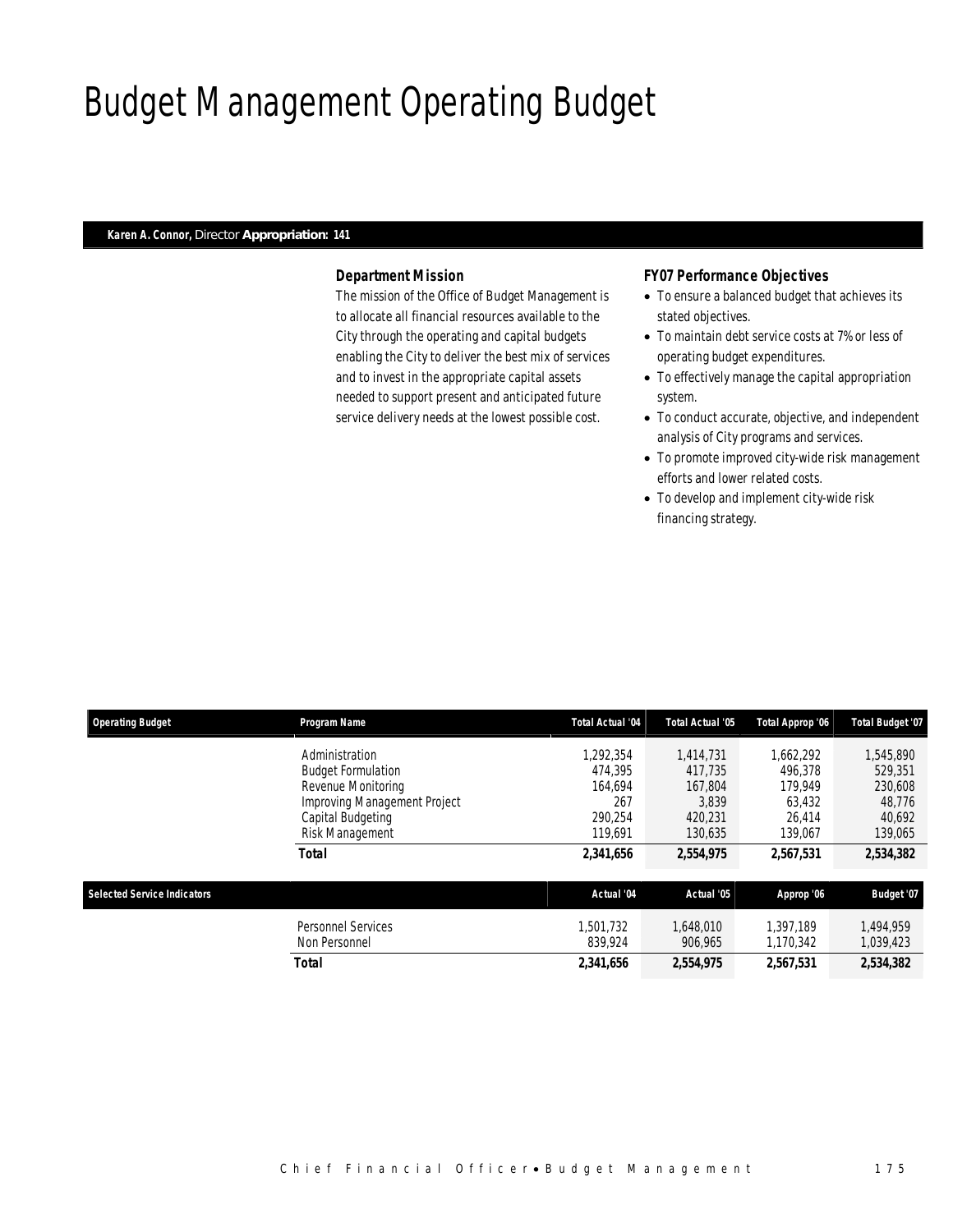# Budget Management Operating Budget



*Authorizing Statutes* 

- Annual Appropriation Process, Ch. 190, s. 15, Acts of 1982 (Tregor Legislation) as amended by Ch. 701. s. 2, Acts of 1986 (Tregor Amendment).
- Reserve Fund, Ch. 701, s. 7, Acts of 1986.
- Budget Allotment Process and Reallocations, Ch. 190, s. 18, Acts of 1982 as amended by Ch. 701, s. 8-9, Acts of 1986.
- Duties of Supervisor of Budgets, CBC Ord. 5, s. 5.
- Transfer of Appropriations, Ch. 190, s. 23, Acts of 1982 as amended by Ch. 701, s. 3 Acts of 1986.
- Penalty for Overspending Budget, Ch. 190, s. 17, Acts of 1982.

### *Description of Services*

The Office of Budget Management coordinates the analysis and presentation of the Mayor's operating budget and capital plan. The Office also assembles, analyzes and presents data with respect to revenue and debt management. In addition, the Office assists line departments to evaluate programs and to establish and use performance measures to improve the quality, effectiveness, and efficiency of City services while minimizing the cost of program delivery.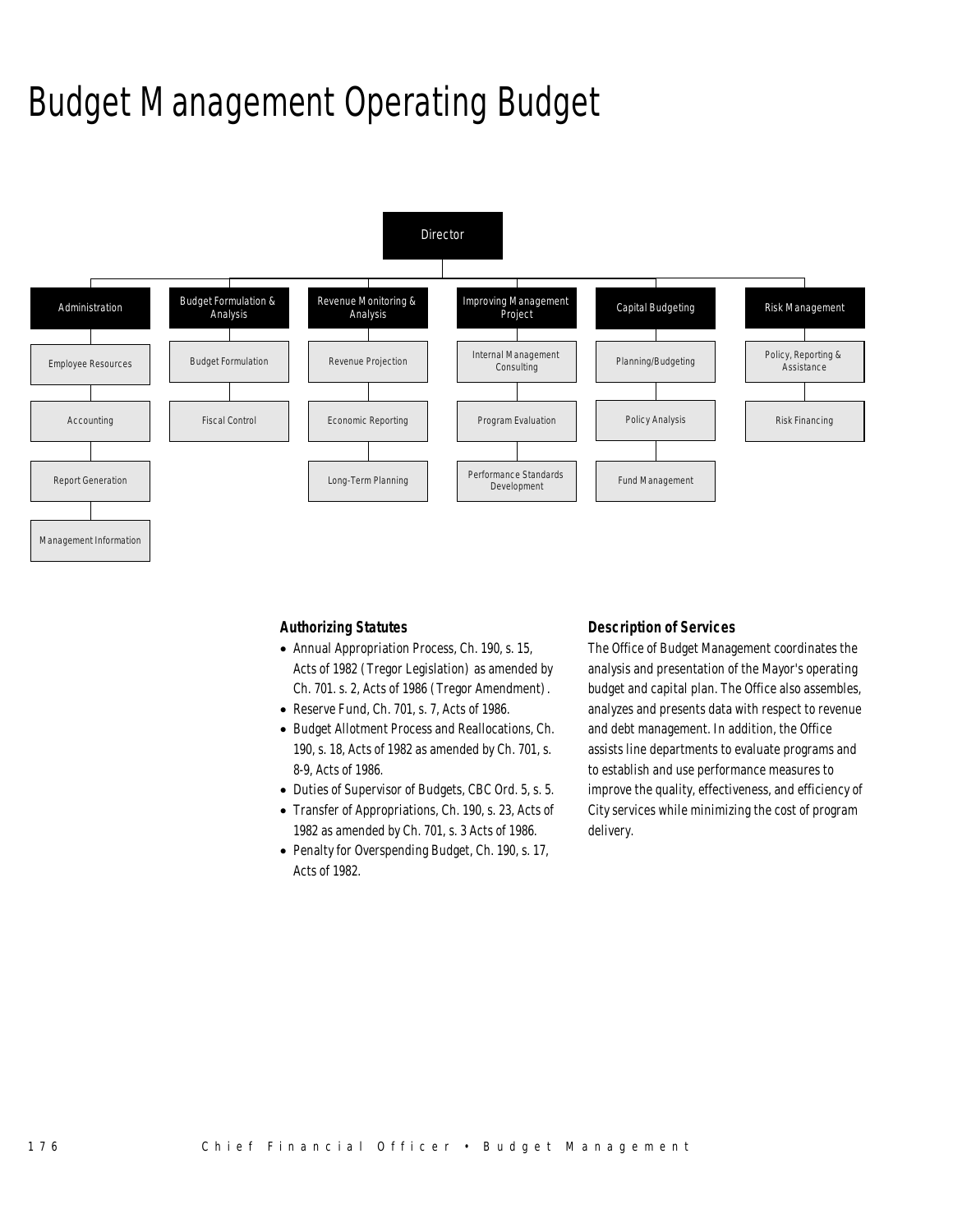# Department History

| <b>Personnel Services</b>       |                                                                                                                                                                                                                                                                                                          | FY04 Expenditure                                                                                                          | FY05 Expenditure                                                                                                         | FY06 Appropriation                                                                                                             | FY07 Adopted                                                                                                            | Inc/Dec 06 vs 07                                                                                                        |
|---------------------------------|----------------------------------------------------------------------------------------------------------------------------------------------------------------------------------------------------------------------------------------------------------------------------------------------------------|---------------------------------------------------------------------------------------------------------------------------|--------------------------------------------------------------------------------------------------------------------------|--------------------------------------------------------------------------------------------------------------------------------|-------------------------------------------------------------------------------------------------------------------------|-------------------------------------------------------------------------------------------------------------------------|
|                                 | 51000 Permanent Employees<br>51100 Emergency Employees<br>51200 Overtime<br>51600 Unemployment Compensation<br>51700 Workers' Compensation<br><b>Total Personnel Services</b>                                                                                                                            | 1,487,207<br>$\mathbf 0$<br>14,526<br>$\mathbf{0}$<br>$\mathbf{0}$<br>1,501,733                                           | 1,628,005<br>$\mathbf{0}$<br>20,004<br>$\mathbf{0}$<br>$\mathbf{0}$<br>1,648,009                                         | 1,384,489<br>$\mathbf{0}$<br>12,700<br>$\overline{0}$<br>$\overline{0}$<br>1,397,189                                           | 1,482,259<br>0<br>12,700<br>0<br>$\mathbf{0}$<br>1,494,959                                                              | 97,770<br>$\mathbf 0$<br>$\overline{0}$<br>$\Omega$<br>$\overline{0}$<br>97,770                                         |
| <b>Contractual Services</b>     |                                                                                                                                                                                                                                                                                                          | FY04 Expenditure                                                                                                          | FY05 Expenditure                                                                                                         | FY06 Appropriation                                                                                                             | FY07 Adopted                                                                                                            | Inc/Dec 06 vs 07                                                                                                        |
|                                 | 52100 Communications<br>52200 Utilities<br>52300 Water & Sewer<br>52400 Snow Removal<br>52500 Garbage/Waste Removal<br>52600 Repairs Buildings & Structures<br>52700 Repairs & Service of Equipment<br>52800 Transportation of Persons<br>52900 Contracted Services<br><b>Total Contractual Services</b> | 33,470<br>$\mathbf{0}$<br>$\mathbf{0}$<br>$\mathbf{0}$<br>$\mathbf{0}$<br>$\mathbf{0}$<br>929<br>28<br>690,059<br>724,486 | 38,211<br>$\mathbf{0}$<br>$\mathbf{0}$<br>$\mathbf{0}$<br>$\mathbf{0}$<br>$\theta$<br>1,805<br>300<br>768,218<br>808,534 | 37,000<br>$\overline{0}$<br>$\overline{0}$<br>$\mathbf{0}$<br>$\overline{0}$<br>$\Omega$<br>2,000<br>300<br>717,442<br>756,742 | 37,800<br>$\mathbf 0$<br>$\mathbf{0}$<br>$\mathbf{0}$<br>$\mathbf{0}$<br>$\Omega$<br>2,500<br>400<br>839,442<br>880,142 | 800<br>$\theta$<br>$\overline{0}$<br>$\overline{0}$<br>$\mathbf{0}$<br>$\mathbf{0}$<br>500<br>100<br>122,000<br>123,400 |
| <b>Supplies &amp; Materials</b> |                                                                                                                                                                                                                                                                                                          | FY04 Expenditure                                                                                                          | FY05 Expenditure                                                                                                         | FY06 Appropriation                                                                                                             | FY07 Adopted                                                                                                            | Inc/Dec 06 vs 07                                                                                                        |
|                                 | 53000 Auto Energy Supplies<br>53200 Food Supplies<br>53400 Custodial Supplies<br>53500 Med, Dental, & Hosp Supply<br>53600 Office Supplies and Materials<br>53700 Clothing Allowance<br>53800 Educational Supplies & Mat<br>53900 Misc Supplies & Materials<br><b>Total Supplies &amp; Materials</b>     | $\mathbf 0$<br>$\mathbf{0}$<br>$\mathbf{0}$<br>$\mathbf{0}$<br>2,233<br>$\mathbf{0}$<br>$\overline{0}$<br>192<br>2,425    | $\mathbf 0$<br>$\mathbf{0}$<br>$\mathbf{0}$<br>$\mathbf{0}$<br>2,968<br>$\mathbf{0}$<br>$\mathbf{0}$<br>275<br>3,243     | $\boldsymbol{0}$<br>$\mathbf{0}$<br>$\mathbf{0}$<br>$\mathbf{0}$<br>5,100<br>$\mathbf{0}$<br>$\Omega$<br>2,000<br>7,100        | $\mathbf 0$<br>$\mathbf 0$<br>$\mathbf{0}$<br>$\mathbf 0$<br>4,600<br>$\mathbf 0$<br>$\Omega$<br>2,000<br>6,600         | 0<br>$\overline{0}$<br>$\overline{0}$<br>$\mathbf 0$<br>$-500$<br>$\theta$<br>$\overline{0}$<br>$\theta$<br>$-500$      |
| <b>Current Chgs &amp; Oblig</b> |                                                                                                                                                                                                                                                                                                          | FY04 Expenditure                                                                                                          | FY05 Expenditure                                                                                                         | FY06 Appropriation                                                                                                             | FY07 Adopted                                                                                                            | Inc/Dec 06 vs 07                                                                                                        |
|                                 | 54300 Workers' Comp Medical<br>54400 Legal Liabilities                                                                                                                                                                                                                                                   | $\boldsymbol{0}$                                                                                                          | $\mathbf 0$                                                                                                              | 0                                                                                                                              | 0                                                                                                                       | 0                                                                                                                       |
|                                 | 54500 Aid To Veterans<br>54600 Current Charges H&I<br>54700 Indemnification<br>54800 Reserve Account<br>54900 Other Current Charges<br>Total Current Chgs & Oblig                                                                                                                                        | $\mathbf{0}$<br>$\mathbf{0}$<br>$\Omega$<br>$\overline{0}$<br>$\Omega$<br>93,341<br>93,341                                | $\mathbf{0}$<br>0<br>$\theta$<br>$\mathbf{0}$<br>$\theta$<br>91,954<br>91,954                                            | $\mathbf{0}$<br>$\mathbf{0}$<br>$\mathbf{0}$<br>$\overline{0}$<br>$\Omega$<br>406,500<br>406,500                               | $\mathbf 0$<br>0<br>$\mathbf 0$<br>$\overline{0}$<br>$\Omega$<br>142,800<br>142,800                                     | 0<br>$\Omega$<br>$\Omega$<br>$\theta$<br>$\Omega$<br>$-263.700$<br>$-263,700$                                           |
| Equipment                       |                                                                                                                                                                                                                                                                                                          | FY04 Expenditure                                                                                                          | FY05 Expenditure                                                                                                         | FY06 Appropriation                                                                                                             | FY07 Adopted                                                                                                            | Inc/Dec 06 vs 07                                                                                                        |
|                                 | 55000 Automotive Equipment<br>55400 Lease/Purchase<br>55600 Office Furniture & Equipment<br>55900 Misc Equipment<br><b>Total Equipment</b>                                                                                                                                                               | $\boldsymbol{0}$<br>$\mathbf{0}$<br>$\mathbf{0}$<br>19,671<br>19,671                                                      | $\mathbf 0$<br>$\mathbf{0}$<br>1,270<br>1,965<br>3,235                                                                   | $\boldsymbol{0}$<br>$\boldsymbol{0}$<br>$\boldsymbol{0}$<br>0<br>0                                                             | $\boldsymbol{0}$<br>9,381<br>0<br>500<br>9,881                                                                          | $\boldsymbol{0}$<br>9,381<br>0<br>500<br>9,881                                                                          |
| <b>Other</b>                    |                                                                                                                                                                                                                                                                                                          | FY04 Expenditure                                                                                                          | FY05 Expenditure                                                                                                         | FY06 Appropriation                                                                                                             | FY07 Adopted                                                                                                            | Inc/Dec 06 vs 07                                                                                                        |
|                                 | 56200 Special Appropriation<br>57200 Structures & Improvements<br>58000 Land & Non-Structure<br><b>Total Other</b><br><b>Grand Total</b>                                                                                                                                                                 | $\boldsymbol{0}$<br>$\mathbf 0$<br>$\mathbf 0$<br>$\mathbf{0}$<br>2,341,656                                               | $\boldsymbol{0}$<br>$\mathbf 0$<br>$\mathbf 0$<br>0<br>2,554,975                                                         | $\overline{0}$<br>$\boldsymbol{0}$<br>$\boldsymbol{0}$<br>0<br>2,567,531                                                       | $\boldsymbol{0}$<br>$\mathbf 0$<br>$\mathbf 0$<br>0<br>2,534,382                                                        | 0<br>$\mathbf 0$<br>$\overline{0}$<br>0<br>$-33,149$                                                                    |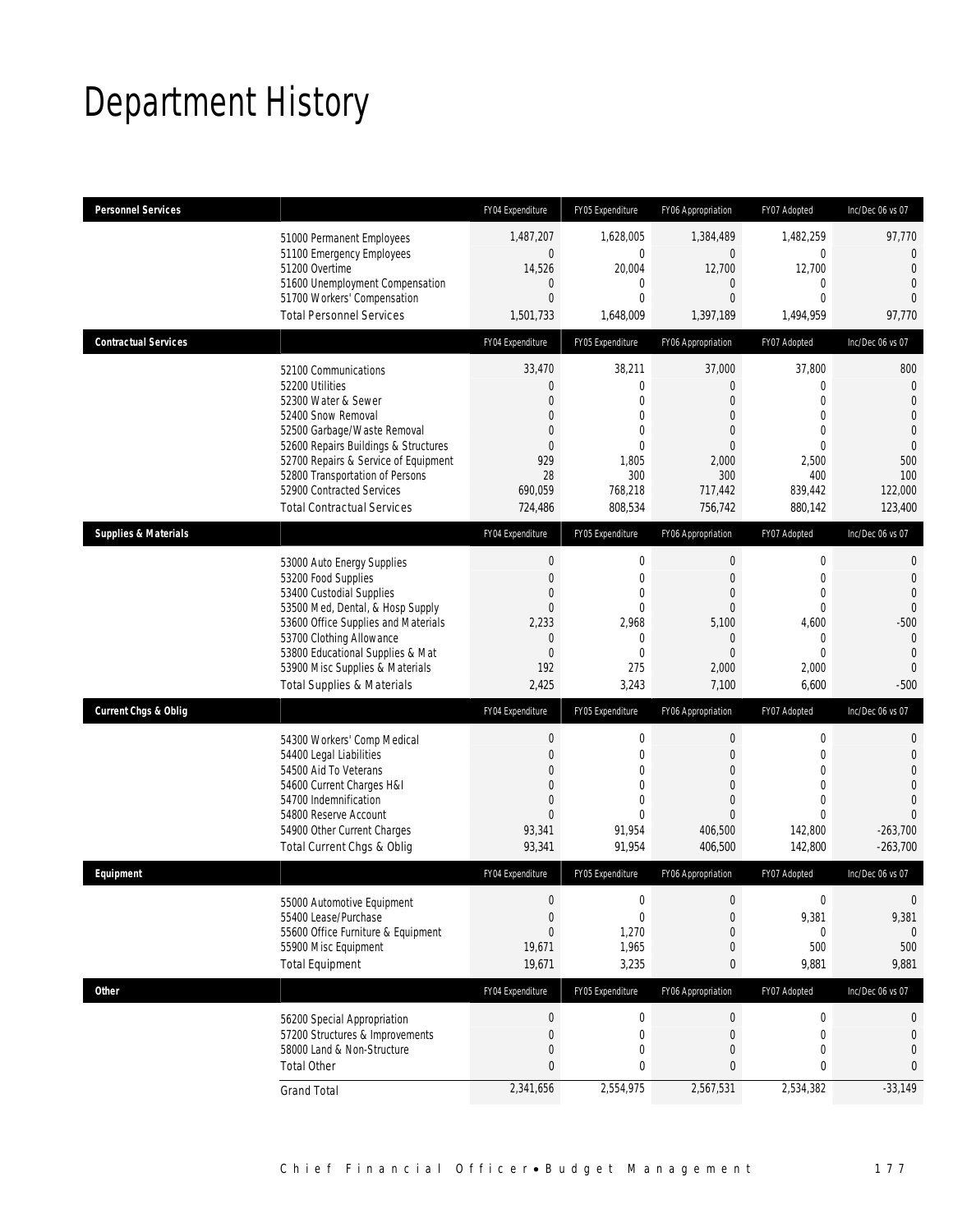# Department Personnel

| Title                      | Union<br>Code   | Grade | Position | FY07 Salary | Title                        | Union<br>Code   | Grade | Position | FY07 Salary |
|----------------------------|-----------------|-------|----------|-------------|------------------------------|-----------------|-------|----------|-------------|
|                            |                 |       |          |             |                              |                 |       |          |             |
| Supervisor-Budgets         | CDH             |       |          | 107,985     | <b>Budget Supervisor</b>     | MY0             | 12    |          | 83,202      |
| <b>Executive Assistant</b> | <b>EXM</b>      | 12    |          | 100,045     | Senior Financial Manager     | MY <sub>0</sub> | 10    |          | 74,839      |
| <b>Executive Asst</b>      | <b>EXM</b>      | 10    | 4        | 360,978     | Pr Budget Analyst            | SE <sub>1</sub> | 9     |          | 83,941      |
| Pr Admin Asst              | EXM             |       |          | 49,043      | Sr DP Systems Analyst        | SE <sub>1</sub> | 9     |          | 83,941      |
| <b>Executive Asst</b>      | EX <sub>0</sub> | 10    | 1        | 90,815      | Prin Admin Assistant         | SE <sub>1</sub> | 8     |          | 78,143      |
| Admin Assistant            | SU <sub>4</sub> | 16    |          | 52,137      | <b>Budget Policy Analyst</b> | MY <sub>0</sub> |       | 3        | 161,246     |
| <b>Admin Secretary</b>     | SU4             | 14    |          | 45,293      | Management Analyst           | SE <sub>1</sub> | 6     | 8        | 417,457     |
| Deputy Director            | MY <sub>0</sub> | 14    | 1        | 91,868      | Sr Admin Analyst             | SE <sub>1</sub> | 6     |          | 65,044      |
|                            |                 |       |          |             | <b>Total</b>                 |                 |       | 28       | 1,945,977   |
|                            |                 |       |          |             | <b>Adjustments</b>           |                 |       |          |             |
|                            |                 |       |          |             | <b>Differential Payments</b> |                 |       |          | 0           |
|                            |                 |       |          |             | Other                        |                 |       |          | 26,075      |
|                            |                 |       |          |             | Chargebacks                  |                 |       |          | $-383,000$  |
|                            |                 |       |          |             | <b>Salary Savings</b>        |                 |       |          | $-106,793$  |

*FY07 Total Request 1,482,259*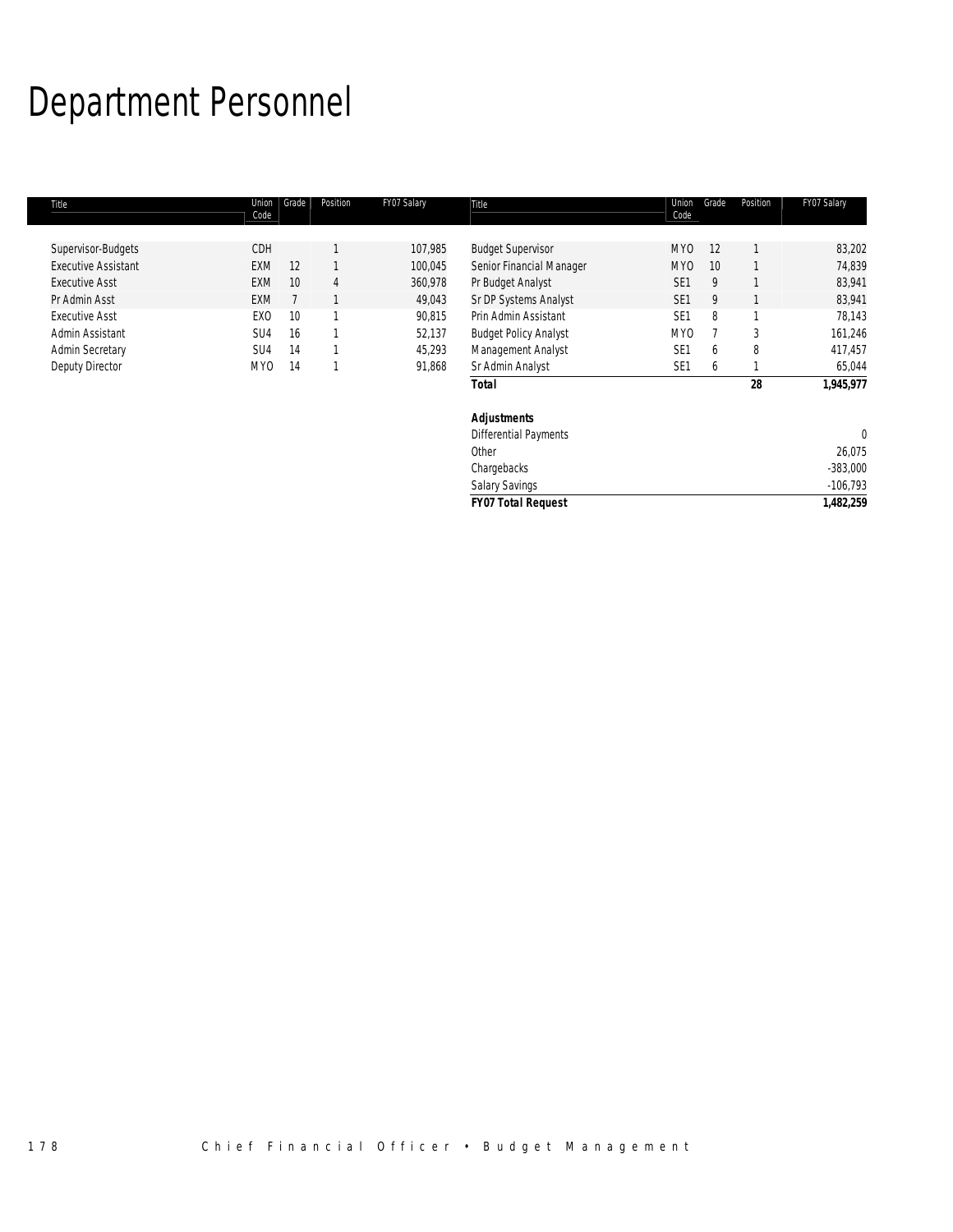# Program 1. Administration

## *Karen A. Connor, Manager Organization: 141100*

## *Program Description*

The Administration Program provides both overall direction and management to the Department, and support services such as internal budget preparation, personnel administration, MIS support and training, and internal report production.

## *Program Objectives*

• To maintain the operational efficiency of the department to support achievement of department objectives.

| <b>Program Outcomes</b>            |                                                       | Actual '04                      | Actual '05                      | Projected '06                     | <b>PLOS '07</b>                 |
|------------------------------------|-------------------------------------------------------|---------------------------------|---------------------------------|-----------------------------------|---------------------------------|
|                                    | % of available regular hours worked                   | 97%                             | 98%                             | 98%                               | 98%                             |
| <b>Selected Service Indicators</b> |                                                       | Actual '04                      | Actual '05                      | Approp '06                        | Budget '07                      |
|                                    | Ouota<br>Personnel Services<br>Non Personnel<br>Total | 523,056<br>769.298<br>1,292,354 | 585,220<br>829,510<br>1,414,731 | 585,250<br>1,077,042<br>1,662,292 | 599,767<br>946,123<br>1,545,890 |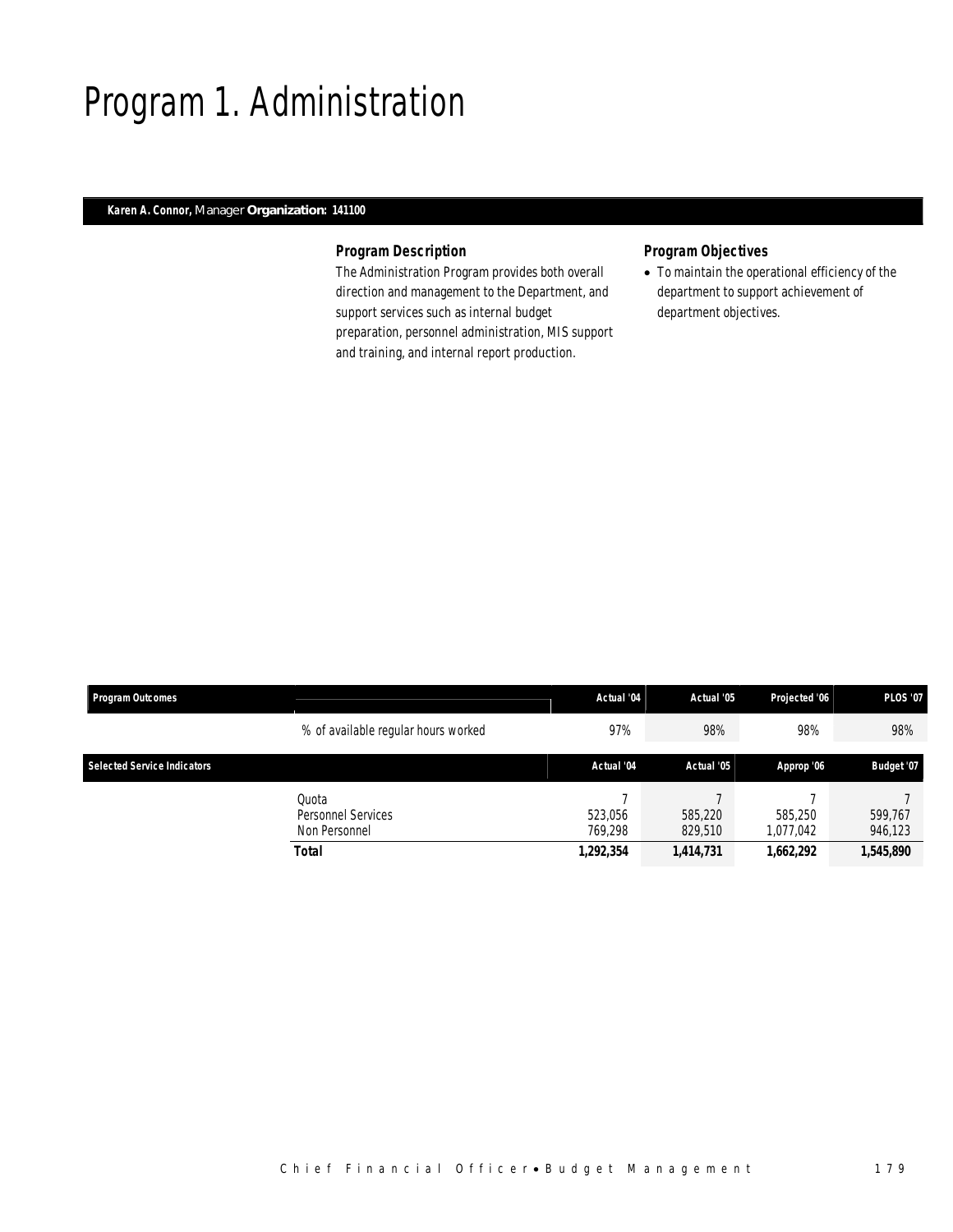# Program 2. Budget Formulation

## *James M. Williamson, Manager Organization: 141200*

### *Program Description*

The Budget Formulation and Analysis Program is responsible for the development and implementation of the City's operating budget. Program staff analyze program and fiscal management issues throughout City government.

- To ensure a balanced budget that achieves its stated objectives.
- To implement a strategic planning process to effectively plan for capital and operating investments.
- To monitor departmental service delivery and its relationship to available financial resources.

| <b>Program Outcomes</b>            |                                                                                                                                                  | Actual '04            | Actual '05        | Projected '06          | <b>PLOS '07</b>        |
|------------------------------------|--------------------------------------------------------------------------------------------------------------------------------------------------|-----------------------|-------------------|------------------------|------------------------|
|                                    | Balanced budget for ensuing fiscal year that<br>reflects a coordinated goals and budget process<br>submitted to City Council by second Wednesday |                       |                   |                        |                        |
|                                    | in April per City Charter<br>Monthly expenditure variance reports available<br>to city departments                                               | 10                    | 10                | Q                      | 10 <sup>°</sup>        |
|                                    |                                                                                                                                                  |                       |                   |                        |                        |
| <b>Selected Service Indicators</b> |                                                                                                                                                  | Actual '04            | Actual '05        | Approp '06             | Budget '07             |
|                                    | Ouota<br><b>Personnel Services</b><br>Non Personnel                                                                                              | Q<br>465.164<br>9.231 | 406.987<br>10.748 | 8<br>485,378<br>11,000 | 8<br>518,351<br>11,000 |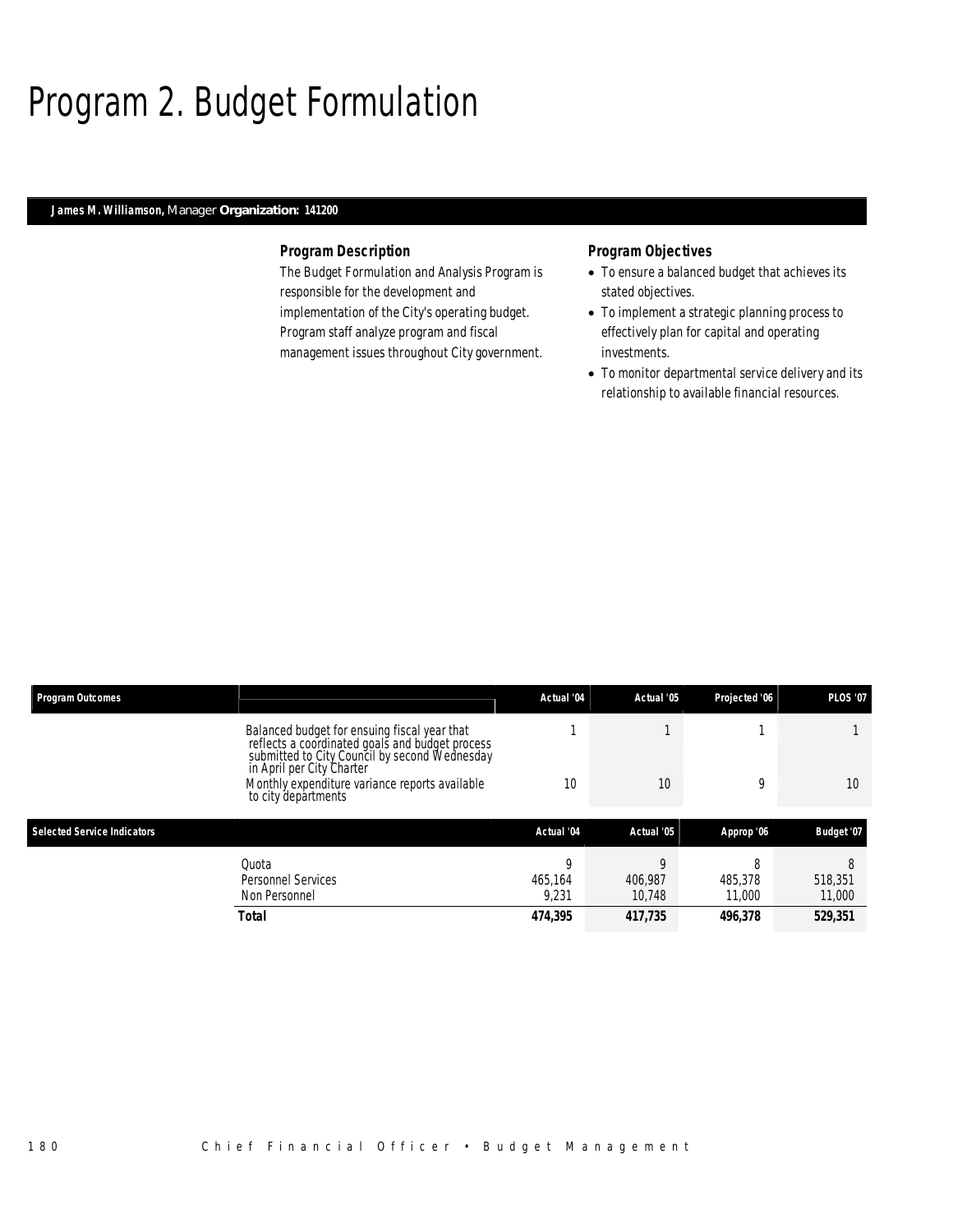# Program 3. Revenue Monitoring

## *Chris Giuliani, Manager Organization: 141300*

### *Program Description*

The Revenue Monitoring and Fiscal Analysis Program works to improve Boston's ability to deliver services by maximizing its revenue. The program also provides economic and fiscal analyses as an aid in fiscal decision-making by the Mayor, the Chief Financial Officer, and the Budget Director.

## *Program Objectives*

• To ensure a balanced budget that achieves its stated objectives.

| <b>Program Outcomes</b>            |                                                          | Actual '04                            | Actual '05                  | Projected '06               | <b>PLOS '07</b>             |
|------------------------------------|----------------------------------------------------------|---------------------------------------|-----------------------------|-----------------------------|-----------------------------|
|                                    | % by which actual revenues exceed actual<br>expenditures | .2%                                   | .4%                         | .4%                         | .5%                         |
| <b>Selected Service Indicators</b> |                                                          | Actual '04                            | Actual '05                  | Approp '06                  | Budget '07                  |
|                                    | Quota<br>Personnel Services<br>Non Personnel<br>Total    | $\sim$<br>161,007<br>3,688<br>164,694 | 163,965<br>3,839<br>167,804 | 176.249<br>3.700<br>179,949 | 226,908<br>3,700<br>230,608 |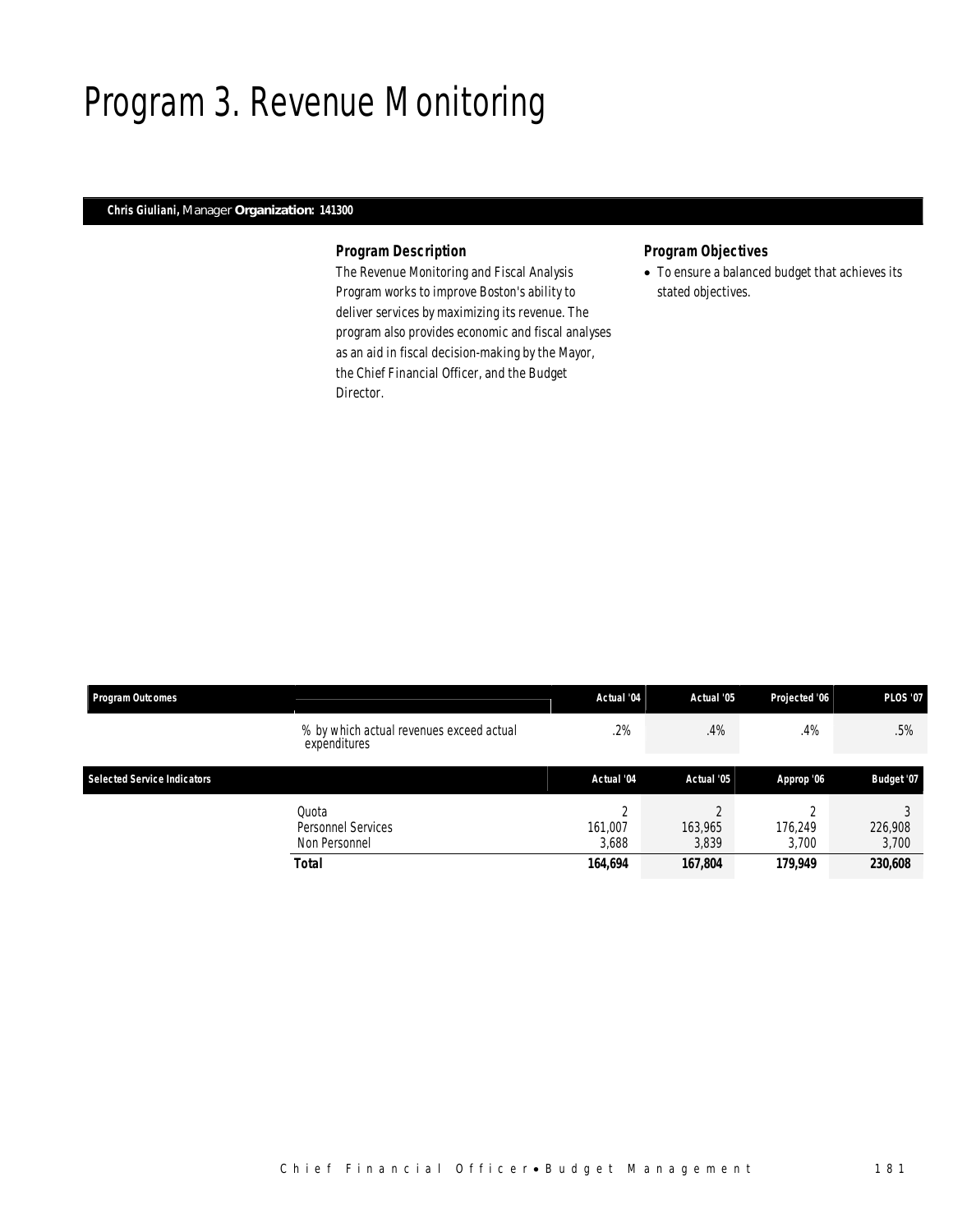# Program 4. Improving Management Project

### *Karen A. Connor, Manager Organization: 141400*

#### *Program Description*

The primary mission of the Improving Management Project is evaluating City programs and services to inform the allocation of resources. This program encourages organizational changes or operational improvements that increase the effectiveness or productivity of City departments. The program provides reliable, objective, and independent information to City managers about department performance and operations, assists in reviewing the effectiveness of service delivery, and identifies the extent to which programs overlap or duplicate one another. In addition, we assist departments and cabinets in establishing performance standards to determine the effectiveness of programs. The program also invests in department personnel through training.

- To plan, develop, and deliver training programs in response to needs to strengthen and upgrade workplace skills.
- To conduct accurate, objective, and independent analysis of City programs and services.

| <b>Program Outcomes</b>            |                                                                                              | Actual '04 | Actual '05 | Projected '06 | <b>PLOS '07</b> |
|------------------------------------|----------------------------------------------------------------------------------------------|------------|------------|---------------|-----------------|
|                                    | Program or service analyses completed                                                        |            |            |               |                 |
|                                    | Project benefits realized; corrective actions in<br>response to findings and recommendations |            |            |               |                 |
|                                    | Hours of continuing Professional Education<br>Training                                       |            | 39         | 12            | 10              |
|                                    |                                                                                              |            |            |               |                 |
| <b>Selected Service Indicators</b> |                                                                                              | Actual '04 | Actual '05 | Approp '06    | Budget '07      |
|                                    | Quota                                                                                        | 0          |            |               |                 |
|                                    | <b>Personnel Services</b>                                                                    |            |            | 59,732        | 45,076          |
|                                    | Non Personnel                                                                                | 267        | 3,839      | 3.700         | 3,700           |
|                                    | Total                                                                                        | 267        | 3,839      | 63,432        | 48,776          |
|                                    |                                                                                              |            |            |               |                 |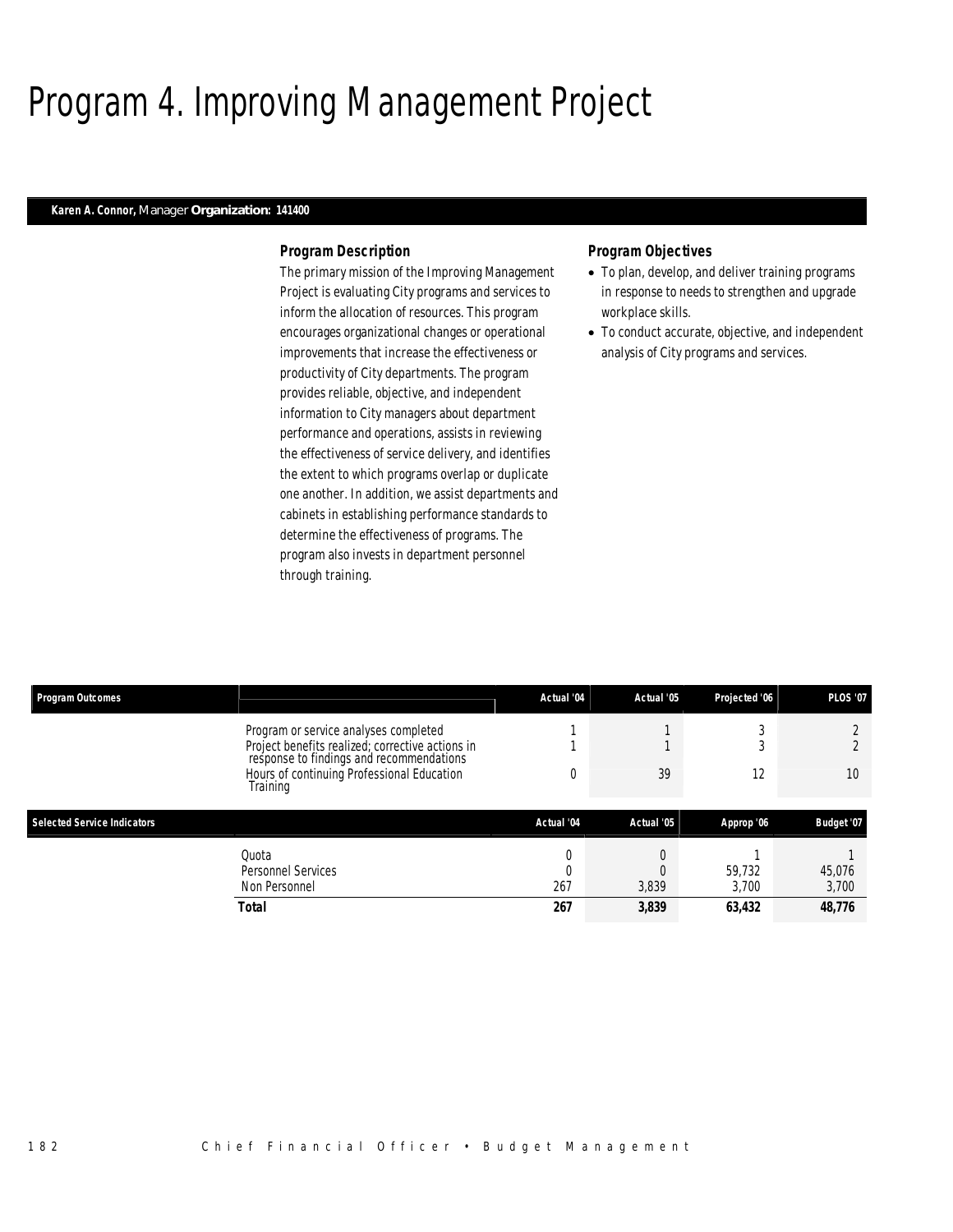# Program 5. Capital Budgeting

## *Roger McCarthy, Manager Organization: 141500*

### *Program Description*

The Capital Budgeting Program manages the capital plan of the City. It prepares a multi-year capital plan, oversees capital construction projects, equipment acquisitions, and contracts, and manages all capital fund appropriations and related revenue including bonds, and grants.

- To maintain debt service costs at 7% or less of operating budget expenditures.
- To ensure timely submission of the annual capital plan update.
- To effectively manage the capital appropriation system.

| <b>Program Outcomes</b>                                     | Actual '04 | Actual '05 | Projected '06 | <b>PLOS '07</b> |
|-------------------------------------------------------------|------------|------------|---------------|-----------------|
| Debt service costs as a % of operating<br>expenditures      | 7%         | 6.2%       | 7%            | 7%              |
| % of funds expended in accordance with bond<br>requirements | 100%       | 100%       | 100%          | 100%            |
| % of anticipated external revenue collected                 | 90%        | 100%       | 90%           | 90%             |
|                                                             |            |            |               |                 |
| <b>Selected Service Indicators</b>                          | Actual '04 | Actual '05 | Approp '06    | Budget '07      |
| Quota                                                       |            |            |               |                 |
| Personnel Services                                          | 284,525    | 413,299    | 19.514        | 33,792          |
| Non Personnel                                               | 5,729      | 6,933      | 6.900         | 6,900           |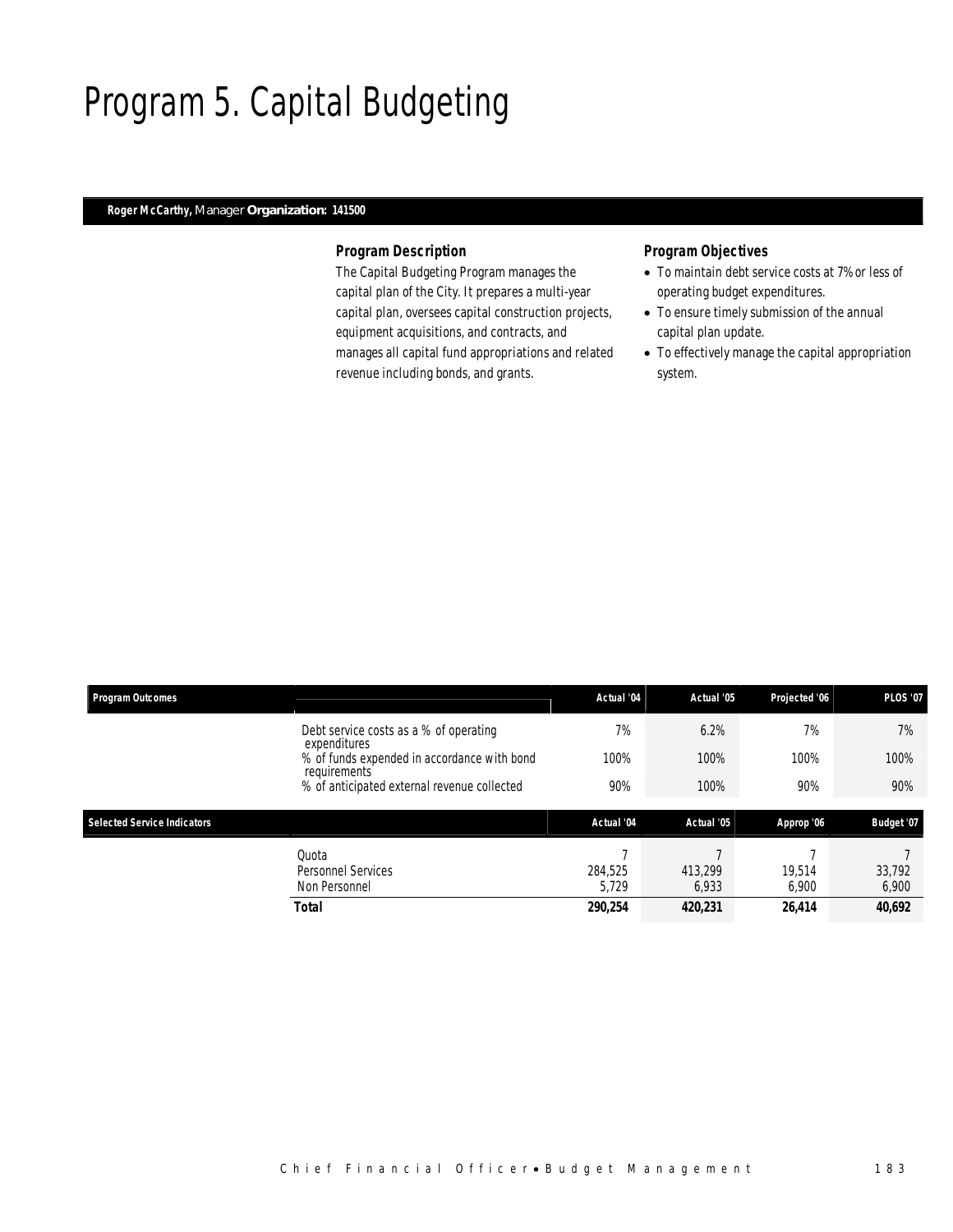# Program 6. Risk Management

### *Lynda Fraley, Manager Organization: 141600*

### *Program Description*

The Risk Management Program develops and implements the City's integrated risk financing program, which includes self-insurance and commercial policies. The program also assists other City departments in their efforts to minimize disruption of services due to accidental losses of human, financial and physical assets.

- To promote improved city-wide risk management efforts and lower related costs.
- To develop and implement city-wide risk financing strategy.

| <b>Program Outcomes</b>            |                                                                     | Actual '04                   | Actual '05       | Projected '06    | <b>PLOS '07</b>  |
|------------------------------------|---------------------------------------------------------------------|------------------------------|------------------|------------------|------------------|
|                                    | Risk related cost increases as a percentage of<br>medical inflation | 200%                         | 140%             | 130%             | 190%             |
|                                    | City-wide risk management reviews or<br><i>improvements</i>         |                              | $\overline{0}$   |                  |                  |
|                                    | Risk financing strategy implemented                                 | 87%                          | 87%              | 87%              | 87%              |
|                                    |                                                                     |                              |                  |                  |                  |
| <b>Selected Service Indicators</b> |                                                                     | Actual '04                   | Actual '05       | Approp '06       | Budget '07       |
|                                    | Ouota<br><b>Personnel Services</b><br>Non Personnel                 | $\Omega$<br>67.981<br>51,710 | 78,538<br>52.097 | 71.067<br>68,000 | 71,065<br>68,000 |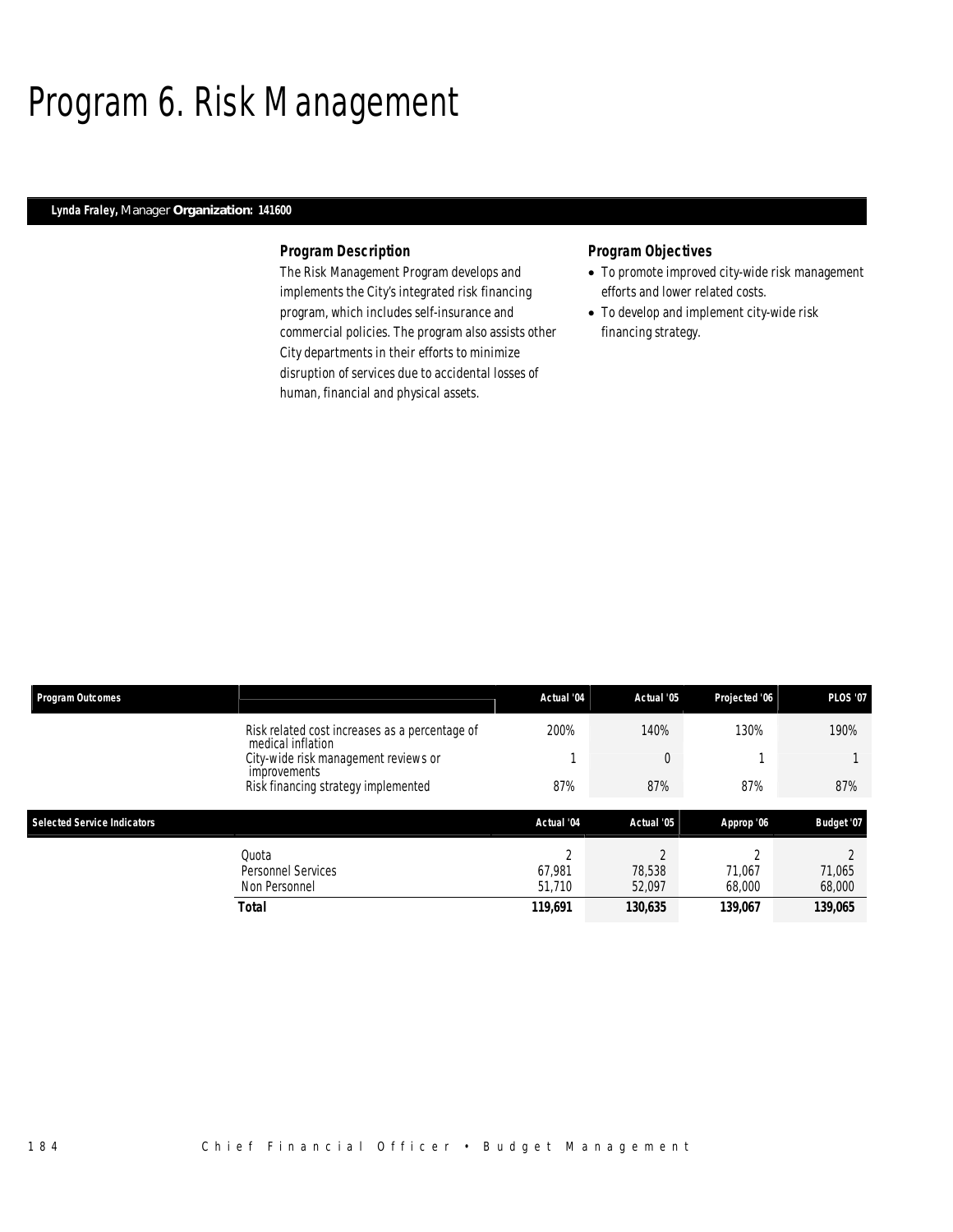# Execution of Courts Operating Budget

### *Appropriation: 333*

### *Department Mission*

The Execution of Courts appropriation provides for funding for settlements, awards, and court orders. These result from claims against the City of Boston and its agencies and employees for damages to persons or property. The appropriation also funds interest on tax abatements.

| <b>Operating Budget</b>            | Program Name               | Total Actual '04 | Total Actual '05 | Total Approp '06 | Total Budget '07 |
|------------------------------------|----------------------------|------------------|------------------|------------------|------------------|
|                                    | <b>Execution of Courts</b> | 18,842,206       | 10.883.972       | 3,500,000        | 3,500,000        |
|                                    | Total                      | 18,842,206       | 10,883,972       | 3,500,000        | 3,500,000        |
|                                    |                            |                  |                  |                  |                  |
|                                    |                            |                  |                  |                  |                  |
| <b>Selected Service Indicators</b> |                            | Actual '04       | Actual '05       | Approp '06       | Budget '07       |
|                                    | Personnel Services         | 0                |                  |                  |                  |
|                                    | Non Personnel              | 18,842,206       | 10,883,972       | 3,500,000        | 3,500,000        |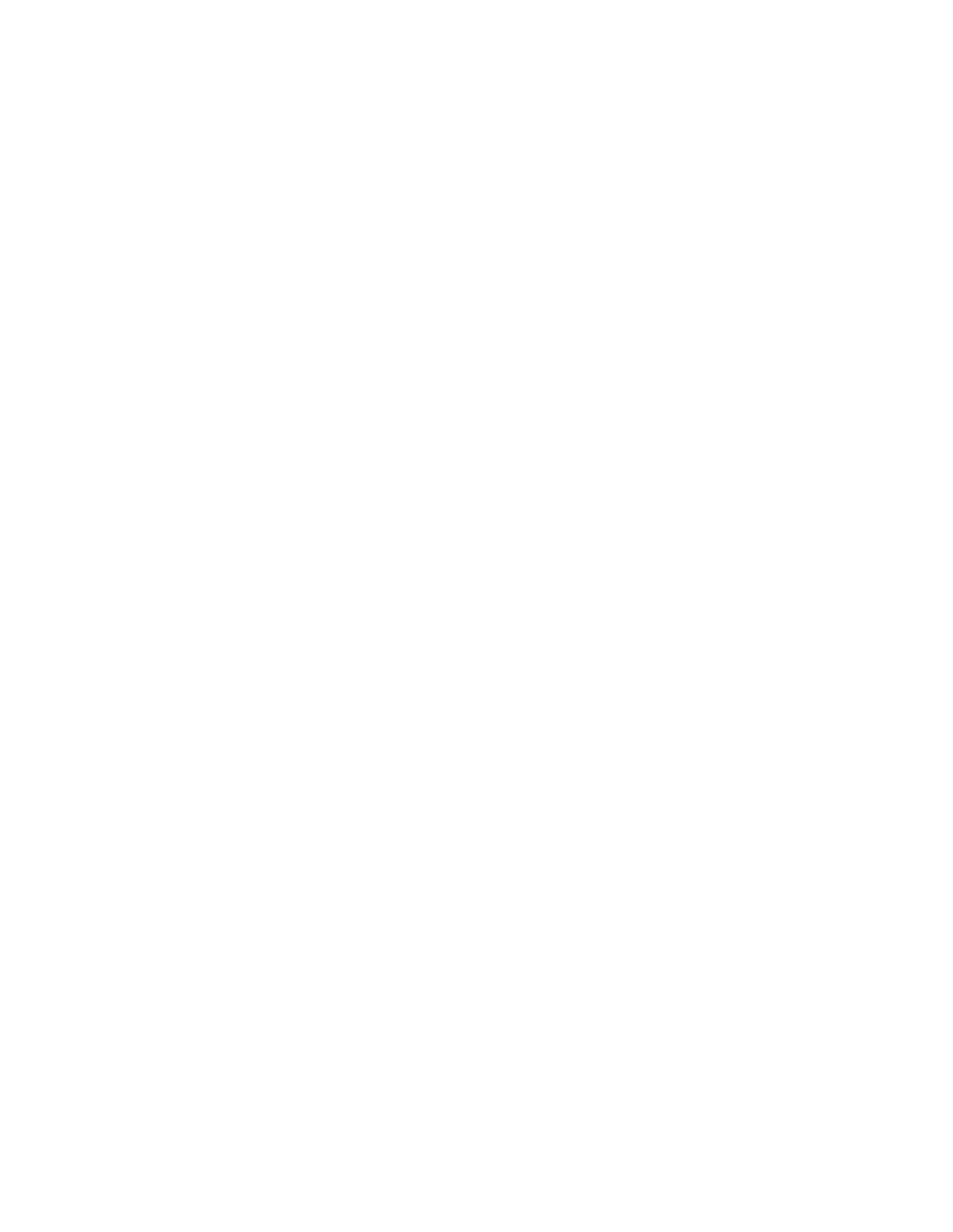# Medicare Payments Operating Budget

### *Appropriation: 139*

### *Department Mission*

The Medicare Payments appropriation supports federal regulations that extend mandatory Medicare coverage to municipal employees. Federal law requires the City of Boston and County of Suffolk to pay the Social Security Trust Fund a Medicare insurance premium amounting to 1.45% of an employee's salary up to \$125,000 for each employee hired after March 31, 1986. The Medicare Payments appropriation reflects the amount of this contribution. The City's payment is matched by an equal contribution from the employee.

| <b>Operating Budget</b>            | <b>Program Name</b>                 | Total Actual '04 | Total Actual '05 | Total Approp '06 | <b>Total Budget '07</b> |
|------------------------------------|-------------------------------------|------------------|------------------|------------------|-------------------------|
|                                    | Medicare Payments                   | 4,100,000        | 4,313,859        | 4,671,000        | 4,926,000               |
|                                    | <b>Total</b>                        | 4,100,000        | 4,313,859        | 4.671.000        | 4,926,000               |
| <b>Selected Service Indicators</b> |                                     | Actual '04       | Actual '05       | Approp '06       | Budget '07              |
|                                    | Personnel Services<br>Non Personnel | 4.100.000        | 4.313.859        | 4.671.000        | 4,926,000               |
|                                    | Total                               | 4,100,000        | 4,313,859        | 4,671,000        | 4,926,000               |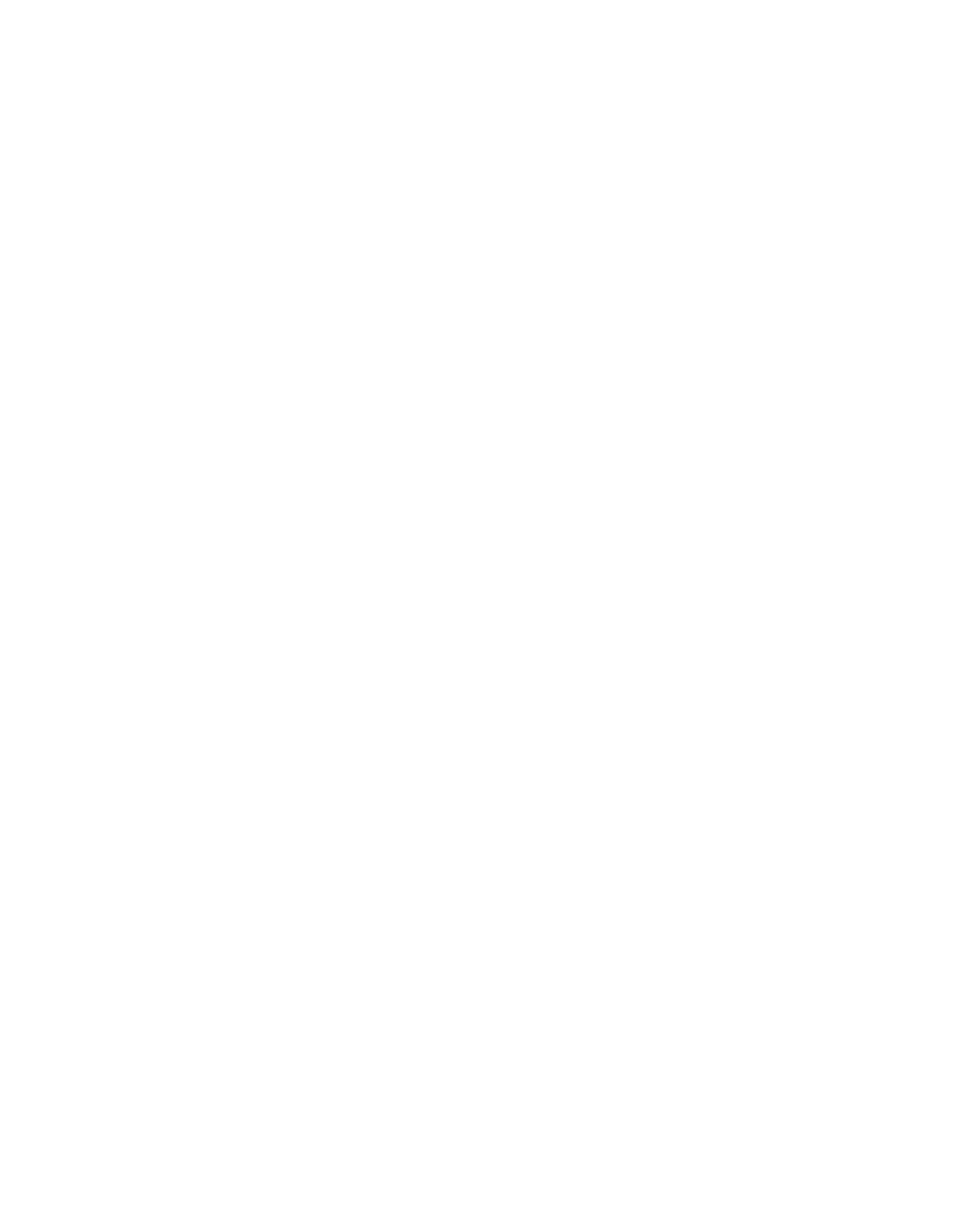# Pensions and Annuities - City Operating Budget

#### *Appropriation: 374*

#### *Department Mission*

The Pensions and Annuities appropriation funds the City's payments to retired City officials and employees who were not members of the contributory retirement systems. There are approximately 218 individuals currently in the City's non-contributory system. These are largely members who qualify under the Veteran's Retirement Law as being World War II veterans, having 30 years of service, and being employed prior to 1939. Also included are approximately 27 Police and Fire members who received special legislation retirements due to extreme workplace injuries.

| <b>Operating Budget</b>            | <b>Program Name</b>                 | <b>Total Actual '04</b> | Total Actual '05 | Total Approp '06 | <b>Total Budget '07</b> |
|------------------------------------|-------------------------------------|-------------------------|------------------|------------------|-------------------------|
|                                    | Pensions & Annuities - City         | 4,600,000               | 4,599,985        | 4.600.000        | 4,600,000               |
|                                    | <b>Total</b>                        | 4,600,000               | 4.599.985        | 4.600.000        | 4,600,000               |
| <b>Selected Service Indicators</b> |                                     | Actual '04              | Actual '05       | Approp '06       | Budget '07              |
|                                    |                                     |                         |                  |                  |                         |
|                                    | Personnel Services<br>Non Personnel | 4.600.000               | 4.599.985        | 4.600.000        | 4,600,000               |
|                                    |                                     |                         |                  |                  |                         |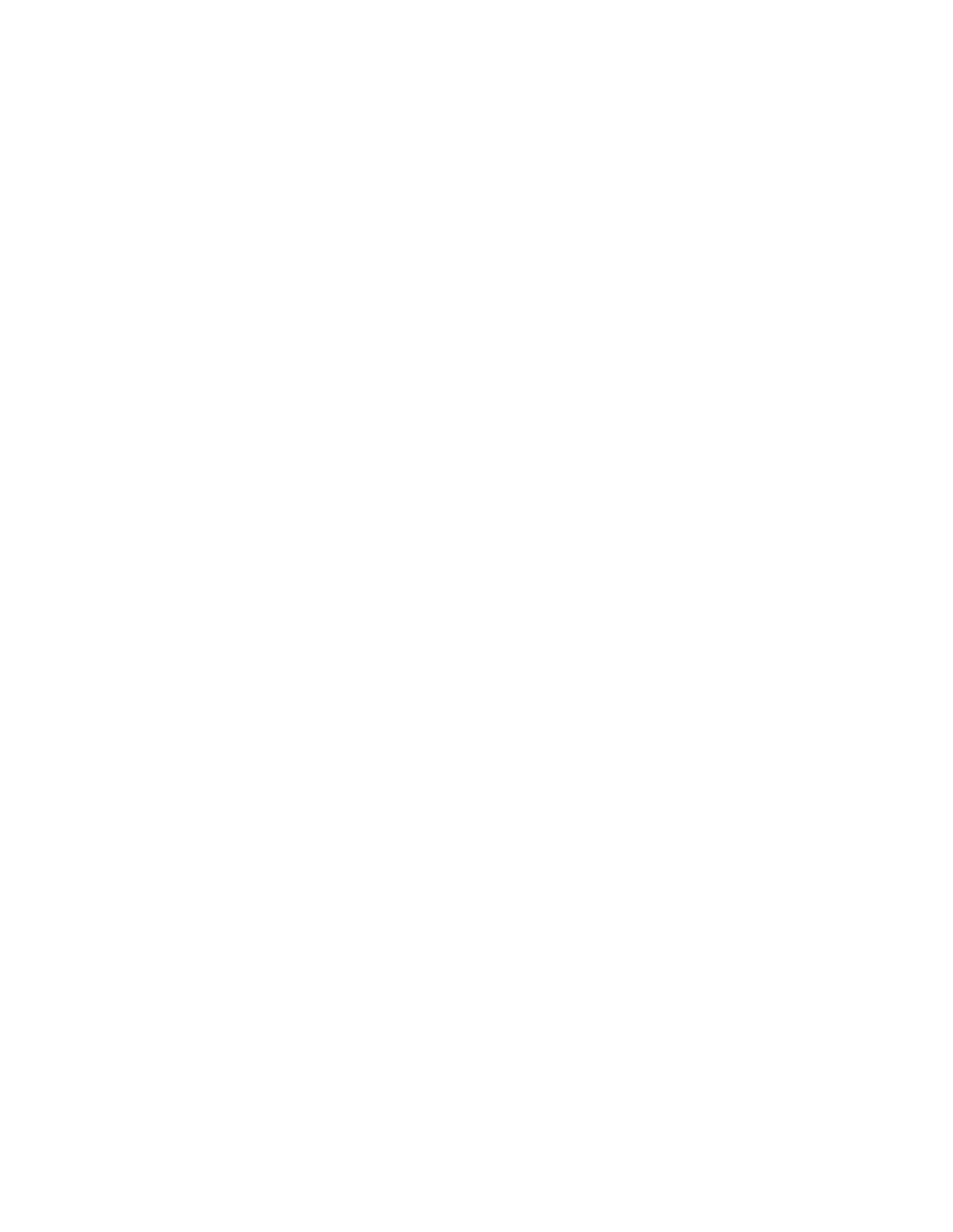# Pensions and Annuities - County Operating Budget

#### *Appropriation: 749*

#### *Department Mission*

The Pensions and Annuities appropriation funds the County's payments to retired County officials and employees who were not members of the contributory retirement systems. Individuals paid under this system are veterans of World War II, have 30 years of service, and were employed prior to 1939.

| <b>Operating Budget</b>            | Program Name                               | Total Actual '04 | Total Actual '05 | Total Approp '06 | Total Budget '07 |
|------------------------------------|--------------------------------------------|------------------|------------------|------------------|------------------|
|                                    | Pensions & Annuities - County              | 300,000          | 300,000          | 100,000          | 100,000          |
|                                    | <b>Total</b>                               | 300,000          | 300,000          | 100,000          | 100,000          |
|                                    |                                            |                  |                  |                  |                  |
| <b>Selected Service Indicators</b> |                                            | Actual '04       | Actual '05       | Approp '06       | Budget '07       |
|                                    | <b>Personnel Services</b><br>Non Personnel | 300,000<br>0     | 300,000<br>υ     | 100,000          | 100,000          |
|                                    | Total                                      | 300,000          | 300,000          | 100.000          | 100,000          |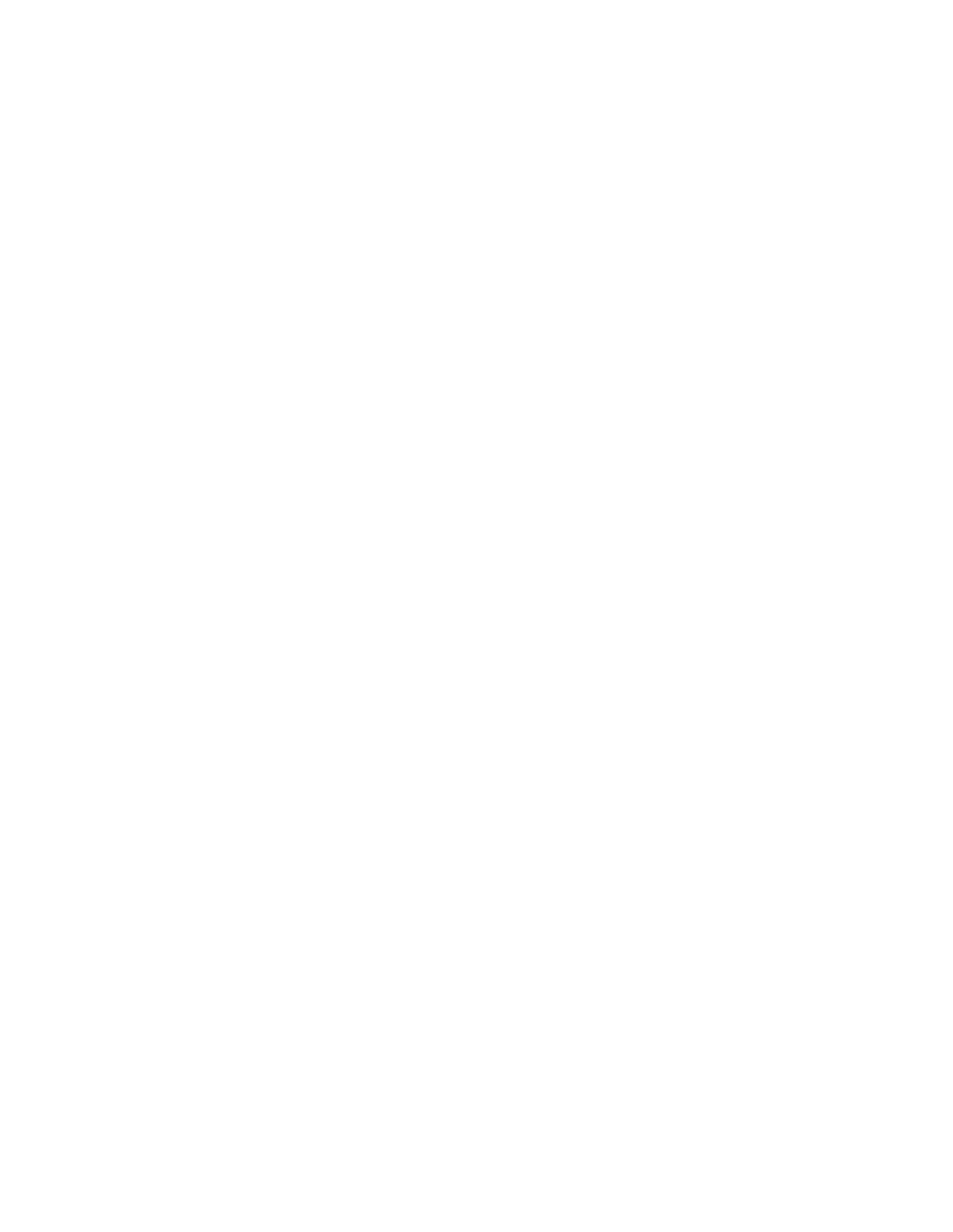# Purchasing Division Operating Budget

#### *William Hannon, Purchasing Agent Appropriation: 143*

### *Department Mission*

The mission of the Purchasing Department is to purchase the best quality products at the lowest possible price and to deliver those products to City departments promptly. The Department is also responsible for surplus property, processing mail, providing copier service and publishing the City Record.

#### *FY07 Performance Objectives*

- To increase customer satisfaction with Purchasing Department services.
- To seek quality goods according to user department specifications.
- To deliver on departmental requests for goods as soon as possible.
- To produce copies at lower than commercially available costs.

| <b>Operating Budget</b>            | Program Name                                      | <b>Total Actual '04</b>       | <b>Total Actual '05</b>       | Total Approp '06              | <b>Total Budget '07</b>       |
|------------------------------------|---------------------------------------------------|-------------------------------|-------------------------------|-------------------------------|-------------------------------|
|                                    | Administration<br>Procurement<br>Central Services | 241.992<br>641.494<br>254,748 | 247.387<br>688.098<br>305,498 | 263.522<br>753,540<br>262.809 | 268,302<br>782,533<br>310,849 |
|                                    | <b>Total</b>                                      | 1,138,234                     | 1,240,983                     | 1,279,871                     | 1,361,684                     |
| <b>Selected Service Indicators</b> |                                                   | Actual '04                    | Actual '05                    | Approp '06                    | Budget '07                    |
|                                    | Personnel Services<br>Non Personnel               | 1.010.933<br>127.301          | 1.078.649<br>162,334          | 1.151.906<br>127,965          | 1,186,809<br>174,875          |
|                                    | <b>Total</b>                                      | 1,138,234                     | 1,240,983                     | 1,279,871                     | 1,361,684                     |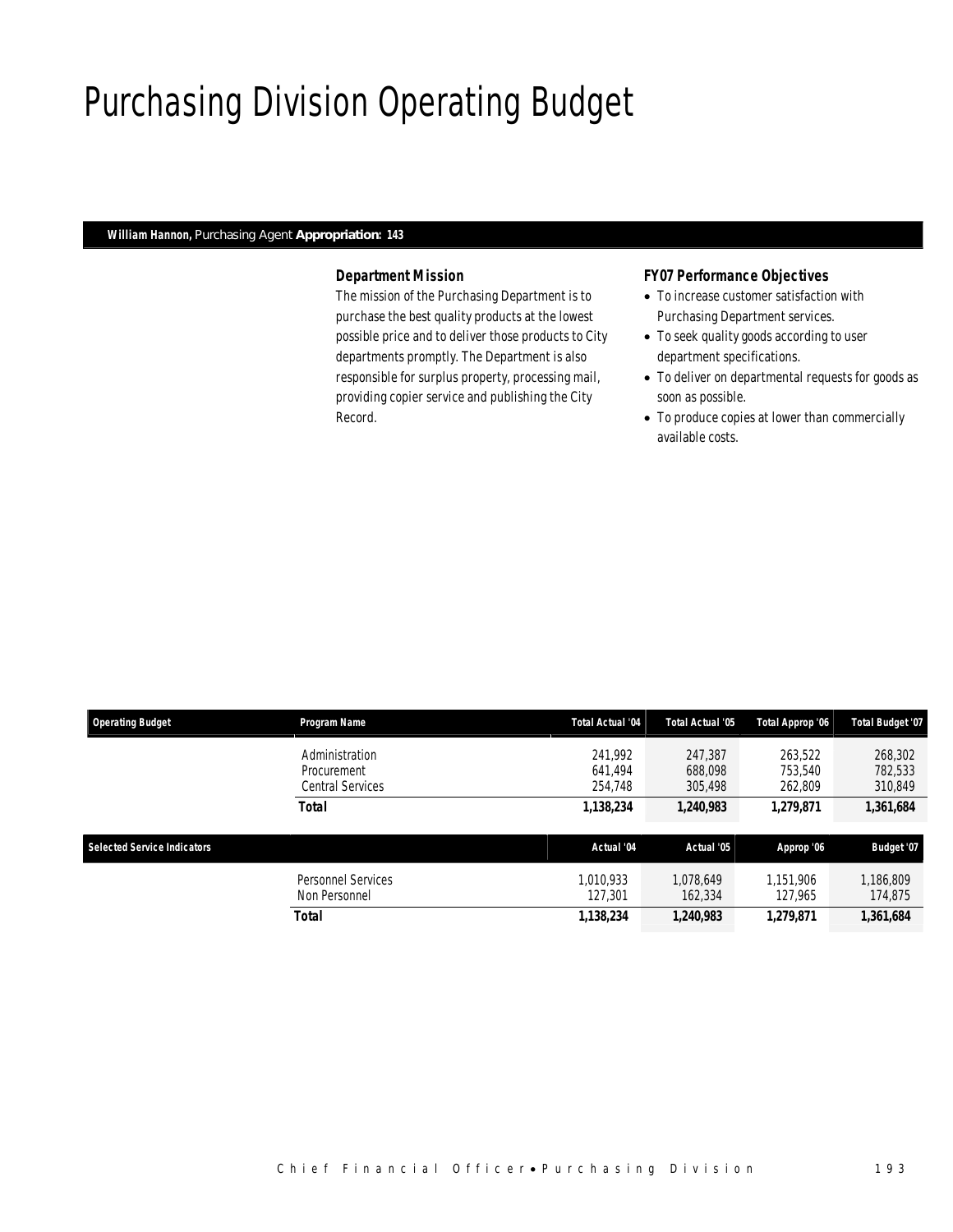# Purchasing Division Operating Budget



### *Authorizing Statutes*

- Enabling Legislation, MGLA c. 41, s. 103.
- Duties of the Purchasing Agent, CBC Ord. 5, s. 1.8.
- Content and Sale, CBC ST. 2, s. 650.
- Uniform Procurement Act, MGLA c. 30B.

### *Description of Services*

The Purchasing Department procures all supplies, materials, and equipment for City and County departments. The Department selects vendors through public bidding and processes purchase orders and contracts. The Central Services Unit ensures the efficient and economical disposal of all surplus City property excluding land and buildings, and processes and posts all outgoing, inter-office, and incoming mail. This unit also produces the City Record and operates the Copy Center.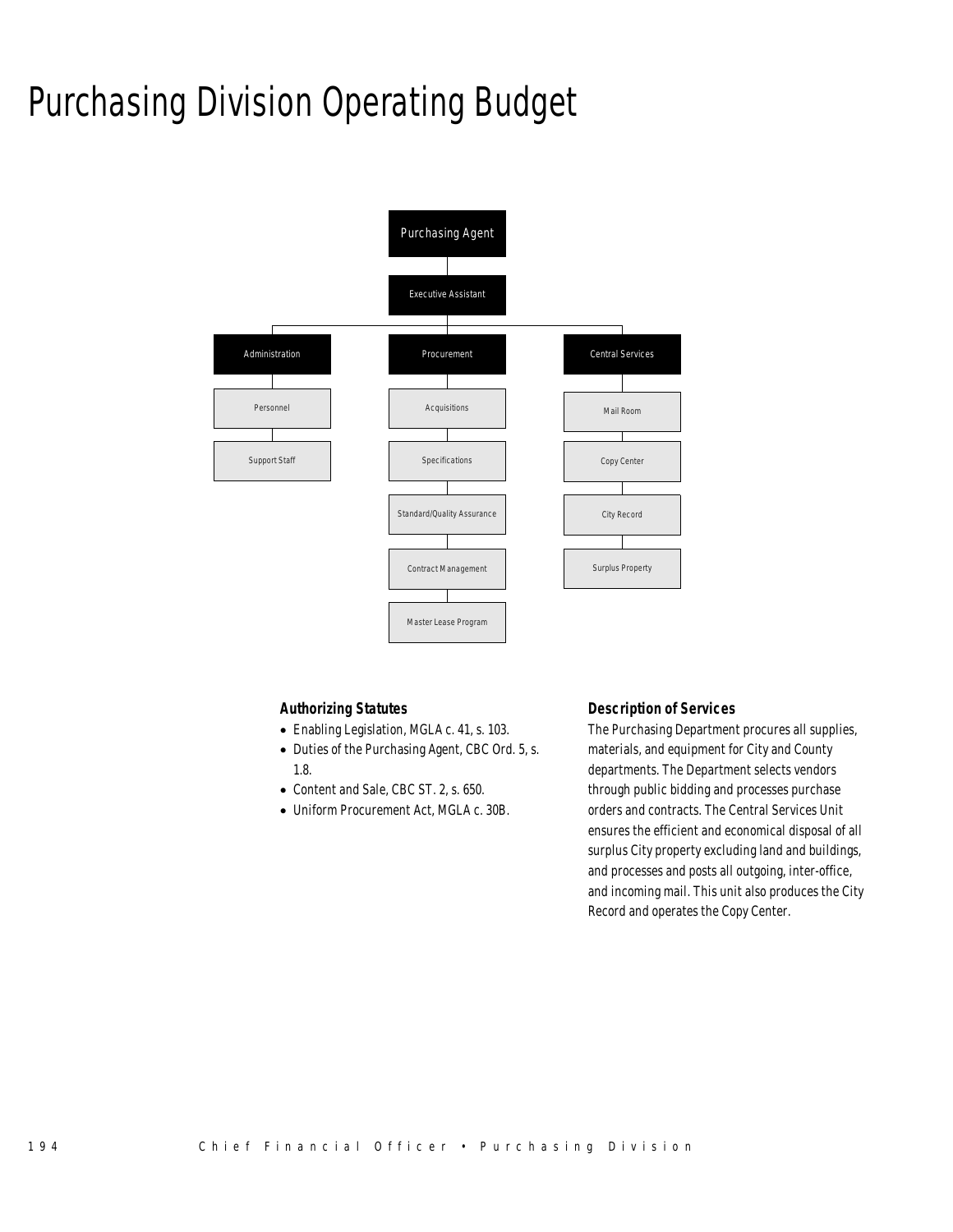# Department History

| Personnel Services              |                                       | FY04 Expenditure | FY05 Expenditure | FY06 Appropriation | FY07 Adopted   | Inc/Dec 06 vs 07 |
|---------------------------------|---------------------------------------|------------------|------------------|--------------------|----------------|------------------|
|                                 | 51000 Permanent Employees             | 1,009,529        | 1.074.490        | 1,151,406          | 1,186,809      | 35,403           |
|                                 | 51100 Emergency Employees             | $\mathbf 0$      | $\overline{0}$   | $\overline{0}$     | 0              | $\overline{0}$   |
|                                 | 51200 Overtime                        | 1,404            | 4,160            | 500                | $\overline{0}$ | $-500$           |
|                                 | 51600 Unemployment Compensation       | $\mathbf 0$      | 0                | $\mathbf{0}$       | $\overline{0}$ | $\overline{0}$   |
|                                 | 51700 Workers' Compensation           | $\overline{0}$   | $\overline{0}$   | $\Omega$           | $\Omega$       | $\overline{0}$   |
|                                 | <b>Total Personnel Services</b>       | 1,010,933        | 1,078,650        | 1,151,906          | 1,186,809      | 34,903           |
| <b>Contractual Services</b>     |                                       | FY04 Expenditure | FY05 Expenditure | FY06 Appropriation | FY07 Adopted   | Inc/Dec 06 vs 07 |
|                                 | 52100 Communications                  | 17,018           | 17,415           | 16,512             | 16,512         | 0                |
|                                 | 52200 Utilities                       | $\overline{0}$   | 0                | $\overline{0}$     | $\overline{0}$ | $\mathbf{0}$     |
|                                 | 52300 Water & Sewer                   | $\overline{0}$   | $\overline{0}$   | $\overline{0}$     | $\overline{0}$ | $\overline{0}$   |
|                                 | 52400 Snow Removal                    | $\overline{0}$   | $\overline{0}$   | $\overline{0}$     | $\overline{0}$ | $\overline{0}$   |
|                                 | 52500 Garbage/Waste Removal           | $\mathbf{0}$     | $\Omega$         | $\overline{0}$     | 0              | $\overline{0}$   |
|                                 | 52600 Repairs Buildings & Structures  | $\Omega$         | $\Omega$         | $\overline{0}$     | 0              | $\overline{0}$   |
|                                 | 52700 Repairs & Service of Equipment  | 17,344           | 19,005           | 22,273             | 22,273         | $\overline{0}$   |
|                                 | 52800 Transportation of Persons       | $\overline{0}$   | $\overline{0}$   | $\overline{0}$     | $\Omega$       | $\overline{0}$   |
|                                 | 52900 Contracted Services             | 33,629           | 27,008           | 27,252             | 27,252         | $\overline{0}$   |
|                                 | <b>Total Contractual Services</b>     | 67,991           | 63,428           | 66,037             | 66,037         | $\mathbf{0}$     |
| <b>Supplies &amp; Materials</b> |                                       | FY04 Expenditure | FY05 Expenditure | FY06 Appropriation | FY07 Adopted   | Inc/Dec 06 vs 07 |
|                                 | 53000 Auto Energy Supplies            | $\mathbf 0$      | $\mathbf 0$      | $\boldsymbol{0}$   | 0              | $\mathbf 0$      |
|                                 | 53200 Food Supplies                   | $\mathbf{0}$     | $\mathbf{0}$     | $\boldsymbol{0}$   | $\overline{0}$ | $\overline{0}$   |
|                                 | 53400 Custodial Supplies              | $\overline{0}$   | $\overline{0}$   | $\overline{0}$     | $\overline{0}$ | $\overline{0}$   |
|                                 | 53500 Med, Dental, & Hosp Supply      | $\mathbf{0}$     | 0                | $\Omega$           | 0              | $\mathbf{0}$     |
|                                 | 53600 Office Supplies and Materials   | 12,615           | 10,013           | 12,032             | 11,732         | $-300$           |
|                                 | 53700 Clothing Allowance              | $\overline{0}$   | 0                | $\overline{0}$     | $\mathbf 0$    | $\mathbf{0}$     |
|                                 | 53800 Educational Supplies & Mat      | $\overline{0}$   | $\overline{0}$   | $\overline{0}$     | $\overline{0}$ | $\overline{0}$   |
|                                 | 53900 Misc Supplies & Materials       | $\overline{0}$   | $\overline{0}$   | $\overline{0}$     | $\overline{0}$ | $\mathbf{0}$     |
|                                 | <b>Total Supplies &amp; Materials</b> | 12,615           | 10,013           | 12,032             | 11,732         | $-300$           |
| <b>Current Chgs &amp; Oblig</b> |                                       | FY04 Expenditure | FY05 Expenditure | FY06 Appropriation | FY07 Adopted   | Inc/Dec 06 vs 07 |
|                                 | 54300 Workers' Comp Medical           | $\mathbf 0$      | $\mathbf 0$      | 0                  | 0              | 0                |
|                                 | 54400 Legal Liabilities               | $\theta$         | $\mathbf{0}$     | $\overline{0}$     | $\overline{0}$ | $\overline{0}$   |
|                                 | 54500 Aid To Veterans                 | $\mathbf{0}$     | $\mathbf{0}$     | $\overline{0}$     | $\overline{0}$ | $\overline{0}$   |
|                                 | 54600 Current Charges H&I             | $\overline{0}$   | $\Omega$         | $\overline{0}$     | 0              | $\overline{0}$   |
|                                 | 54700 Indemnification                 | $\overline{0}$   | $\overline{0}$   | $\boldsymbol{0}$   | $\overline{0}$ | $\overline{0}$   |
|                                 | 54800 Reserve Account                 | $\theta$         | 0                | $\overline{0}$     | $\overline{0}$ | $\overline{0}$   |
|                                 | 54900 Other Current Charges           | 1,870            | 2,514            | 2,627              | 2,627          | $\overline{0}$   |
|                                 | Total Current Chgs & Oblig            | 1,870            | 2,514            | 2,627              | 2,627          | $\mathbf{0}$     |
| Equipment                       |                                       | FY04 Expenditure | FY05 Expenditure | FY06 Appropriation | FY07 Adopted   | Inc/Dec 06 vs 07 |
|                                 | 55000 Automotive Equipment            | $\mathbf{0}$     | $\mathbf 0$      | $\boldsymbol{0}$   | $\mathbf 0$    | $\boldsymbol{0}$ |
|                                 | 55400 Lease/Purchase                  | 32,674           | 34,598           | 34,598             | 81,809         | 47,211           |
|                                 | 55600 Office Furniture & Equipment    | $\theta$         | 0                | 0                  | 0              | $\mathbf{0}$     |
|                                 | 55900 Misc Equipment                  | $\mathbf 0$      | 51,781           | 6,670              | 6,670          | $\theta$         |
|                                 | <b>Total Equipment</b>                | 32,674           | 90,590           | 41,268             | 88,479         | 47,211           |
| <b>Other</b>                    |                                       | FY04 Expenditure | FY05 Expenditure | FY06 Appropriation | FY07 Adopted   | Inc/Dec 06 vs 07 |
|                                 | 56200 Special Appropriation           | 12,150           | $\boldsymbol{0}$ | 6,000              | 6,000          | 0                |
|                                 | 57200 Structures & Improvements       | $\mathbf 0$      | $\mathbf 0$      | 0                  | 0              | $\mathbf{0}$     |
|                                 | 58000 Land & Non-Structure            | $\mathbf{0}$     | $\mathbf 0$      | $\mathbf 0$        | $\overline{0}$ | $\overline{0}$   |
|                                 | <b>Total Other</b>                    | 12,150           | 0                | 6,000              | 6,000          | 0                |
|                                 | <b>Grand Total</b>                    | 1,138,233        | 1,240,984        | 1,279,870          | 1,361,684      | 81,814           |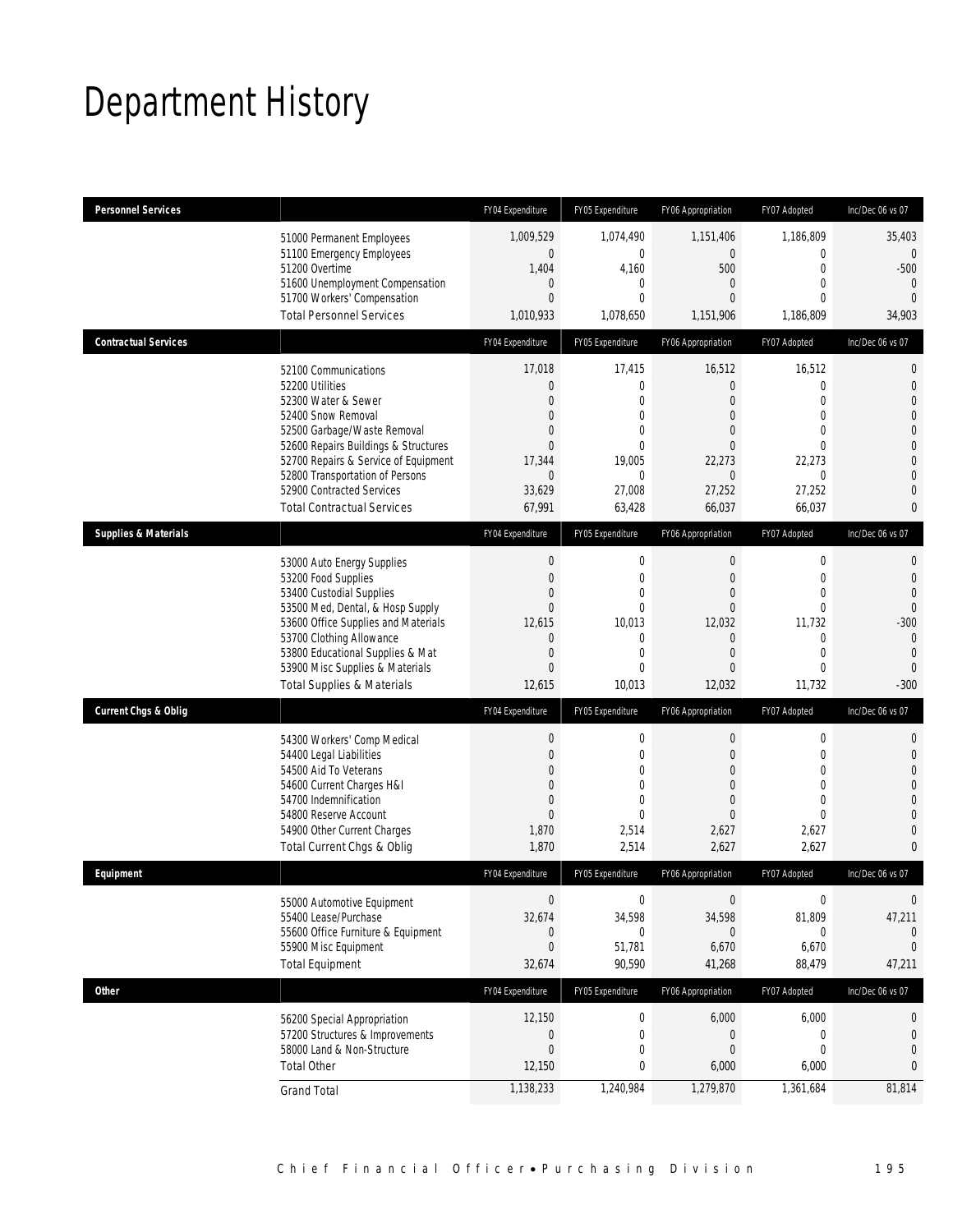# Department Personnel

| Title                       | Union<br>Code   | Grade | Position       | FY07 Salary | Title                        | Union<br>Code   | Grade | Position       | FY07 Salary  |
|-----------------------------|-----------------|-------|----------------|-------------|------------------------------|-----------------|-------|----------------|--------------|
|                             |                 |       |                |             |                              |                 |       |                |              |
| Purchasing Agent            | CDH             |       |                | 111,224     | Admin Analyst                | SU4             | 14    |                | 41,721       |
| <b>Executive Asst</b>       | <b>EXM</b>      | 11    |                | 96,395      | <b>Assistant Buyer</b>       | SU4             | 12    |                | 35,432       |
| Admin Assistant             | SU4             | 17    | 1              | 57,870      | Prin Acct Clerk              | SU4             | 10    |                | 32,759       |
| Senior Buyer                | SU4             | 17    | 3              | 173,610     | Asst Purchasing Agent        | SE <sub>1</sub> | 9     | $\overline{2}$ | 167,882      |
| Buyer/Purchasing            | SU4             | 16    | $\overline{2}$ | 107,006     | Prin Admin Assistant         | SE <sub>1</sub> | 8     | $\overline{ }$ | 78,143       |
| Admin Assistant             | SU <sub>4</sub> | 15    | 2              | 90,732      | Senior Admin Analyst         | SE <sub>1</sub> | 6     |                | 65,044       |
| Mailroom Equipment Operator | SU4             | 15    | $\mathbf{1}$   | 37,952      | Admin Assistant              | SE <sub>1</sub> | 5     |                | 59,675       |
|                             |                 |       |                |             | Sr Admin Assistant           | SE <sub>1</sub> | 5     |                | 59,675       |
|                             |                 |       |                |             | <b>Total</b>                 |                 |       | 20             | 1,215,121    |
|                             |                 |       |                |             | <b>Adjustments</b>           |                 |       |                |              |
|                             |                 |       |                |             | <b>Differential Payments</b> |                 |       |                | $\mathbf{0}$ |
|                             |                 |       |                |             | Other                        |                 |       |                | 29,687       |
|                             |                 |       |                |             | Chargebacks                  |                 |       |                | $-58,000$    |
|                             |                 |       |                |             | <b>Salary Savings</b>        |                 |       |                | $\mathbf 0$  |
|                             |                 |       |                |             | <b>FY07 Total Request</b>    |                 |       |                | 1,186,809    |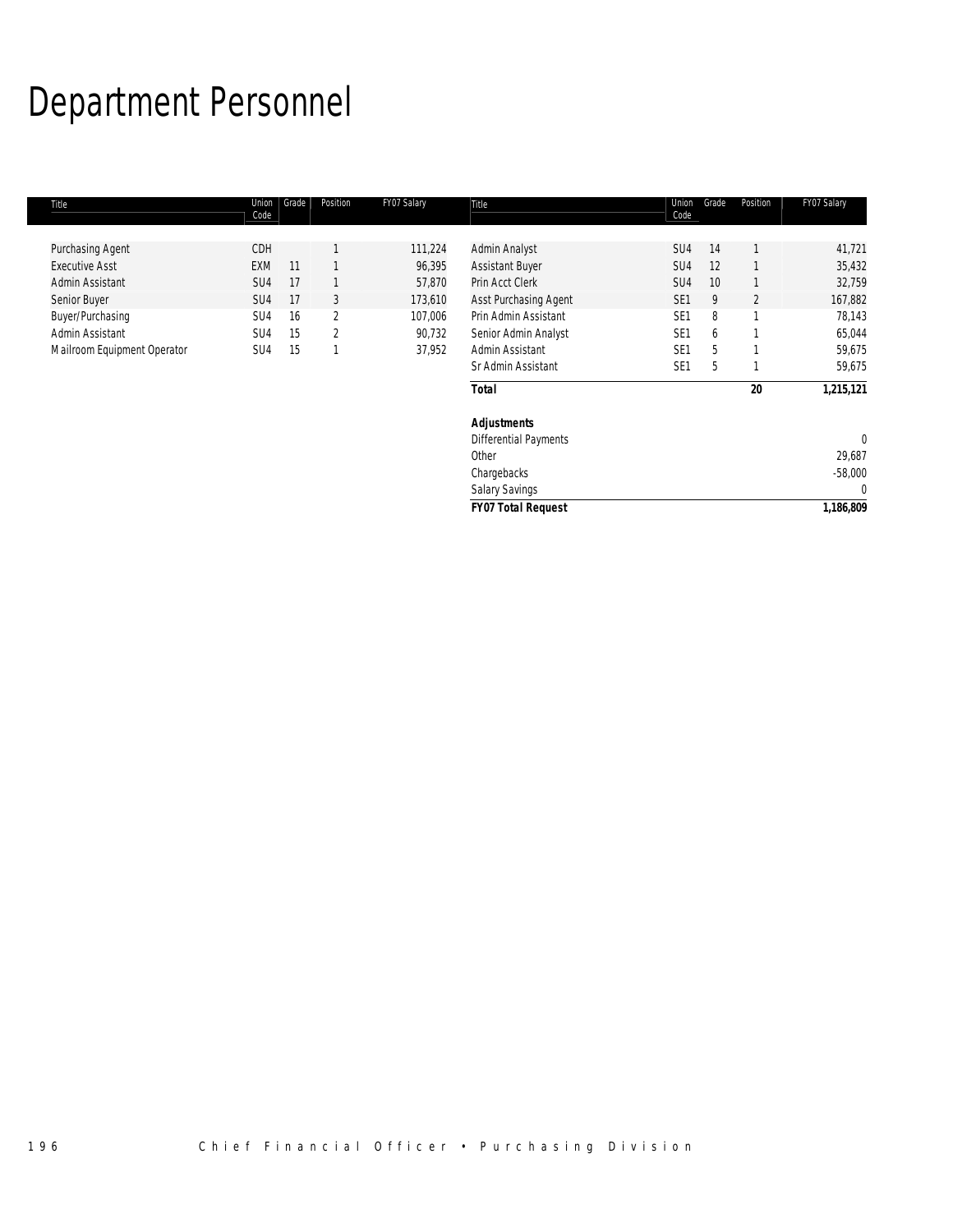## Program 1. Administration

### *Barry Fadden, Manager Organization: 143100*

## *Program Description*

The Administration Program provides administrative, fiscal and human resource support to the Department.

## *Program Objectives*

• To increase customer satisfaction with Purchasing Department services.

| <b>Program Outcomes</b>            |                                                                     | Actual '04             | Actual '05             | Projected '06     | <b>PLOS '07</b>   |  |
|------------------------------------|---------------------------------------------------------------------|------------------------|------------------------|-------------------|-------------------|--|
|                                    | % of user departments that rate purchasing<br>services satisfactory | 100%                   | 100%                   | 100%              | 100%              |  |
| <b>Selected Service Indicators</b> |                                                                     | Actual '04             | Actual '05             | Approp '06        | <b>Budget '07</b> |  |
|                                    | Quota<br>Personnel Services<br>Non Personnel                        | 3<br>221,665<br>20,327 | C<br>225,142<br>22,245 | 211,009<br>52,513 | 215,584<br>52,718 |  |
|                                    | Total                                                               | 241,992                | 247,387                | 263,522           | 268,302           |  |
|                                    | Departments satisfied<br>Departments surveyed                       | 41<br>41               | 34<br>34               | 29<br>29          | 35<br>35          |  |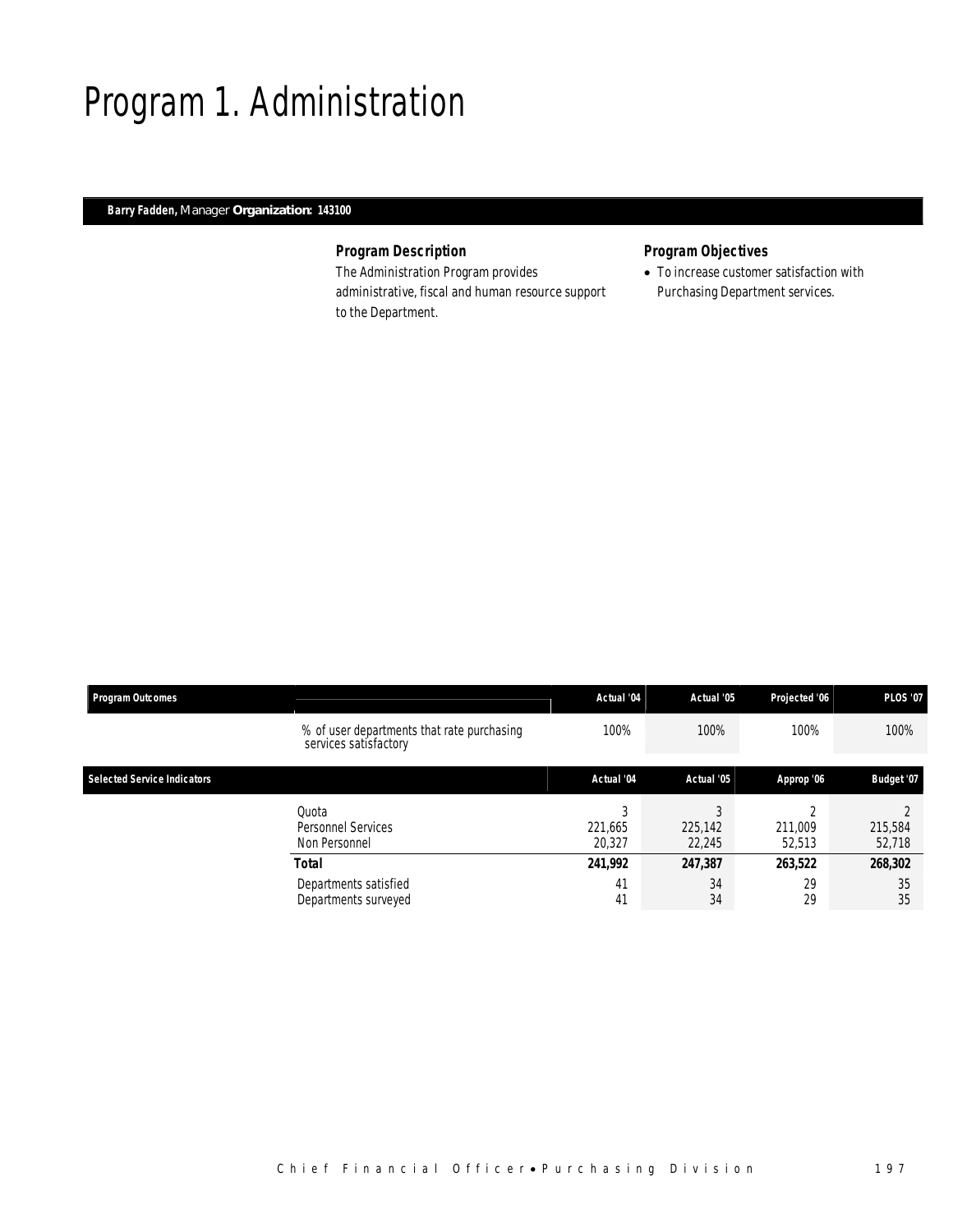## Program 2. Procurement

### *John Shea, Vincent Caiani, Managers Organization: 143200*

#### *Program Description*

The Procurement Program procures goods and materials for use by City departments. This program selects vendors through the public bid process, and initiates purchase orders and contracts consistent with appropriateness of cost, quality, delivery requirements, and vendor service. The program maintains the major vendor account for the City's Copier Lease/Purchase Program.

#### *Program Objectives*

- To seek the lowest possible price by increasing competition among vendors.
- To seek quality goods according to user department specifications.
- To increase items purchased through a purchase contract.
- To deliver on departmental requests for goods as soon as possible.

| <b>Program Outcomes</b>                                                             | Actual '04 | Actual '05 | Projected '06 | <b>PLOS '07</b> |
|-------------------------------------------------------------------------------------|------------|------------|---------------|-----------------|
| % of deliveries meeting user department's<br>satisfaction and specifications        | 97%        | 100%       | 100%          | 100%            |
| % of requisition items purchased on contract                                        | 70%        | 67%        | 63%           | 70%             |
| Days elapsed between requisition receipt and<br>date of PO dispatch from department | 3.15       |            |               |                 |
| City Record subscriptions.                                                          | 220        | 185        | 150           | 150             |
|                                                                                     |            |            |               |                 |
|                                                                                     |            |            |               |                 |
| <b>Selected Service Indicators</b>                                                  | Actual '04 | Actual '05 | Approp '06    | Budget '07      |
| Quota                                                                               | 12         | 12         | 13            | 13              |
| Personnel Services                                                                  | 633.786    | 679.834    | 737,233       | 760,879         |
| Non Personnel                                                                       | 7.707      | 8,264      | 16,307        | 21,653          |
| <b>Total</b>                                                                        | 641,494    | 688,098    | 753,540       | 782,533         |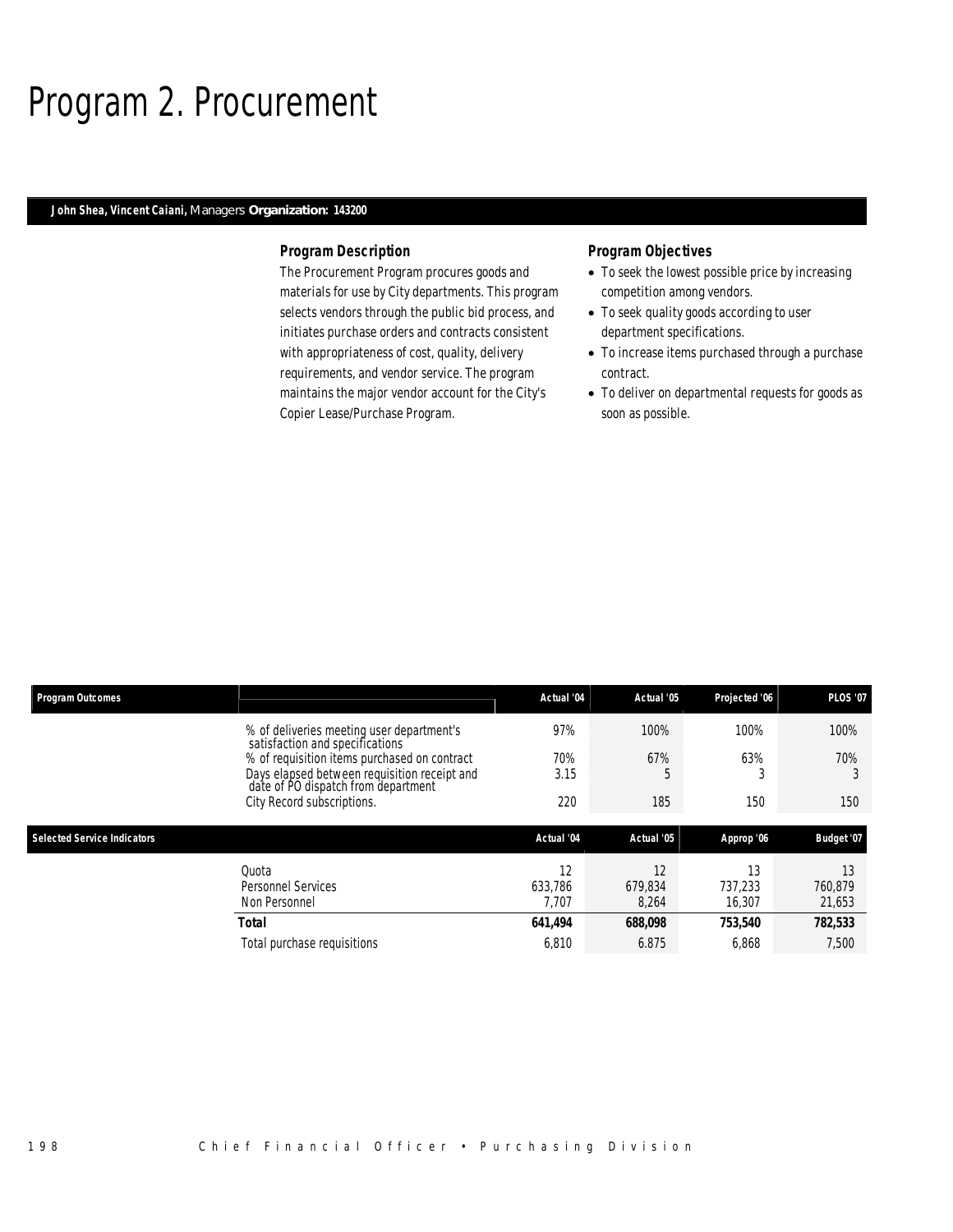## Program 3. Central Services

### *Francis Duggan, Manager Organization: 143300*

#### *Program Description*

The Central Services Program provides mail service, document reproduction service, disposal of surplus property, and publishing of the City Record. This program is responsible for handling all incoming and outgoing mail for departments within City Hall. It provides a large volume and fast copy reproduction service through its Copy Center. The Surplus Property Unit ensures the efficient and economical disposal of all the City's surplus property excluding land and buildings. This program is responsible for publishing, distribution, billing, and marketing of the City Record.

## *Program Objectives*

• To produce copies at lower than commercially available costs.

| <b>Program Outcomes</b>            |                                                             | Actual '04        | Actual '05         | Projected '06          | <b>PLOS '07</b>    |
|------------------------------------|-------------------------------------------------------------|-------------------|--------------------|------------------------|--------------------|
|                                    | In-house copying costs as a % of commercial<br>copy prices  | 72%               | 72%                | 68%                    | 72%                |
| <b>Selected Service Indicators</b> |                                                             | Actual '04        | Actual '05         | Approp '06             | <b>Budget '07</b>  |
|                                    | Quota<br><b>Personnel Services</b><br>Non Personnel         | 155,482<br>99.266 | 173.673<br>131,825 | 5<br>203,665<br>59.144 | 210,346<br>100,503 |
|                                    | <b>Total</b>                                                | 254,748           | 305,498            | 262,809                | 310,849            |
|                                    | Avg. internal copy cost<br>Comparable avg. commercial price | .04<br>.06        | .04<br>.06         | .04<br>.06             | .04<br>.06         |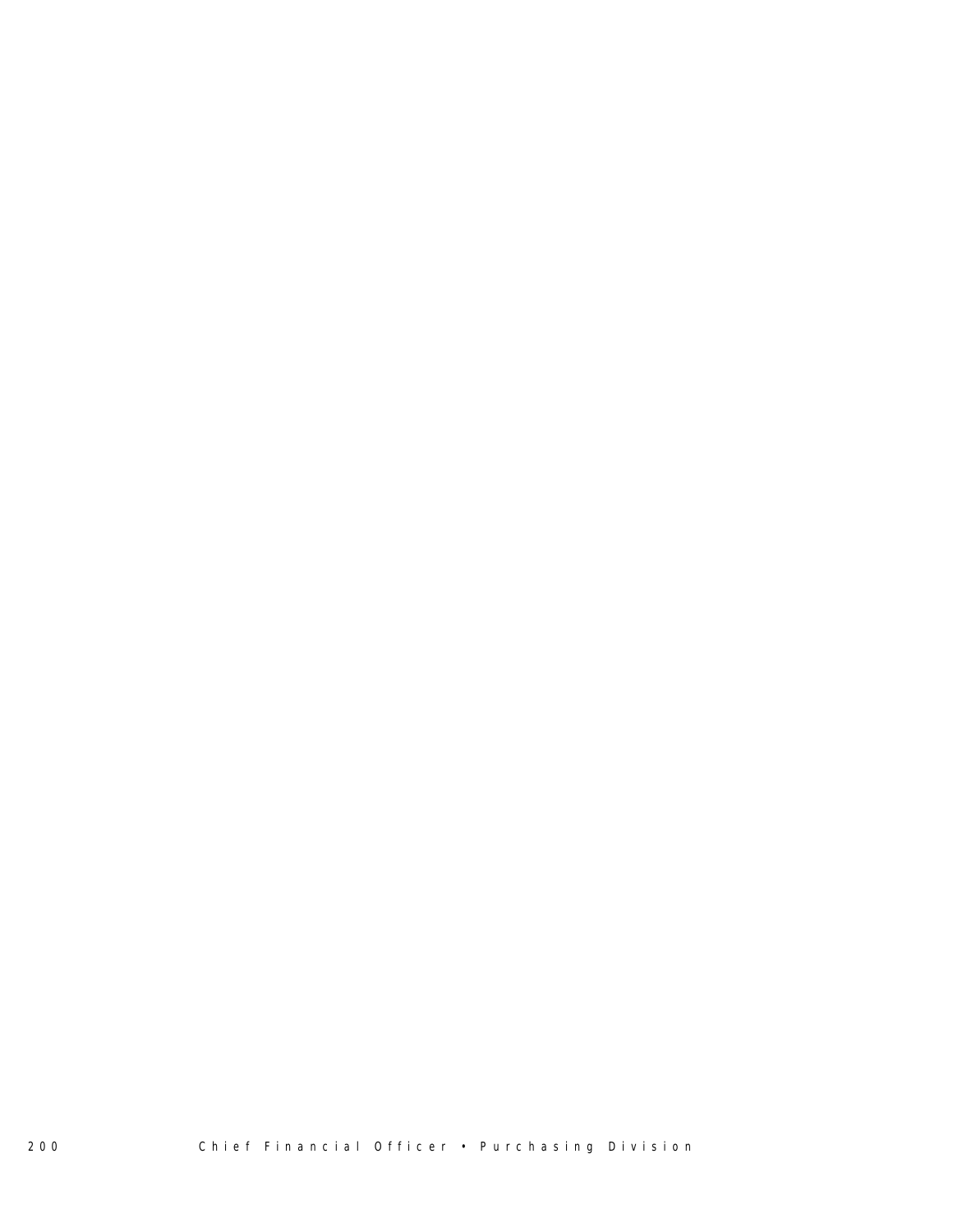# Treasury Department Operating Budget

#### *Lisa C. Signori, Collector-Treasurer Appropriation: 137*

### *Department Mission*

The mission of the Treasury Department is to collect and transfer all funds due to the City. The Department also deposits and invests City funds, manages the City's borrowings, and makes all disbursements.

#### *FY07 Performance Objectives*

- To optimize the return on invested City funds.
- To issue quarterly real estate and personal property tax bills in compliance with statutory requirements.
- To prepare and issue all payroll accurately and on time.
- To maximize the collection of current year real estate, personal property, and motor and boat excise taxes.
- To maximize collection of delinquent taxes.
- To prepare an instrument of taking for each delinquent property tax account.
- To process tax payments and City department deposits and ensure that all monies are accurately deposited.
- To conduct monthly account reconciliations between the Collecting Division and Auditing.
- To monitor the City's return on Trust Fund investments.
- To manage debt issuance.

| <b>Operating Budget</b> | <b>Division Name</b>                            | Total Actual '04       | Total Actual '05       | Total Approp '06       | Total Budget '07       |
|-------------------------|-------------------------------------------------|------------------------|------------------------|------------------------|------------------------|
|                         | Collecting Division<br><b>Treasury Division</b> | 2.087.483<br>1.929.762 | 2,264,111<br>1.979.509 | 2,378,077<br>1.932.610 | 1,729,502<br>1,994,887 |
|                         | Total                                           | 4.017.245              | 4,243,620              | 4.310.687              | 3,724,389              |

| <b>Selected Service Indicators</b> |                                     | Actual '04            | Actual '05            | Approp '06             | <b>Budget '07</b>    |
|------------------------------------|-------------------------------------|-----------------------|-----------------------|------------------------|----------------------|
|                                    | Personnel Services<br>Non Personnel | 2.728.943<br>.288.302 | 2.773.760<br>.469.860 | 2.980.513<br>1.330.174 | 2,990,609<br>733,780 |
|                                    | Total                               | 4.017.245             | 4.243.620             | 4.310.687              | 3,724,389            |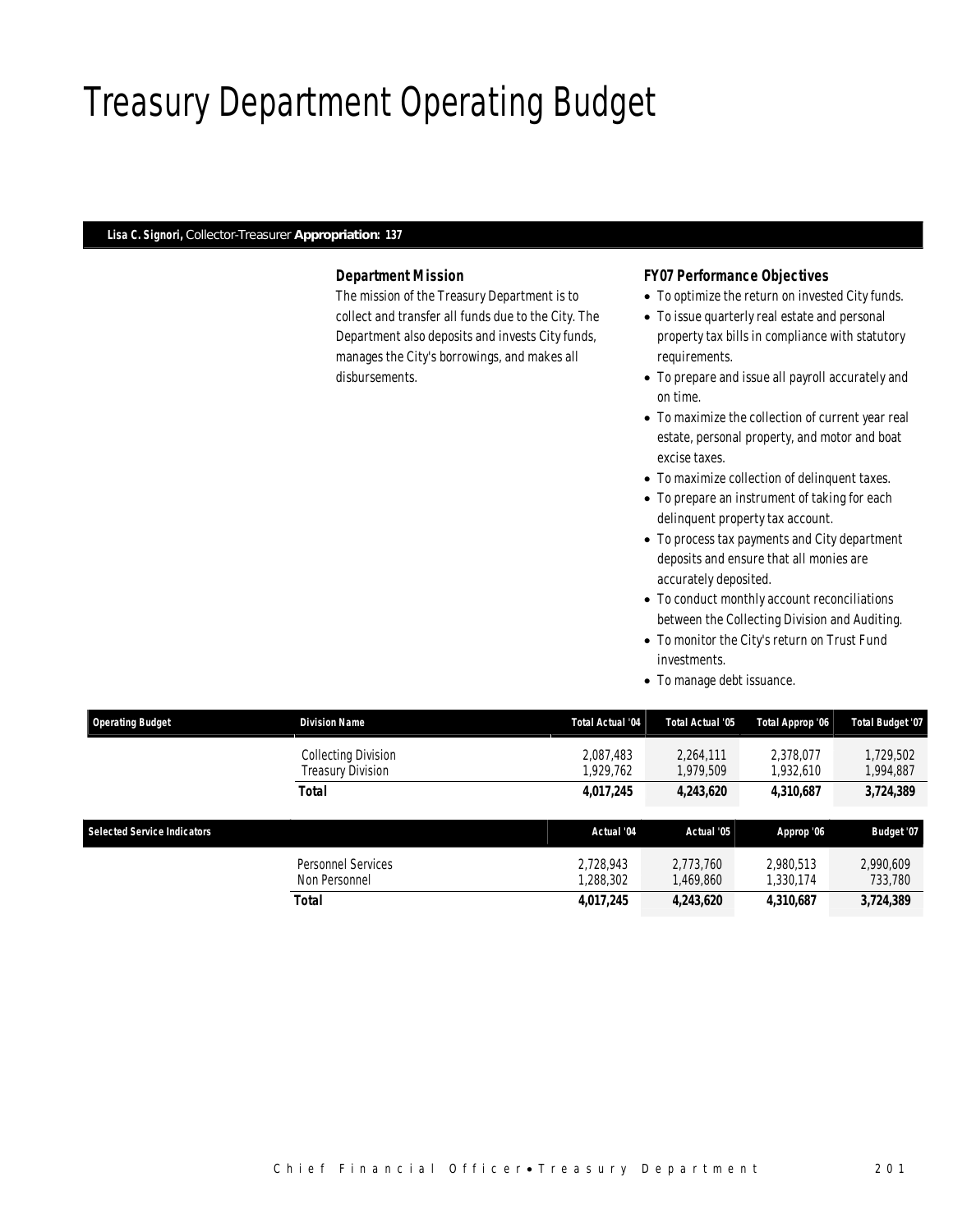## Treasury Department Operating Budget

#### *Authorizing Statutes*

- Bonding Requirements, MGLA c. 41, s. 35.
- Deposit on Funds, MGLA c. 40, s. 3,5; MGLA c. 41, s. 46; MGLA c. 44, s. 53-55; MGLA c.70A, s. 4; MGLA c. 94C, s. 47.
- Custody and Safekeeping of Municipal Funds, MGLA c. 40, s. 5B; MGLA c. 41, s. 36,44,46; MGLA c. 44, s. 53-55.
- Payment of Bills, Payrolls, Withholding, MGLA c. 41, s. 35, 41-43,52,56,65-67; MGLA c. 71, s.37B; MGLA c. 149, s. 148, 178B; MGLA c. 62B, s. 2; MGLA c. 62, s. 10; MGLA c. 32, s. 22; MGLA c. 32B, s. 7; MGLA c. 154, s. 8; MGLA c. 175, s. 138A, 193R; MGLA c. 180, s. 17; 26 USC 3401-3406.
- Reporting of Indebtedness, MGLA c. 41, s. 59; MGLA c. 44, s. 22-28.
- Appropriated Expenditures, MGLA c. 44, s. 31,53, 62-63.
- Tax Title Responsibilities, MGLA c. 60, s. 61-63, 76-77, 79-80.
- Tax Rate Determination/Classification, MGLA c. 59, s. 23, 38, 43, 53-55.
- Tax Abatements, MGLA c. 58, s. 8; MGLA c 59, s. 5,59,63,69.
- Collection of Local Taxes, MGLA c. 60.
- General Authorizing Statutes, Ch. 434, s. 7, Acts of 1943.
- Motor Vehicle Excise Tax, MGLA c. 60A.
- Gifts and Grants, MGLA c. 44, s. 53A.
- Municipal Indebtedness, MGLA, c. 44, s. 11,20.
- Sale/Disposal of Realty/Public Land, MGLA c. 44, s. 63-63A.
- Classification and Taxation of Recreational Land, MGLA c. 60B.

#### *Description of Services*

The Treasury Department receives, deposits, and invests funds and pays all warrants, drafts, and orders. The Department issues, redeems, and pays interest on all bonds and notes and maintains custody of all trusts and bequests left to the City. Additionally, the Department issues payroll and required federal and state tax forms. The Department issues and collects all current and delinquent tax billings and departmental revenue. The Department also prepares petitions for land court proceedings and municipal liens and processes abatements and refunds. Additionally, the Department prepares tax certifications and tax takings, and researches tax problems.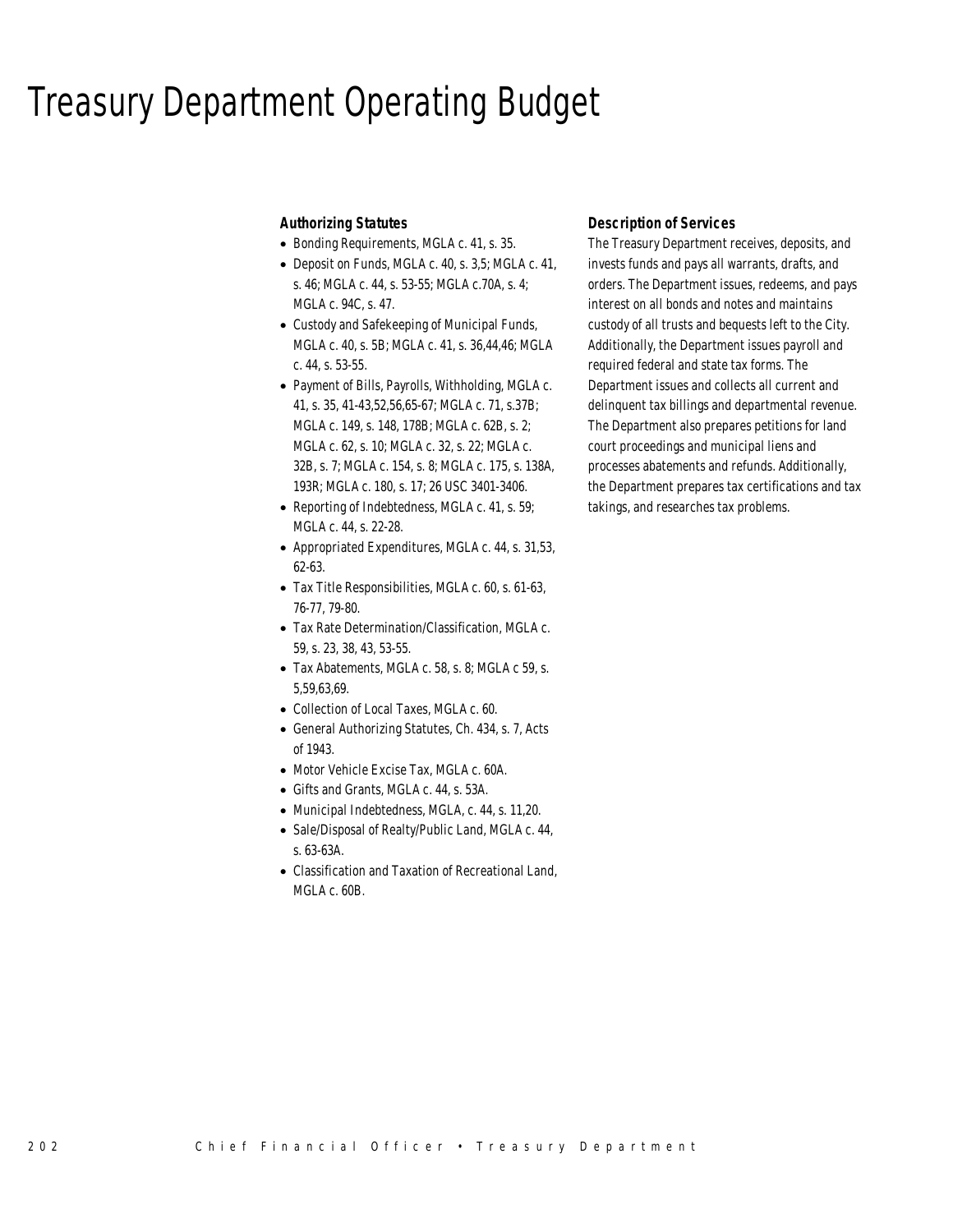# Department History

| <b>Personnel Services</b>       |                                                                                                                                                                                                                                                                                                          | FY04 Expenditure                                                                                                             | FY05 Expenditure                                                                                                            | FY06 Appropriation                                                                                                           | FY07 Adopted                                                                                                                  | Inc/Dec 06 vs 07                                                                                                                   |
|---------------------------------|----------------------------------------------------------------------------------------------------------------------------------------------------------------------------------------------------------------------------------------------------------------------------------------------------------|------------------------------------------------------------------------------------------------------------------------------|-----------------------------------------------------------------------------------------------------------------------------|------------------------------------------------------------------------------------------------------------------------------|-------------------------------------------------------------------------------------------------------------------------------|------------------------------------------------------------------------------------------------------------------------------------|
|                                 | 51000 Permanent Employees<br>51100 Emergency Employees<br>51200 Overtime<br>51600 Unemployment Compensation<br>51700 Workers' Compensation<br><b>Total Personnel Services</b>                                                                                                                            | 2,669,302<br>$\mathbf 0$<br>59,641<br>$\mathbf{0}$<br>$\mathbf{0}$<br>2,728,943                                              | 2,731,896<br>$\mathbf{0}$<br>41,863<br>$\mathbf{0}$<br>$\mathbf{0}$<br>2,773,759                                            | 2,934,513<br>$\overline{0}$<br>46,000<br>$\mathbf{0}$<br>$\overline{0}$<br>2,980,513                                         | 2,947,009<br>$\overline{0}$<br>43,600<br>$\mathbf 0$<br>$\overline{0}$<br>2,990,609                                           | 12,496<br>$\overline{0}$<br>$-2,400$<br>$\overline{0}$<br>$\Omega$<br>10,096                                                       |
| <b>Contractual Services</b>     |                                                                                                                                                                                                                                                                                                          | FY04 Expenditure                                                                                                             | FY05 Expenditure                                                                                                            | FY06 Appropriation                                                                                                           | FY07 Adopted                                                                                                                  | Inc/Dec 06 vs 07                                                                                                                   |
|                                 | 52100 Communications<br>52200 Utilities<br>52300 Water & Sewer<br>52400 Snow Removal<br>52500 Garbage/Waste Removal<br>52600 Repairs Buildings & Structures<br>52700 Repairs & Service of Equipment<br>52800 Transportation of Persons<br>52900 Contracted Services<br><b>Total Contractual Services</b> | 47,226<br>$\mathbf{0}$<br>$\mathbf{0}$<br>$\mathbf{0}$<br>$\mathbf{0}$<br>$\Omega$<br>22,654<br>10,237<br>204,693<br>284,810 | 47,470<br>$\mathbf{0}$<br>$\theta$<br>$\overline{0}$<br>$\mathbf{0}$<br>$\theta$<br>26,445<br>3,292<br>304,764<br>381,971   | 46,200<br>$\overline{0}$<br>$\mathbf{0}$<br>$\mathbf{0}$<br>$\mathbf{0}$<br>$\Omega$<br>31,350<br>1,000<br>88,600<br>167,150 | 44,700<br>$\mathbf 0$<br>$\overline{0}$<br>$\overline{0}$<br>$\mathbf 0$<br>$\Omega$<br>30,200<br>1,000<br>146,330<br>222,230 | $-1,500$<br>$\overline{0}$<br>$\Omega$<br>$\Omega$<br>$\overline{0}$<br>$\overline{0}$<br>$-1,150$<br>$\Omega$<br>57,730<br>55,080 |
| <b>Supplies &amp; Materials</b> |                                                                                                                                                                                                                                                                                                          | FY04 Expenditure                                                                                                             | FY05 Expenditure                                                                                                            | FY06 Appropriation                                                                                                           | FY07 Adopted                                                                                                                  | Inc/Dec 06 vs 07                                                                                                                   |
|                                 | 53000 Auto Energy Supplies<br>53200 Food Supplies<br>53400 Custodial Supplies<br>53500 Med, Dental, & Hosp Supply<br>53600 Office Supplies and Materials<br>53700 Clothing Allowance<br>53800 Educational Supplies & Mat<br>53900 Misc Supplies & Materials<br><b>Total Supplies &amp; Materials</b>     | $\mathbf 0$<br>$\mathbf{0}$<br>$\mathbf{0}$<br>$\mathbf{0}$<br>440,165<br>$\mathbf{0}$<br>$\mathbf{0}$<br>35<br>440,200      | $\mathbf 0$<br>$\mathbf{0}$<br>$\overline{0}$<br>$\theta$<br>459,639<br>$\mathbf{0}$<br>$\mathbf{0}$<br>$\theta$<br>459,639 | $\mathbf 0$<br>$\mathbf{0}$<br>$\overline{0}$<br>$\overline{0}$<br>499,274<br>$\theta$<br>$\mathbf{0}$<br>100<br>499,374     | 0<br>$\mathbf{0}$<br>$\overline{0}$<br>$\mathbf 0$<br>497,800<br>$\mathbf 0$<br>$\mathbf{0}$<br>100<br>497,900                | 0<br>$\Omega$<br>$\Omega$<br>$\overline{0}$<br>$-1,474$<br>$\overline{0}$<br>$\Omega$<br>$\Omega$<br>$-1,474$                      |
| <b>Current Chgs &amp; Oblig</b> |                                                                                                                                                                                                                                                                                                          |                                                                                                                              |                                                                                                                             |                                                                                                                              |                                                                                                                               |                                                                                                                                    |
|                                 |                                                                                                                                                                                                                                                                                                          | FY04 Expenditure                                                                                                             | FY05 Expenditure                                                                                                            | FY06 Appropriation                                                                                                           | FY07 Adopted                                                                                                                  | Inc/Dec 06 vs 07                                                                                                                   |
|                                 | 54300 Workers' Comp Medical<br>54400 Legal Liabilities<br>54500 Aid To Veterans<br>54600 Current Charges H&I<br>54700 Indemnification<br>54800 Reserve Account<br>54900 Other Current Charges<br><b>Total Current Chgs &amp; Oblig</b>                                                                   | $\boldsymbol{0}$<br>$\mathbf{0}$<br>$\mathbf{0}$<br>$\Omega$<br>$\mathbf{0}$<br>$\mathbf{0}$<br>10,573<br>10,573             | $\mathbf 0$<br>$\mathbf{0}$<br>0<br>$\Omega$<br>$\mathbf{0}$<br>$\mathbf{0}$<br>9,120<br>9,120                              | 0<br>$\mathbf{0}$<br>$\overline{0}$<br>$\mathbf{0}$<br>$\mathbf{0}$<br>$\Omega$<br>12,650<br>12,650                          | 0<br>$\mathbf{0}$<br>$\overline{0}$<br>$\Omega$<br>$\mathbf{0}$<br>$\Omega$<br>12,650<br>12,650                               | 0<br>0<br>0<br>0<br>$\Omega$<br>0<br>0<br>0                                                                                        |
| Equipment                       |                                                                                                                                                                                                                                                                                                          | FY04 Expenditure                                                                                                             | FY05 Expenditure                                                                                                            | FY06 Appropriation                                                                                                           | FY07 Adopted                                                                                                                  | Inc/Dec 06 vs 07                                                                                                                   |
|                                 | 55000 Automotive Equipment<br>55400 Lease/Purchase<br>55600 Office Furniture & Equipment<br>55900 Misc Equipment<br><b>Total Equipment</b>                                                                                                                                                               | $\mathbf 0$<br>$\Omega$<br>$\Omega$<br>44,376<br>44,376                                                                      | $\mathbf{0}$<br>$\theta$<br>$\mathbf{0}$<br>60,641<br>60,641                                                                | $\boldsymbol{0}$<br>$\overline{0}$<br>$\overline{0}$<br>0<br>0                                                               | $\mathbf 0$<br>$\mathbf{0}$<br>$\mathbf 0$<br>$\mathbf 0$<br>0                                                                | 0<br>$\mathbf 0$<br>$\overline{0}$<br>0<br>0                                                                                       |
| <b>Other</b>                    |                                                                                                                                                                                                                                                                                                          | FY04 Expenditure                                                                                                             | FY05 Expenditure                                                                                                            | FY06 Appropriation                                                                                                           | FY07 Adopted                                                                                                                  | Inc/Dec 06 vs 07                                                                                                                   |
|                                 | 56200 Special Appropriation<br>57200 Structures & Improvements<br>58000 Land & Non-Structure<br><b>Total Other</b>                                                                                                                                                                                       | 508,344<br>0<br>$\mathbf 0$<br>508,344<br>4,017,246                                                                          | 558,489<br>$\mathbf 0$<br>$\mathbf{0}$<br>558,489<br>4,243,619                                                              | 651,000<br>0<br>$\boldsymbol{0}$<br>651,000<br>4,310,687                                                                     | 1,000<br>0<br>$\mathbf 0$<br>1,000<br>3,724,389                                                                               | $-650,000$<br>0<br>$\mathbf{0}$<br>$-650,000$<br>$-586,298$                                                                        |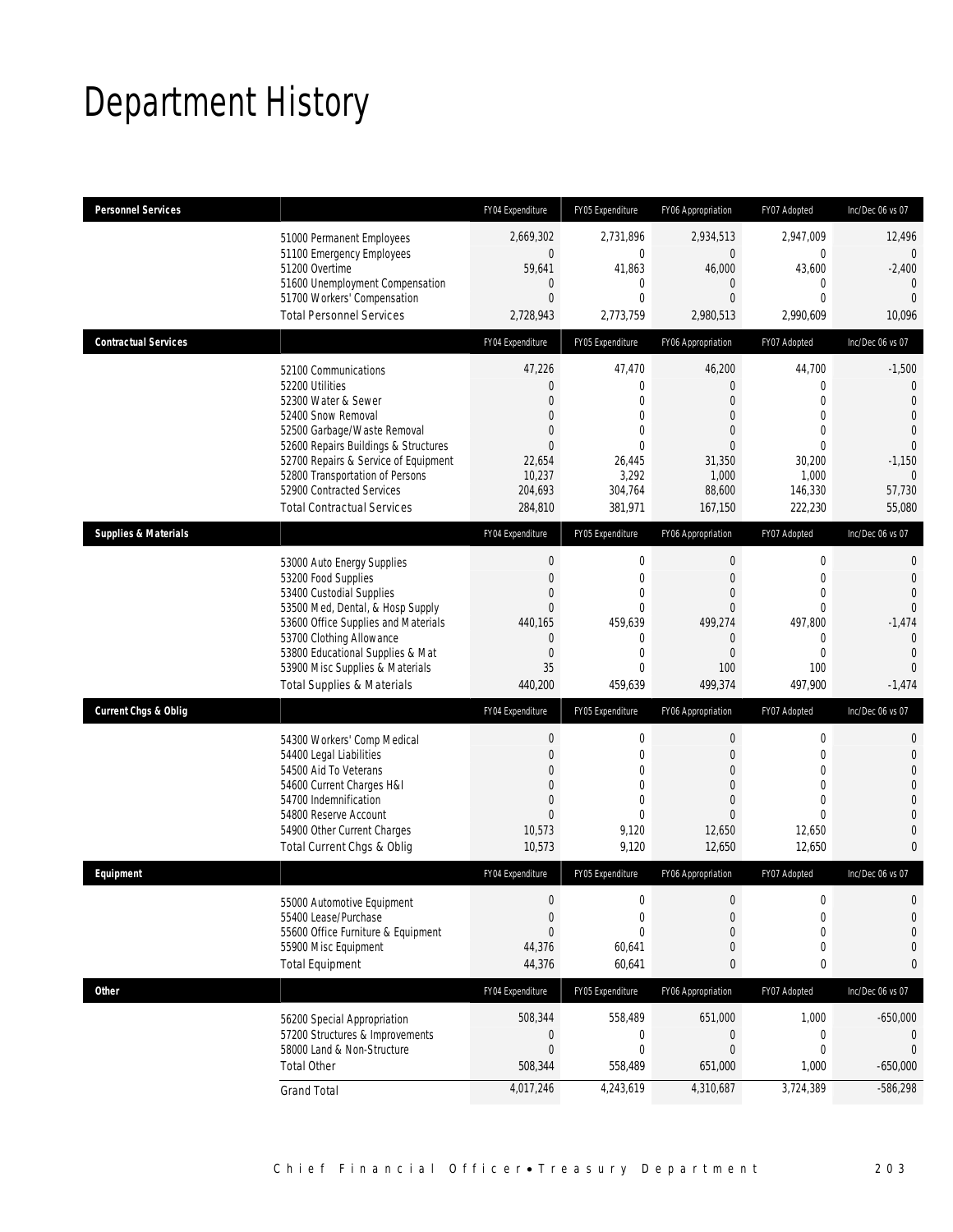# Department Personnel

| Title                           | Union<br>Code   | Grade | Position | FY07 Salary | Title                        | Union<br>Code   | Grade | Position       | FY07 Salary |
|---------------------------------|-----------------|-------|----------|-------------|------------------------------|-----------------|-------|----------------|-------------|
| <b>Collector Treasurer</b>      | CDH             |       |          | 133,616     | Teller                       | SU4             | 13    | 4              | 157,709     |
| Asst Corp Counsel V             | <b>EXM</b>      | 10    |          | 90,815      | <b>Head Clerk</b>            | SU4             | 12    | $\overline{2}$ | 71,582      |
| Prin Admin Asst                 | <b>EXM</b>      | 10    |          | 85,545      | <b>Executive Assistant</b>   | SE <sub>1</sub> | 11    |                | 96,395      |
| <b>Administrative Secretary</b> | SU4             | 17    |          | 59,604      | First Asst Coll Tr-Coll      | SE <sub>1</sub> | 11    |                | 96,395      |
| Principal Accountant            | SU4             | 16    | 9        | 459,464     | Prin Account Clerk           | SU4             | 10    |                | 25,385      |
| Admin Assistant                 | SU4             | 15    |          | 49,467      | Second Asst Coll Tr-Treas    | SE <sub>1</sub> | 10    |                | 90,815      |
| Senior Programmer               | SU4             | 15    |          | 49,467      | <b>Executive Secretary</b>   | SE <sub>1</sub> | 9     |                | 83,941      |
| Tax Title Supervisor            | SU4             | 15    | 2        | 98,934      | <b>Supervisor Accounting</b> | SE <sub>1</sub> | 8     | 8              | 625,147     |
| Admin Analyst                   | SU4             | 14    | 1        | 45,293      | Data Proc Sys Analyst I      | SE <sub>1</sub> |       |                | 71,486      |
| Assistant Prin Accountant       | SU <sub>4</sub> | 14    |          | 36,250      | <b>Executive Asst</b>        | SE <sub>1</sub> | 6     |                | 65,044      |
| First Asst Coll Tr-Treas        | SE <sub>1</sub> | 14    |          | 110,334     | Pr Admin Assistant           | SE <sub>1</sub> | 6     | 3              | 195,132     |
| <b>Head Admin Clerk</b>         | SU <sub>4</sub> | 14    | 1        | 43,975      | Pr Admin Asst                | SE <sub>1</sub> | 6     | $\mathbf{1}$   | 65,044      |
| Senior Legal Assistant          | SU <sub>4</sub> | 14    | 1        | 41,186      | Senior Admin Analyst         | SE <sub>1</sub> | 6     |                | 65,044      |
| Deputy Collector                | SU4             | 13    | 6        | 237,098     | Sr Admin Assistant           | SE <sub>1</sub> | 5     | 3              | 179,026     |
|                                 |                 |       |          |             | Admin Assistant (TC)         | SE <sub>1</sub> | 4     |                | 53,598      |
|                                 |                 |       |          |             | <b>Total</b>                 |                 |       | 58             | 3,482,792   |
|                                 |                 |       |          |             | <b>Adjustments</b>           |                 |       |                |             |
|                                 |                 |       |          |             | <b>Differential Payments</b> |                 |       |                | $\Omega$    |
|                                 |                 |       |          |             | Other                        |                 |       |                | 33,250      |

Salary Savings

Chargebacks -569,033<br>
Salary Savings 0

*FY07 Total Request 2,947,009*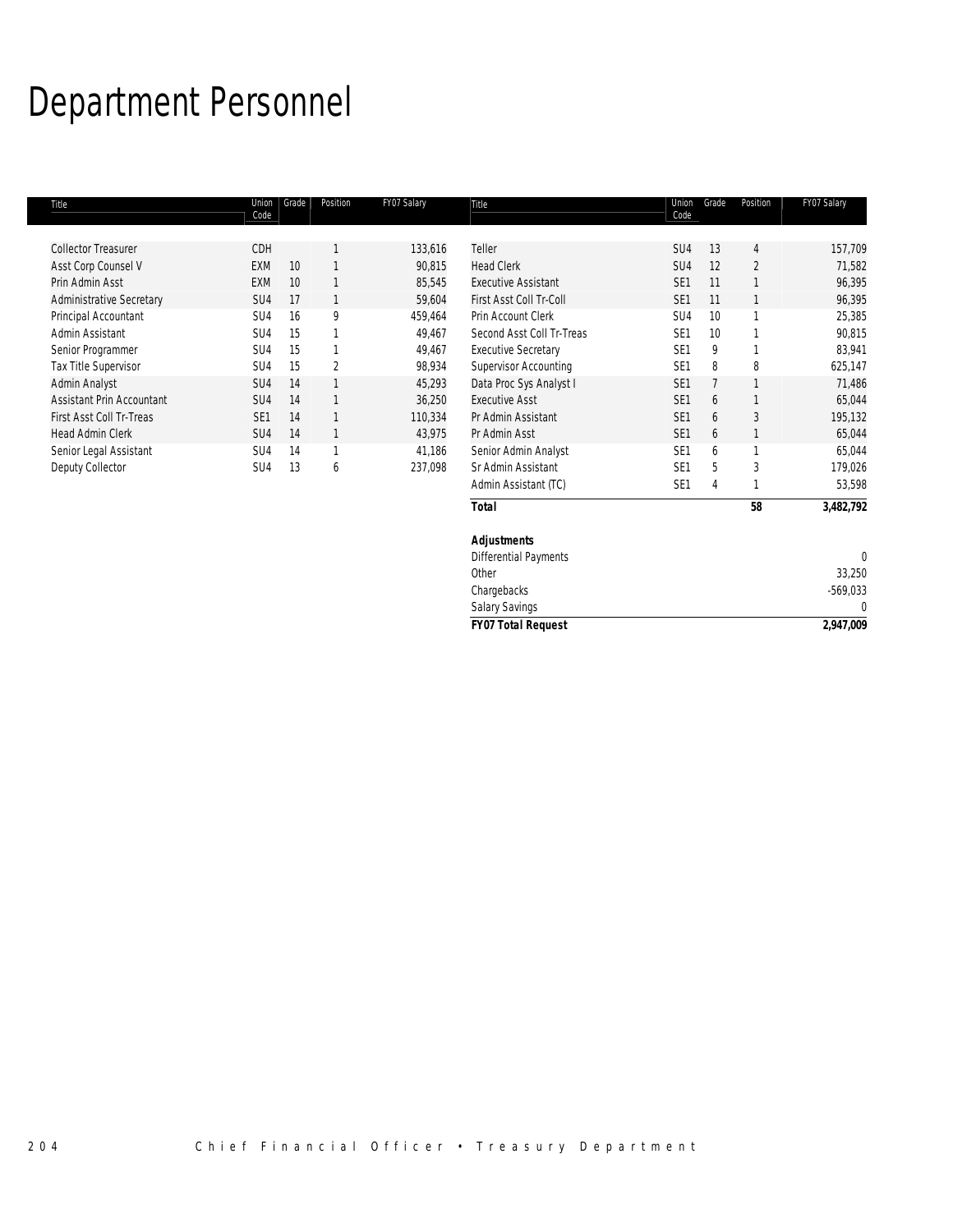# Treasury Division Operating Budget

#### *Vivian M. Leo, Division Head Appropriation: 138*

### *Division Mission*

The Treasury Division receives and has care and custody of all monies, property, and securities acquired by virtue of any statute, ordinance, gift, devise, bequest, or deposit. In addition, the Division pays all warrants, drafts, bonds, and approved executions against the City.

| <b>Operating Budget</b>            | Program Name                        | <b>Total Actual '04</b> | Total Actual '05     | Total Approp '06     | Total Budget '07     |
|------------------------------------|-------------------------------------|-------------------------|----------------------|----------------------|----------------------|
|                                    | Administration                      | 804.866                 | 790.204              | 737.244              | 675,466              |
|                                    | <b>General Service/Debt Service</b> | 310.177                 | 306.654              | 326,380              | 359.399              |
|                                    | Payroll                             | 279.748                 | 388,906              | 313,438              | 429,240              |
|                                    | Accounting                          | 243.179                 | 141.861              | 245.641              | 209.700              |
|                                    | <b>Accounts Receivable</b>          | 291.793                 | 351.883              | 309.907              | 321.081              |
|                                    | Trust                               |                         |                      |                      | $\Omega$             |
|                                    | <b>Total</b>                        | 1,929,763               | 1,979,508            | 1,932,610            | 1,994,886            |
| <b>Selected Service Indicators</b> |                                     | Actual '04              | Actual '05           | Approp '06           | Budget '07           |
|                                    | Personnel Services<br>Non Personnel | 1.529.765<br>399.998    | 1.549.437<br>430.072 | 1.619.236<br>313,374 | 1,622,387<br>372,500 |
|                                    | Total                               | 1,929,762               | 1,979,509            | 1,932,610            | 1,994,887            |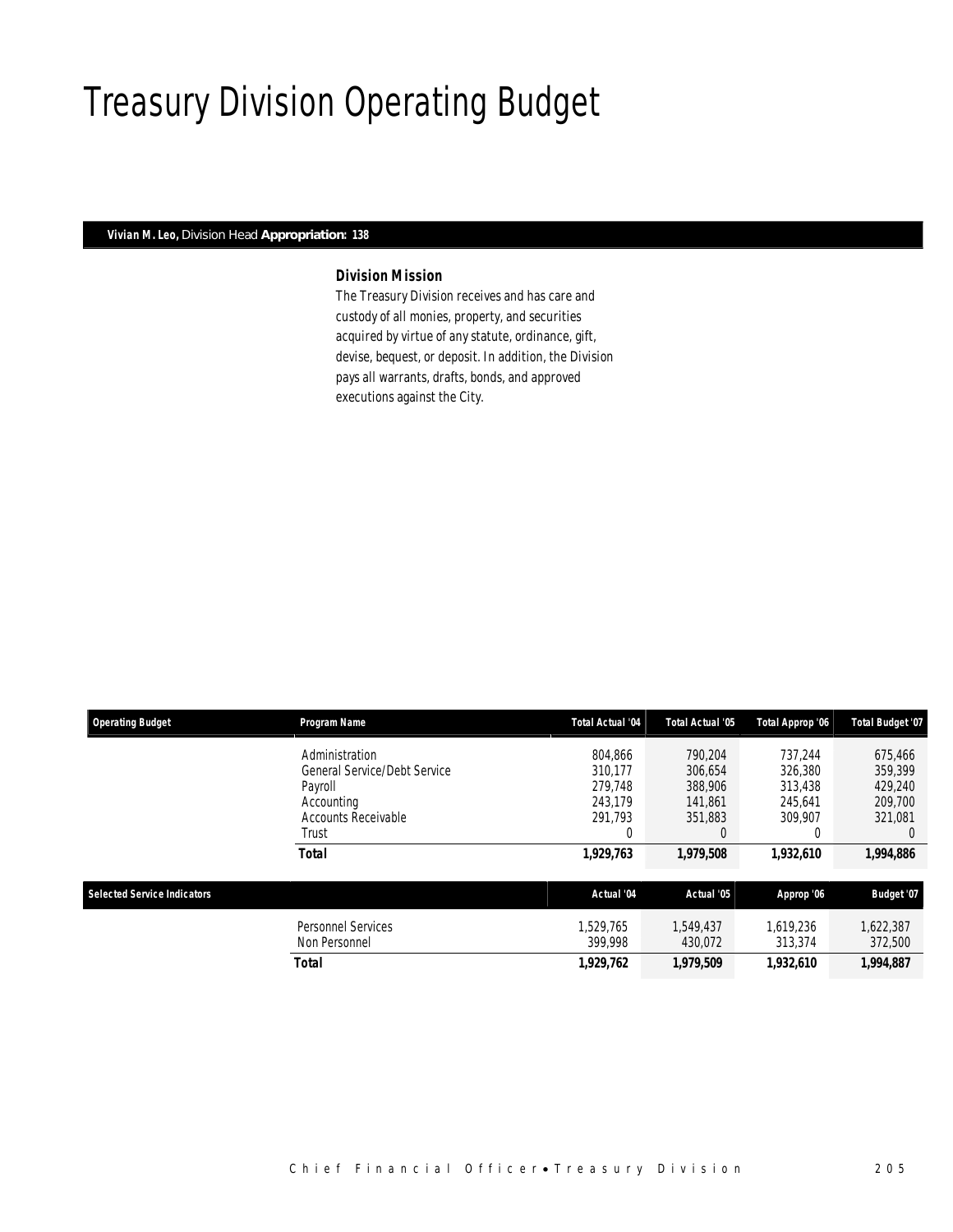# Treasury Division Operating Budget



#### *Description of Services*

The Treasury Division invests all City funds, including amounts held by the Collector-Treasurer as custodian of all City trust funds, is responsible for managing the City's tax-exempt debt transactions, processes the salaries of all City employees, makes payments on all warrants, drafts and orders, and processes disbursements to all City vendors and contractors. The Treasury Division is also responsible for making debt service payments on outstanding City bonds, notes and other taxexempt financing.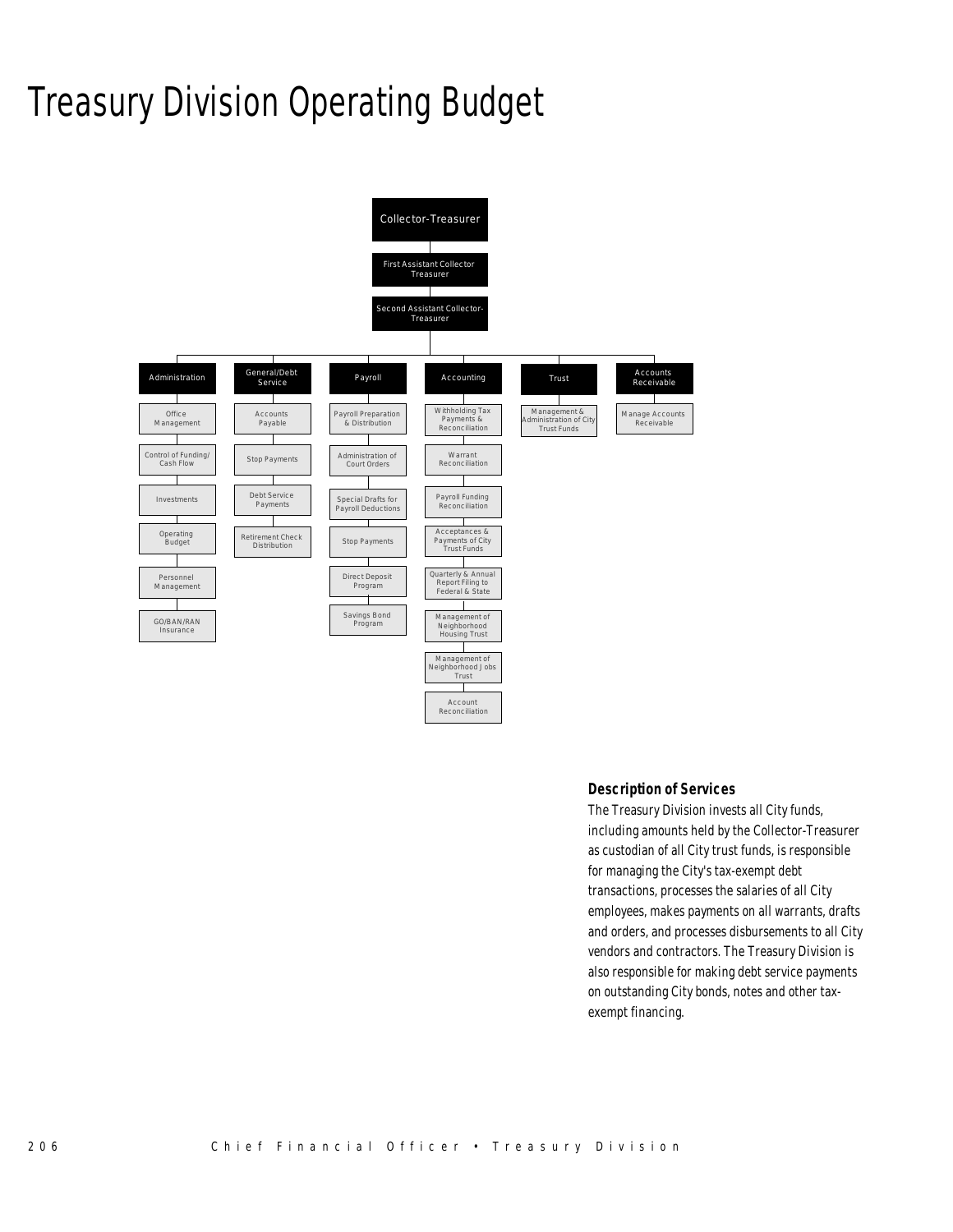# Division History

| <b>Personnel Services</b>       |                                                                                                                                                                                                                                                                                                          | FY04 Expenditure                                                                                                          | FY05 Expenditure                                                                                          | FY06 Appropriation                                                                                                                         | FY07 Adopted                                                                               | Inc/Dec 06 vs 07                                                                                                                                   |
|---------------------------------|----------------------------------------------------------------------------------------------------------------------------------------------------------------------------------------------------------------------------------------------------------------------------------------------------------|---------------------------------------------------------------------------------------------------------------------------|-----------------------------------------------------------------------------------------------------------|--------------------------------------------------------------------------------------------------------------------------------------------|--------------------------------------------------------------------------------------------|----------------------------------------------------------------------------------------------------------------------------------------------------|
|                                 | 51000 Permanent Employees<br>51100 Emergency Employees<br>51200 Overtime<br>51600 Unemployment Compensation<br>51700 Workers' Compensation                                                                                                                                                               | 1,499,227<br>$\boldsymbol{0}$<br>30,537<br>$\mathbf 0$<br>$\mathbf{0}$                                                    | 1,539,324<br>0<br>10,113<br>0<br>$\overline{0}$                                                           | 1,602,236<br>$\mathbf{0}$<br>17,000<br>$\overline{0}$<br>$\Omega$                                                                          | 1,608,787<br>$\mathbf 0$<br>13,600<br>0<br>$\mathbf 0$                                     | 6,551<br>$\overline{0}$<br>$-3,400$<br>$\mathbf{0}$<br>$\overline{0}$                                                                              |
|                                 | <b>Total Personnel Services</b>                                                                                                                                                                                                                                                                          | 1,529,764                                                                                                                 | 1,549,437                                                                                                 | 1,619,236                                                                                                                                  | 1,622,387                                                                                  | 3,151                                                                                                                                              |
| <b>Contractual Services</b>     |                                                                                                                                                                                                                                                                                                          | FY04 Expenditure                                                                                                          | FY05 Expenditure                                                                                          | FY06 Appropriation                                                                                                                         | FY07 Adopted                                                                               | Inc/Dec 06 vs 07                                                                                                                                   |
|                                 | 52100 Communications<br>52200 Utilities<br>52300 Water & Sewer<br>52400 Snow Removal<br>52500 Garbage/Waste Removal<br>52600 Repairs Buildings & Structures<br>52700 Repairs & Service of Equipment<br>52800 Transportation of Persons<br>52900 Contracted Services<br><b>Total Contractual Services</b> | 22,688<br>$\theta$<br>$\mathbf{0}$<br>$\theta$<br>$\theta$<br>$\theta$<br>17,071<br>10,237<br>70,659<br>120,655           | 22,671<br>0<br>$\mathbf{0}$<br>0<br>$\Omega$<br>$\theta$<br>20,942<br>3,292<br>153,100<br>200,005         | 21,000<br>$\overline{0}$<br>$\mathbf{0}$<br>$\mathbf{0}$<br>$\overline{0}$<br>$\mathbf{0}$<br>15,850<br>1,000<br>68,600<br>106,450         | 19,500<br>0<br>$\mathbf 0$<br>$\mathbf 0$<br>0<br>0<br>14,700<br>1,000<br>63,350<br>98,550 | $-1,500$<br>$\overline{0}$<br>$\overline{0}$<br>$\overline{0}$<br>$\overline{0}$<br>$\overline{0}$<br>$-1,150$<br>$\Omega$<br>$-5,250$<br>$-7,900$ |
| <b>Supplies &amp; Materials</b> |                                                                                                                                                                                                                                                                                                          | FY04 Expenditure                                                                                                          | FY05 Expenditure                                                                                          | FY06 Appropriation                                                                                                                         | FY07 Adopted                                                                               | Inc/Dec 06 vs 07                                                                                                                                   |
|                                 | 53000 Auto Energy Supplies<br>53200 Food Supplies<br>53400 Custodial Supplies<br>53500 Med, Dental, & Hosp Supply<br>53600 Office Supplies and Materials<br>53700 Clothing Allowance<br>53800 Educational Supplies & Mat<br>53900 Misc Supplies & Materials<br><b>Total Supplies &amp; Materials</b>     | $\mathbf 0$<br>$\mathbf{0}$<br>$\mathbf{0}$<br>$\theta$<br>258,498<br>$\theta$<br>$\mathbf{0}$<br>$\mathbf{0}$<br>258,498 | $\boldsymbol{0}$<br>$\mathbf{0}$<br>$\overline{0}$<br>0<br>178,910<br>0<br>$\overline{0}$<br>0<br>178,910 | $\boldsymbol{0}$<br>$\mathbf{0}$<br>$\mathbf{0}$<br>$\overline{0}$<br>199,274<br>$\overline{0}$<br>$\mathbf{0}$<br>$\mathbf{0}$<br>199,274 | $\boldsymbol{0}$<br>$\mathbf 0$<br>0<br>0<br>266,300<br>0<br>$\mathbf 0$<br>0<br>266,300   | $\mathbf 0$<br>$\overline{0}$<br>$\overline{0}$<br>$\overline{0}$<br>67,026<br>$\overline{0}$<br>$\overline{0}$<br>$\Omega$<br>67,026              |
| <b>Current Chgs &amp; Oblig</b> |                                                                                                                                                                                                                                                                                                          | FY04 Expenditure                                                                                                          | FY05 Expenditure                                                                                          | FY06 Appropriation                                                                                                                         | FY07 Adopted                                                                               | Inc/Dec 06 vs 07                                                                                                                                   |
|                                 | 54300 Workers' Comp Medical<br>54400 Legal Liabilities<br>54500 Aid To Veterans<br>54600 Current Charges H&I<br>54700 Indemnification<br>54800 Reserve Account<br>54900 Other Current Charges<br>Total Current Chgs & Oblig                                                                              | $\boldsymbol{0}$<br>$\mathbf{0}$<br>$\overline{0}$<br>$\theta$<br>$\mathbf{0}$<br>$\mathbf{0}$<br>4,590<br>4,590          | 0<br>$\mathbf{0}$<br>$\overline{0}$<br>$\Omega$<br>$\mathbf{0}$<br>$\Omega$<br>4,440<br>4,440             | 0<br>$\mathbf{0}$<br>$\mathbf{0}$<br>$\overline{0}$<br>$\boldsymbol{0}$<br>$\overline{0}$<br>7,650<br>7,650                                | 0<br>$\mathbf 0$<br>0<br>0<br>$\mathbf 0$<br>0<br>7,650<br>7,650                           | 0<br>$\overline{0}$<br>$\overline{0}$<br>$\overline{0}$<br>$\Omega$<br>$\overline{0}$<br>$\overline{0}$<br>$\mathbf{0}$                            |
| Equipment                       |                                                                                                                                                                                                                                                                                                          | FY04 Expenditure                                                                                                          | FY05 Expenditure                                                                                          | FY06 Appropriation                                                                                                                         | FY07 Adopted                                                                               | Inc/Dec 06 vs 07                                                                                                                                   |
|                                 | 55000 Automotive Equipment<br>55400 Lease/Purchase<br>55600 Office Furniture & Equipment<br>55900 Misc Equipment<br><b>Total Equipment</b>                                                                                                                                                               | $\boldsymbol{0}$<br>$\mathbf{0}$<br>$\theta$<br>16,256<br>16,256                                                          | $\boldsymbol{0}$<br>0<br>0<br>46,718<br>46,718                                                            | $\mathbf 0$<br>$\mathbf{0}$<br>$\overline{0}$<br>$\boldsymbol{0}$<br>0                                                                     | $\boldsymbol{0}$<br>$\boldsymbol{0}$<br>0<br>$\boldsymbol{0}$<br>0                         | $\overline{0}$<br>$\mathbf{0}$<br>$\mathbf{0}$<br>$\mathbf 0$<br>$\mathbf{0}$                                                                      |
| <b>Other</b>                    |                                                                                                                                                                                                                                                                                                          | FY04 Expenditure                                                                                                          | FY05 Expenditure                                                                                          | FY06 Appropriation                                                                                                                         | FY07 Adopted                                                                               | Inc/Dec 06 vs 07                                                                                                                                   |
|                                 | 56200 Special Appropriation<br>57200 Structures & Improvements<br>58000 Land & Non-Structure<br><b>Total Other</b>                                                                                                                                                                                       | $\mathbf 0$<br>$\mathbf 0$<br>$\mathbf{0}$<br>$\mathbf{0}$                                                                | 0<br>$\mathbf 0$<br>0<br>0                                                                                | $\boldsymbol{0}$<br>$\mathbf 0$<br>$\boldsymbol{0}$<br>0                                                                                   | 0<br>0<br>$\boldsymbol{0}$<br>0                                                            | 0<br>$\mathbf 0$<br>$\overline{0}$<br>0                                                                                                            |
|                                 | <b>Grand Total</b>                                                                                                                                                                                                                                                                                       | 1,929,763                                                                                                                 | 1,979,510                                                                                                 | 1,932,610                                                                                                                                  | 1,994,887                                                                                  | 62,277                                                                                                                                             |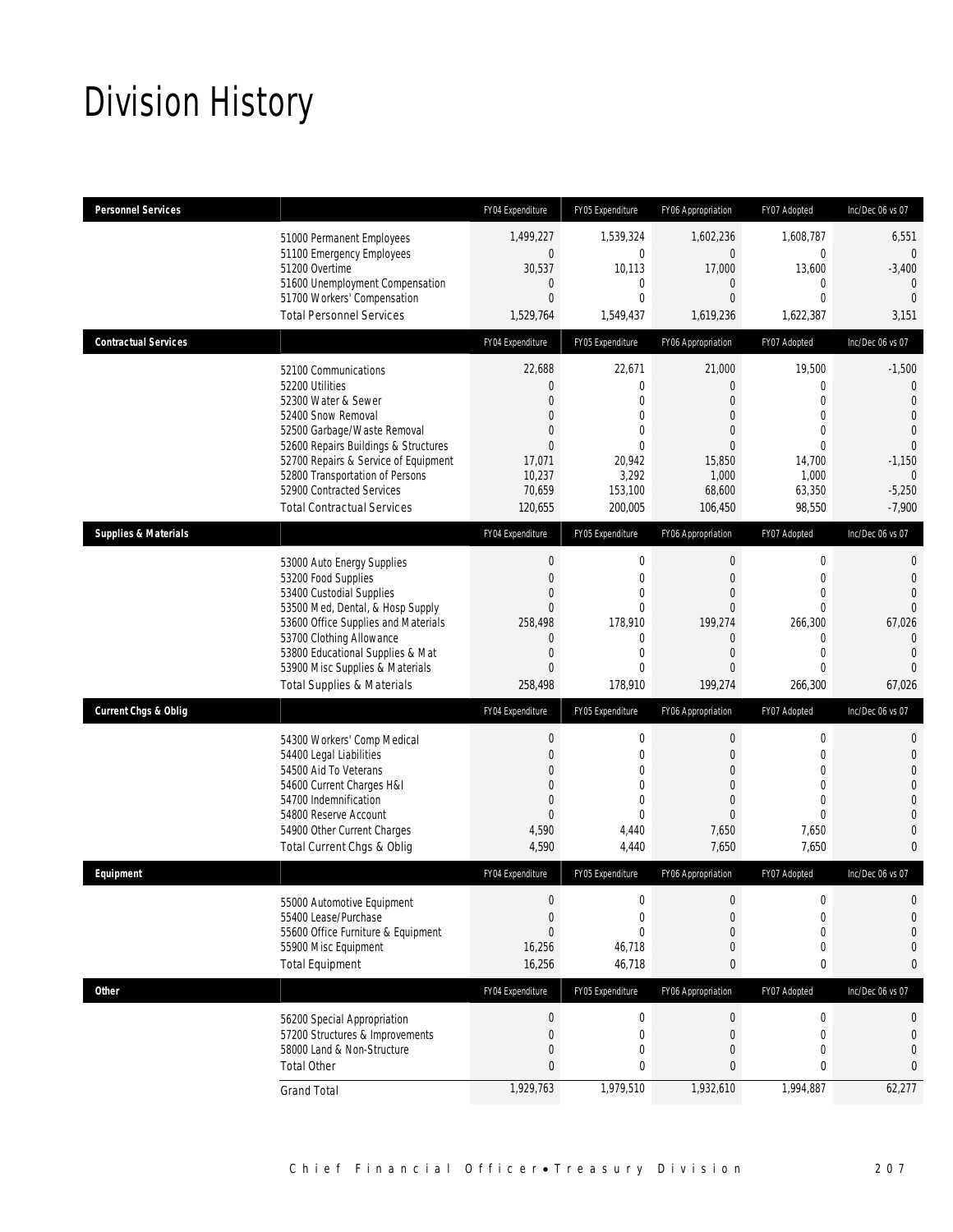# Department Personnel

| Title                           | Union<br>Code   | Grade | Position | FY07 Salary | Title                        | Union<br>Code   | Grade | Position | FY07 Salary |
|---------------------------------|-----------------|-------|----------|-------------|------------------------------|-----------------|-------|----------|-------------|
|                                 |                 |       |          |             |                              |                 |       |          |             |
| <b>Collector Treasurer</b>      | <b>CDH</b>      |       |          | 133,616     | Prin Account Clerk           | SU <sub>4</sub> | 10    |          | 25,385      |
| Asst Corp Counsel V             | <b>EXM</b>      | 10    |          | 90,815      | Second Asst Coll Tr-Treas    | SE <sub>1</sub> | 10    |          | 90,815      |
| Prin Admin Asst                 | <b>EXM</b>      | 10    |          | 85,545      | <b>Executive Secretary</b>   | SE <sub>1</sub> | 9     |          | 83,941      |
| <b>Administrative Secretary</b> | SU4             | 17    |          | 59,604      | <b>Supervisor Accounting</b> | SE <sub>1</sub> | 8     | 6        | 468,860     |
| Principal Accountant            | SU4             | 16    | 8        | 405,961     | <b>Executive Asst</b>        | SE <sub>1</sub> | 6     |          | 65,044      |
| Admin Analyst                   | SU4             | 14    |          | 45,293      | Pr Admin Asst                | SE <sub>1</sub> | 6     |          | 65,044      |
| Assistant Prin Accountant       | SU4             | 14    |          | 36,250      | Senior Admin Analyst         | SE <sub>1</sub> | 6     |          | 65,044      |
| First Asst Coll Tr-Treas        | SE <sub>1</sub> | 14    |          | 110,334     | Sr Admin Assistant           | SE <sub>1</sub> | 5     | 3        | 179,026     |
| <b>Executive Assistant</b>      | SE <sub>1</sub> | 11    |          | 96,395      | Admin Assistant (TC)         | SE <sub>1</sub> | 4     |          | 53,598      |
|                                 |                 |       |          |             | Total                        |                 |       | 32       | 2,160,570   |
|                                 |                 |       |          |             | <b>Adjustments</b>           |                 |       |          |             |
|                                 |                 |       |          |             | <b>Differential Payments</b> |                 |       |          | $\Omega$    |
|                                 |                 |       |          |             | Other                        |                 |       |          | 17,250      |
|                                 |                 |       |          |             | Chargebacks                  |                 |       |          | $-569,033$  |

Salary Savings 0 *FY07 Total Request 1,608,787*

208 Chief Financial Officer • Treasury Division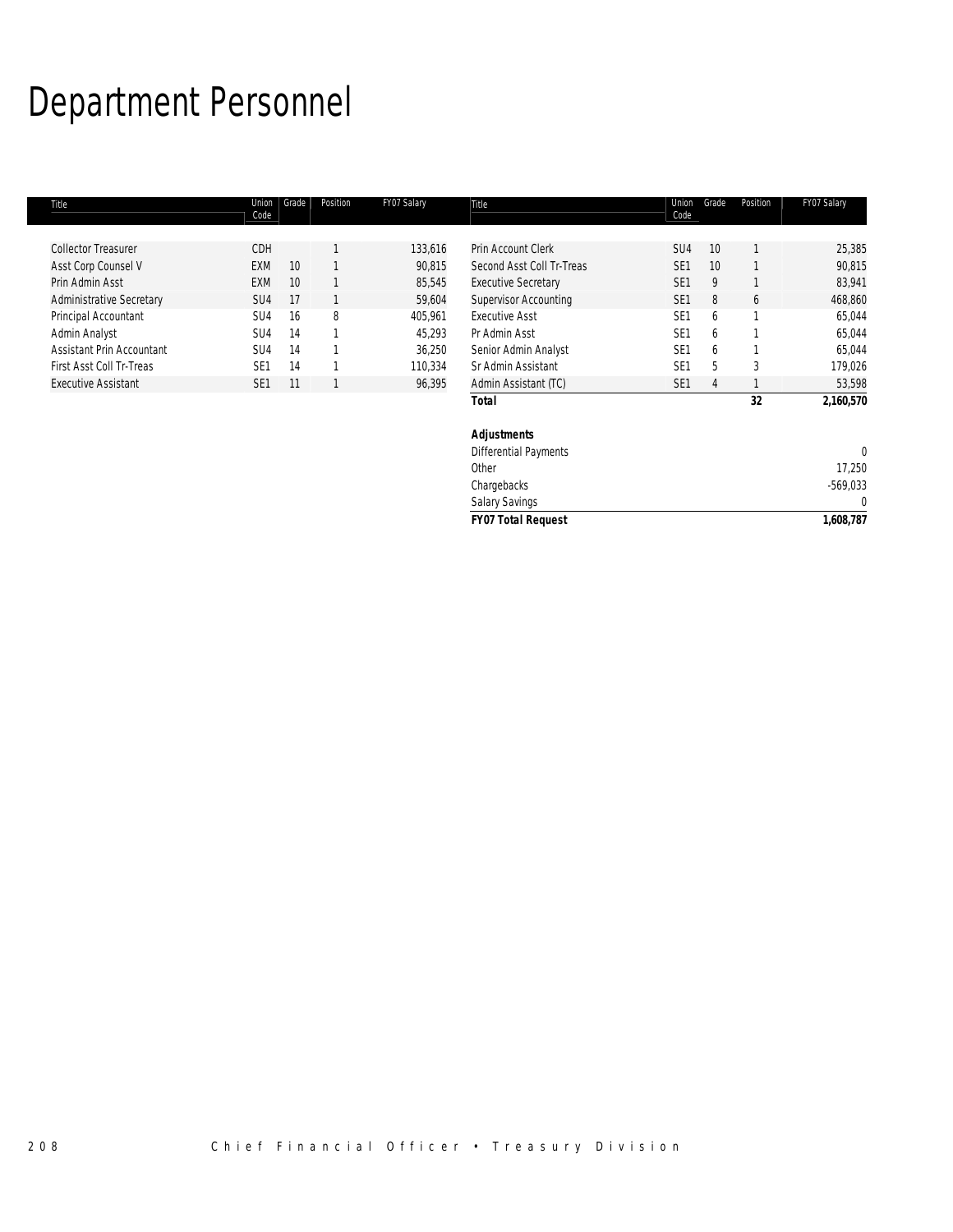# Program 1. Administration

#### *Vivian M. Leo, Manager Organization: 138100*

### *Program Description*

The Administration Program hires, trains, and manages all Treasury Division personnel and ensures overall effective and efficient fund management.

## *Program Objectives*

- To optimize the return on invested City funds.
- To manage debt issuance.

| <b>Program Outcomes</b>            |                                                                         | Actual '04         | Actual '05               | Projected '06      | <b>PLOS '07</b>    |
|------------------------------------|-------------------------------------------------------------------------|--------------------|--------------------------|--------------------|--------------------|
|                                    | % by which return on city investments exceeds<br>the federal funds rate | .40%               | .29%                     | .18%               | <b>TBR</b>         |
|                                    | GO, BAN/RAN, refundings, lease financings                               | 3                  | 3                        | 6                  | 3                  |
| <b>Selected Service Indicators</b> |                                                                         | Actual '04         | Actual '05               | Approp '06         | <b>Budget '07</b>  |
|                                    | Quota<br><b>Personnel Services</b><br>Non Personnel                     | 528.602<br>276.264 | 12<br>592.026<br>198.178 | 568.194<br>169.050 | 574,416<br>101,050 |
|                                    | <b>Total</b>                                                            | 804.866            | 790.204                  | 737.244            | 675,466            |
|                                    | Average return on city investments<br>Average Federal Funds rate        | 1.40%<br>1.00%     | 2.16%<br>1.87%           | 4.38%<br>4.20%     | TBR<br>5%          |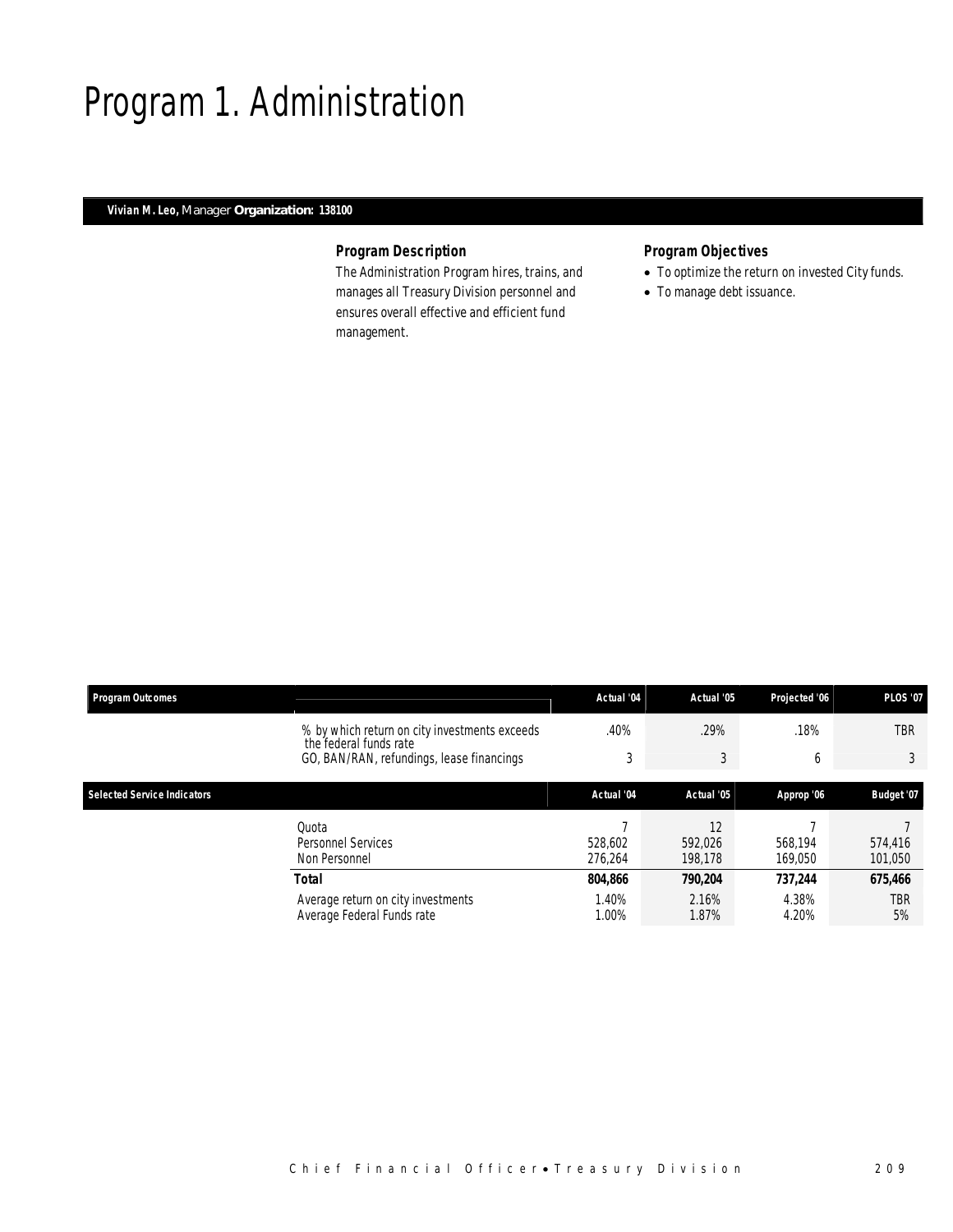## Program 2. General Service/Debt Service

## *Judith Cataldo, Manager Organization: 138200*

#### *Program Description*

The program is responsible for the processing and distribution of accounts payable, payroll deductions and garnishment payments, issuance of refund payments for real estate tax overpayments, and issuance of tax title payments. In addition, the program is responsible for the processing of payments and manual warrants, as well as the issuance and distribution of retirement benefit payments. The program maintains schedules for principal and interest on City borrowings.

#### *Program Objectives*

• To pay all registered interest and registered debt of the City.

| <b>Program Outcomes</b>            |                                                  | Actual '04             | Actual '05             | Projected '06          | <b>PLOS '07</b>   |
|------------------------------------|--------------------------------------------------|------------------------|------------------------|------------------------|-------------------|
|                                    | % of interest and principal paid by the due date | 100%                   | 100%                   | 100%                   | 100%              |
| <b>Selected Service Indicators</b> |                                                  | Actual '04             | Actual '05             | Approp '06             | Budget '07        |
|                                    | Ouota<br>Personnel Services<br>Non Personnel     | 5<br>273.096<br>37.081 | 5<br>241,000<br>65.654 | 5<br>290.830<br>35,550 | 299,649<br>59,750 |
|                                    | <b>Total</b>                                     | 310,177                | 306,654                | 326,380                | 359,399           |
|                                    | Non-payroll payments prepared monthly            | 11,956                 | 11.879                 | 10.741                 | 10,000            |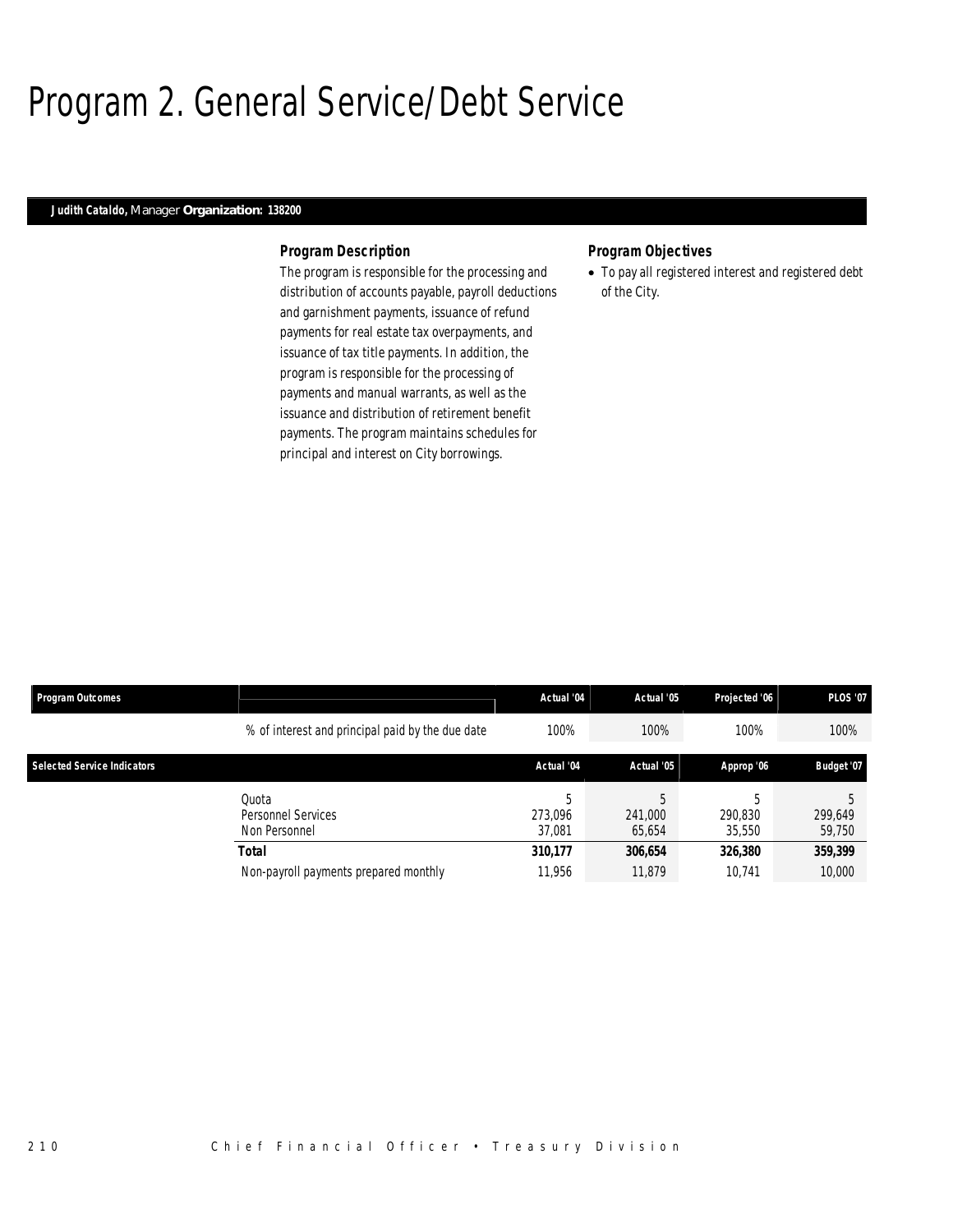## Program 3. Payroll

### *Priscilla Russell, Manager Organization: 138300*

### *Program Description*

The Payroll Program issues, on a timely basis, all payroll for City employees. Additionally, the program pays all deductions and garnishments.

## *Program Objectives*

- Use enhanced technology to improve service delivery.
- Ensure integrity and validity of employee payroll profiles.
- To prepare and issue all payroll accurately and on time.

| Program Outcomes                   |                                              | Actual '04             | Actual '05             | Projected '06          | <b>PLOS '07</b>    |
|------------------------------------|----------------------------------------------|------------------------|------------------------|------------------------|--------------------|
|                                    | % of payroll issued on time                  | 100%                   | 100%                   | 100%                   | 100%               |
| <b>Selected Service Indicators</b> |                                              | Actual '04             | Actual '05             | Approp '06             | Budget '07         |
|                                    | Quota<br>Personnel Services<br>Non Personnel | 5<br>231,622<br>48,126 | 5<br>310.573<br>78,334 | 5<br>245,138<br>68,300 | 262,040<br>167,200 |
|                                    | Total                                        | 279,748                | 388,906                | 313,438                | 429,240            |
|                                    | Total payments processed                     | 791,066                | 773,069                | 751,736                | 700,000            |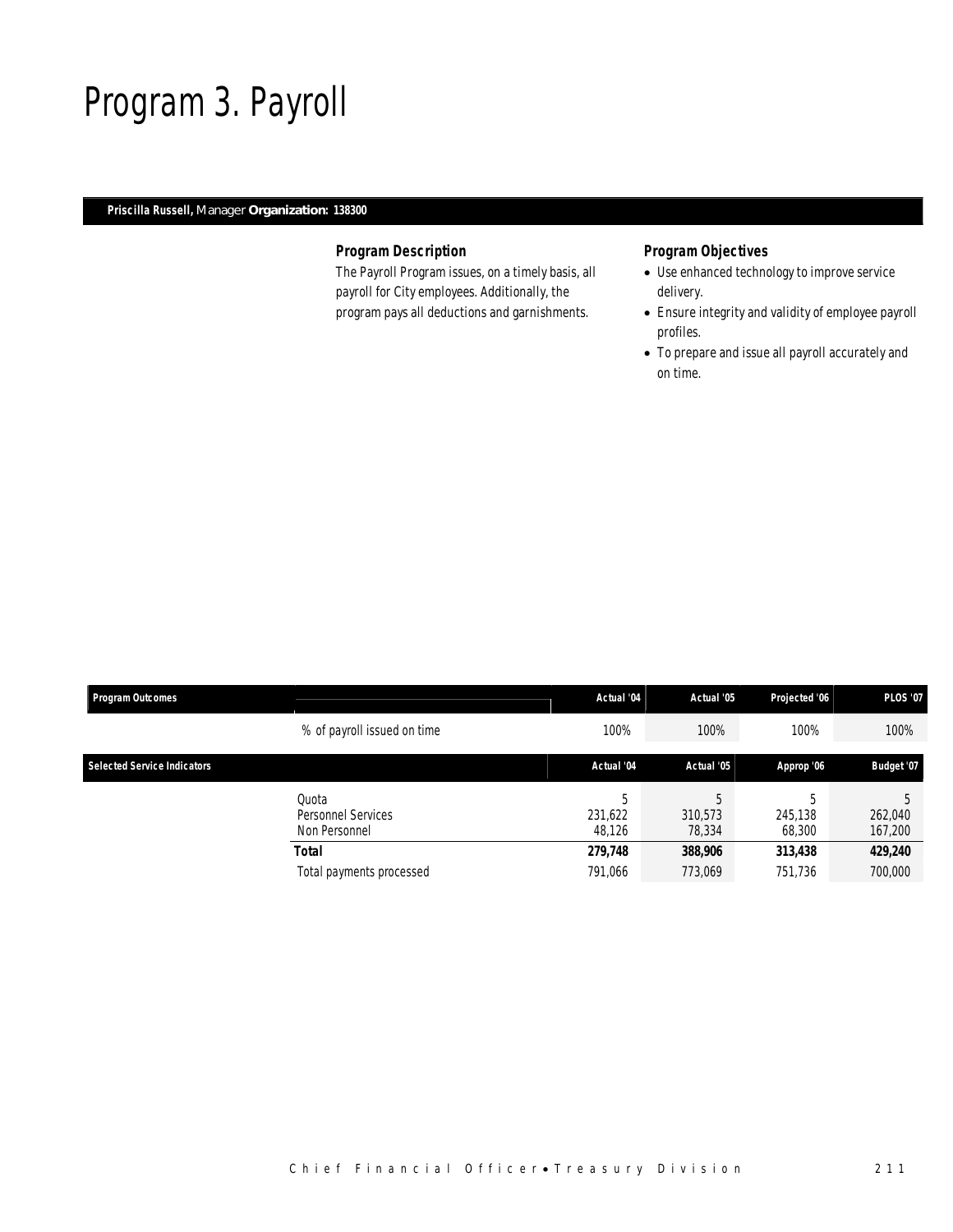# Program 4. Accounting

#### *Marirose Graham, Manager Organization: 138400*

#### *Program Description*

The Accounting Program records and reconciles on a daily basis the cash and investment balances of the City. It reports daily on all financial transactions. Additionally, the program prepares and files federal and state forms and ensures payment of withholding taxes to state and federal agencies. The program is also responsible for ensuring the timely reconciliation of bank statements and city records.

### *Program Objectives*

• To monitor and reconcile all withheld taxes.

| Program Outcomes                   |                                                       | Actual '04                   | Actual '05                  | Projected '06                | <b>PLOS '07</b>              |
|------------------------------------|-------------------------------------------------------|------------------------------|-----------------------------|------------------------------|------------------------------|
|                                    | % of withheld taxes paid on due date                  | 100%                         | 100%                        | 100%                         | 100%                         |
| <b>Selected Service Indicators</b> |                                                       | Actual '04                   | Actual '05                  | Approp '06                   | Budget '07                   |
|                                    | Quota<br>Personnel Services<br>Non Personnel<br>Total | 228.859<br>14,320<br>243,179 | 137,636<br>4,226<br>141,861 | 231,667<br>13.974<br>245.641 | 199,200<br>10,500<br>209,700 |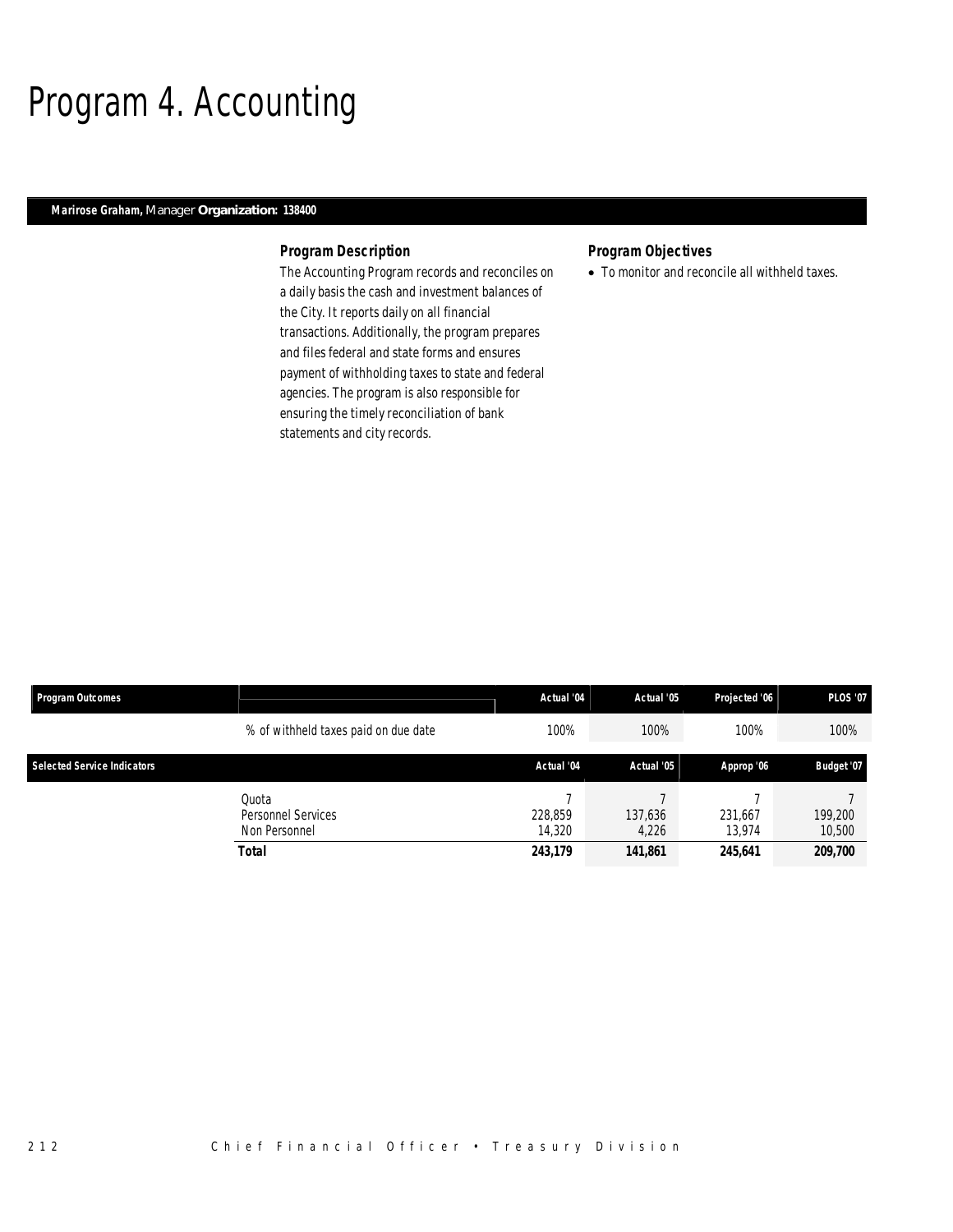## Program 5. Accounts Receivable

### *Maureen Garceau, Manager Organization: 138500*

#### *Program Description*

The Accounts Receivable Program is responsible for establishing policies and procedures, monitoring compliance, and providing a central resource to revenue generating departments that utilize the accounts receivable and billing systems.

### *Program Objectives*

• To increase the number of departments utilizing the accounts receivable and billing system.

| <b>Program Outcomes</b>            |                                                                      | Actual '04                   | Actual '05                   | Projected '06                | <b>PLOS '07</b>              |
|------------------------------------|----------------------------------------------------------------------|------------------------------|------------------------------|------------------------------|------------------------------|
|                                    | Departments utilizing the accounts receivable<br>and billing system. |                              |                              | 10 <sup>°</sup>              |                              |
| <b>Selected Service Indicators</b> |                                                                      | Actual '04                   | Actual '05                   | Approp '06                   | Budget '07                   |
|                                    | Quota<br>Personnel Services<br>Non Personnel<br><b>Total</b>         | 267.585<br>24.207<br>291,793 | 268,202<br>83,681<br>351,883 | 283,407<br>26,500<br>309,907 | 287,081<br>34,000<br>321,081 |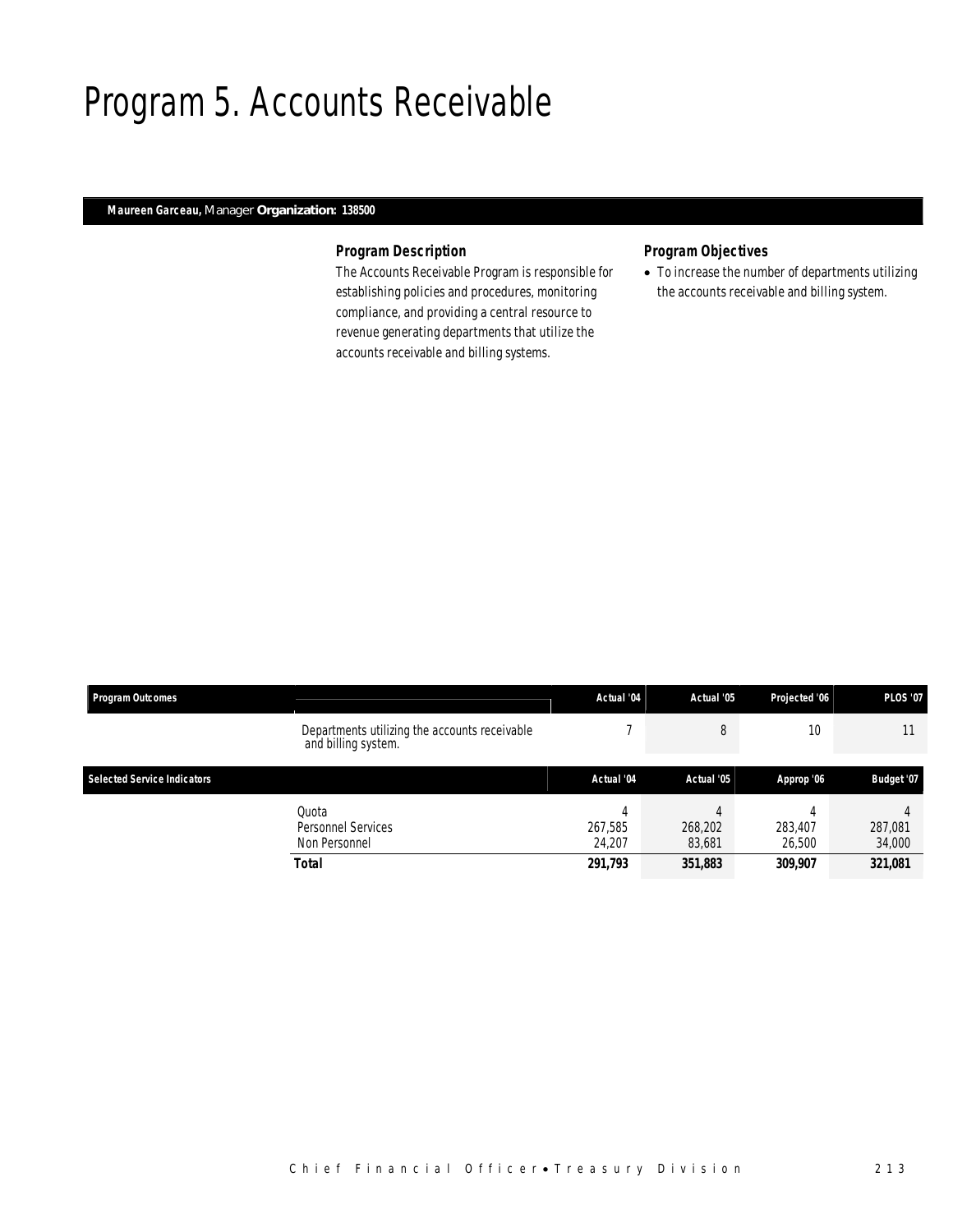## Program 6. Trust

### *Robert Fleming, Manager Organization: 138600*

#### *Program Description*

The Trust Program is charged with the responsibility of providing technical assistance to the City's various boards of trustees in the oversight of the investment programs for the more than 250 testamentary trust funds that have been entrusted to the City while ensuring that all beneficiary distributions are made in accordance with each benefactor's instructions.

### *Program Objectives*

- To monitor the City's return on Trust Fund investments.
- To equal or exceed the S&P 500.

| <b>Program Outcomes</b>            |                                              | Actual '04 | Actual '05 | Projected '06 | <b>PLOS '07</b> |
|------------------------------------|----------------------------------------------|------------|------------|---------------|-----------------|
|                                    | Annual Trust Fund investment return          | 15.8%      | 6.3%       | $6.6\%$       | <b>TBR</b>      |
| <b>Selected Service Indicators</b> |                                              | Actual '04 | Actual '05 | Approp '06    | Budget '07      |
|                                    | Quota<br>Personnel Services<br>Non Personnel |            |            |               |                 |
|                                    | <b>Total</b>                                 | 0          | О          |               |                 |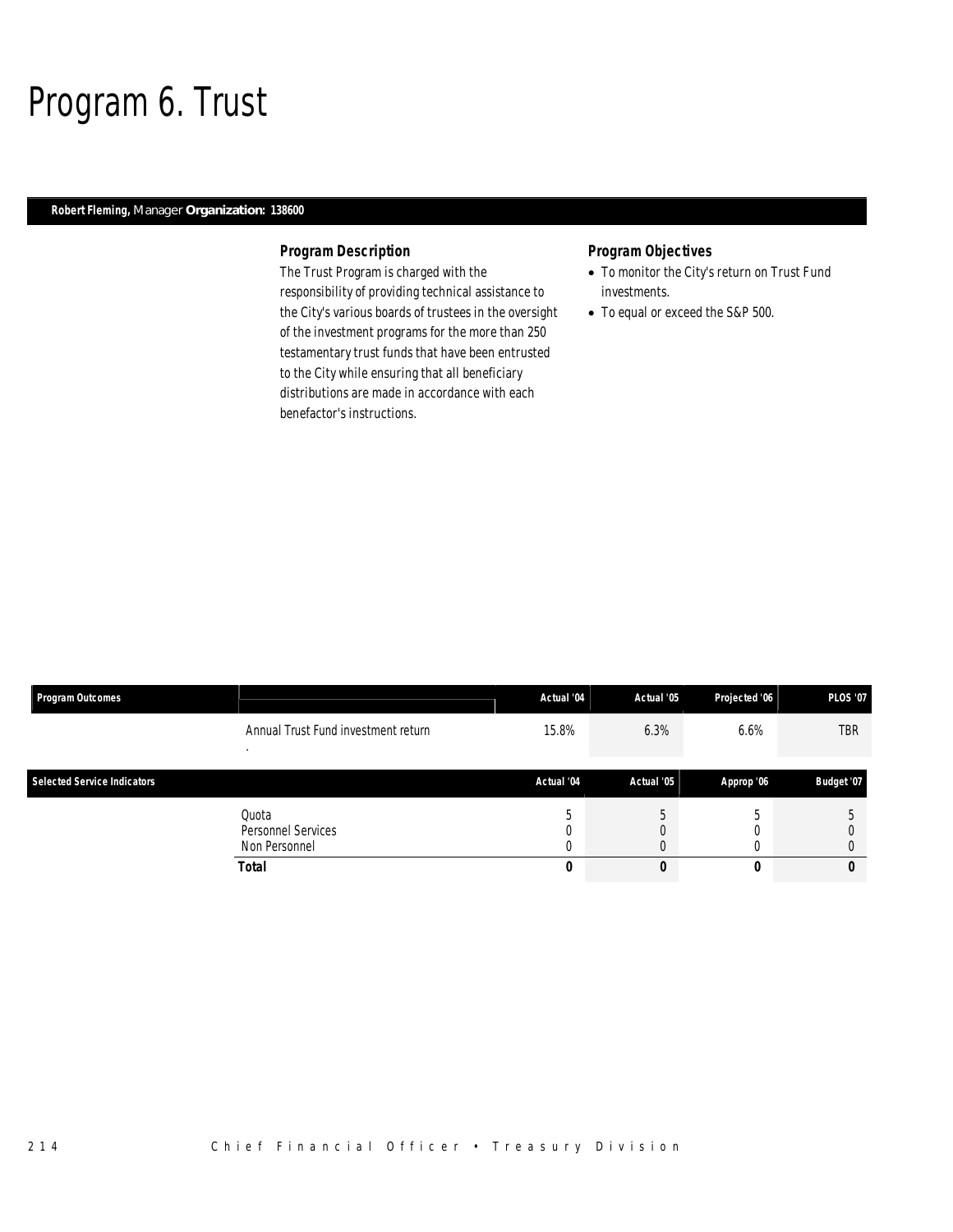# Collecting Division Operating Budget

#### *Lisa C. Signori, Collector Treasurer Appropriation: 137*

## *Division Mission*

The Collecting Division collects property and excise taxes and fees due to the City using statutorily permitted collection techniques. The Division is also responsible for recording and depositing collections of monies from other City departments with the Treasury Division.

| <b>Operating Budget</b>            | Program Name                                                                                                                       | <b>Total Actual '04</b>                             | Total Actual '05                                    | Total Approp '06                                    | <b>Total Budget '07</b>                                                     |  |
|------------------------------------|------------------------------------------------------------------------------------------------------------------------------------|-----------------------------------------------------|-----------------------------------------------------|-----------------------------------------------------|-----------------------------------------------------------------------------|--|
|                                    | General Management<br><b>Special Collections</b><br>Tax Title System<br><b>Teller Operations</b><br>Accounting/Special Assessments | 509.555<br>234.125<br>654.635<br>193.242<br>107.986 | 422,484<br>201,375<br>719.461<br>200.182<br>118,640 | 344.561<br>281.012<br>868,007<br>217.088<br>128,300 | 412,745<br>292,446<br>224,010<br>223,204<br>131,347<br>445,751<br>1,729,503 |  |
|                                    | <b>Current Payment Services</b><br><b>Total</b>                                                                                    | 387.940<br>2,087,483                                | 601.969<br>2,264,111                                | 539.109<br>2,378,077                                |                                                                             |  |
| <b>Selected Service Indicators</b> |                                                                                                                                    | Actual '04                                          | Actual '05                                          | Approp '06                                          | Budget '07                                                                  |  |
|                                    | Personnel Services<br>Non Personnel                                                                                                | 1.199.178<br>888,305                                | 1.224.323<br>1,039,788                              | 1.361.277<br>1,016,800                              | 1,368,222<br>361,280                                                        |  |
|                                    | Total                                                                                                                              | 2,087,483                                           | 2,264,111                                           | 2,378,077                                           | 1,729,502                                                                   |  |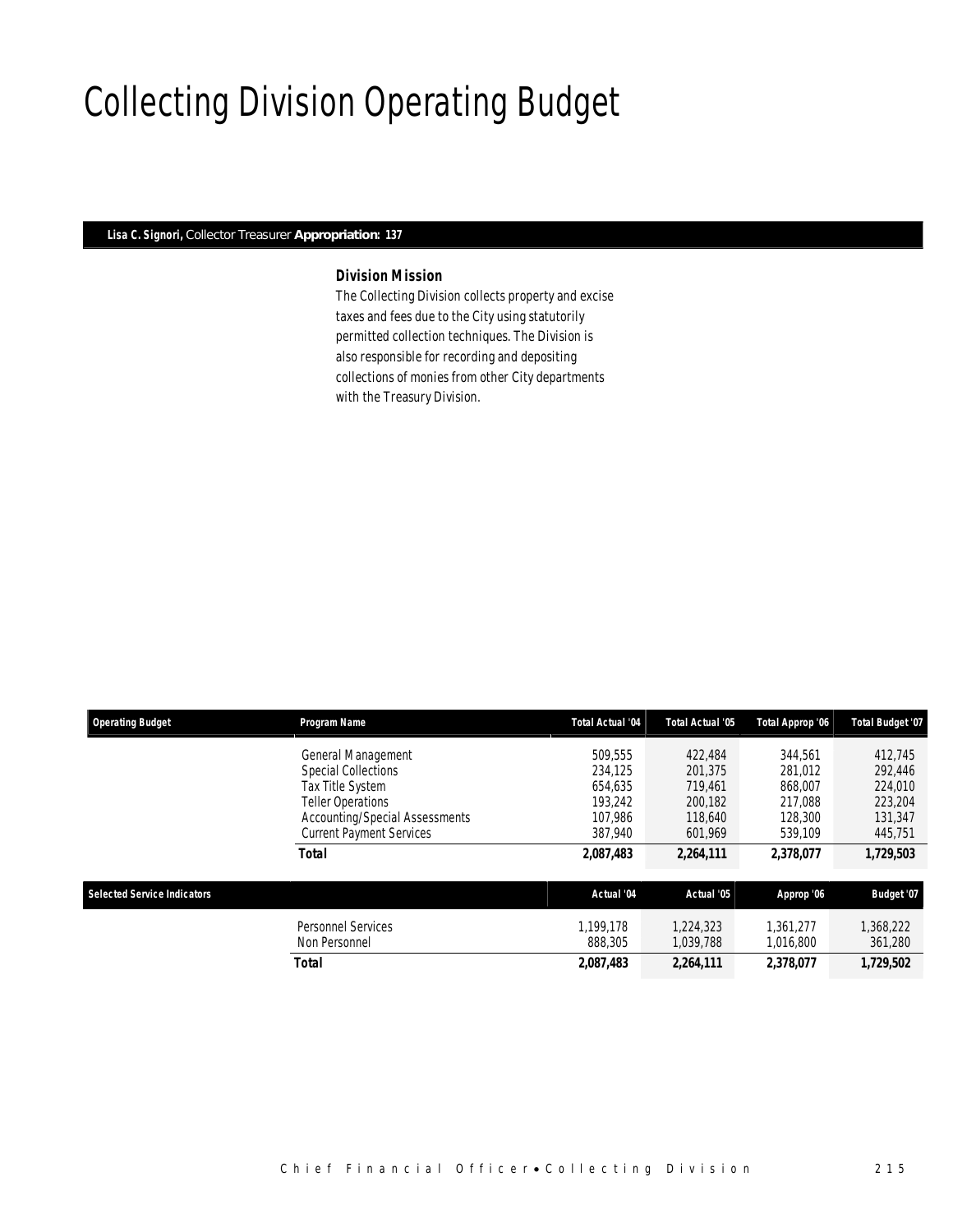# Collecting Division Operating Budget



#### *Description of Services*

The Collecting Division mails all tax bills and collects both current and delinquent taxes. The Division also prepares and files tax takings and tax certification liens, issues municipal lien certificates, and prepares petitions for foreclosures with the Law Department. Additionally, the Division prepares property redemption certificates, collects fees and fines and all other City revenue through teller windows, and prepares reports and analyses on various fiscal issues for the City of Boston.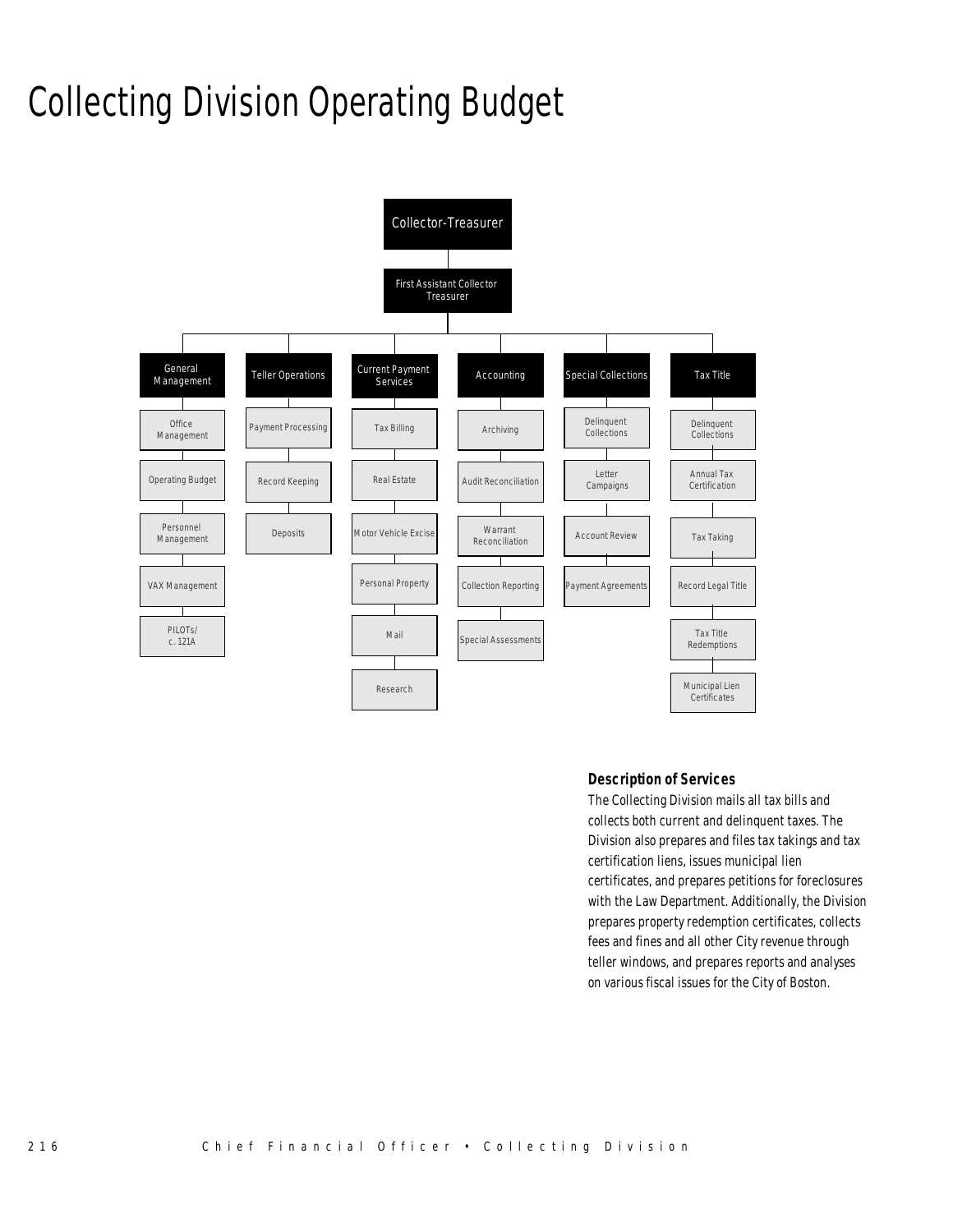# Division History

| <b>Personnel Services</b>       |                                                                                                                                                                                                                                                                                                          | FY04 Expenditure                                                                                                              | FY05 Expenditure                                                                                        | FY06 Appropriation                                                                                                         | FY07 Adopted                                                                      | Inc/Dec 06 vs 07                                                                                                                                 |
|---------------------------------|----------------------------------------------------------------------------------------------------------------------------------------------------------------------------------------------------------------------------------------------------------------------------------------------------------|-------------------------------------------------------------------------------------------------------------------------------|---------------------------------------------------------------------------------------------------------|----------------------------------------------------------------------------------------------------------------------------|-----------------------------------------------------------------------------------|--------------------------------------------------------------------------------------------------------------------------------------------------|
|                                 | 51000 Permanent Employees<br>51100 Emergency Employees<br>51200 Overtime<br>51600 Unemployment Compensation<br>51700 Workers' Compensation<br><b>Total Personnel Services</b>                                                                                                                            | 1.170.075<br>$\mathbf{0}$<br>29,103<br>$\mathbf 0$<br>$\overline{0}$<br>1,199,178                                             | 1,192,572<br>0<br>31,751<br>0<br>0<br>1,224,323                                                         | 1,332,277<br>$\mathbf{0}$<br>29,000<br>$\mathbf{0}$<br>$\Omega$<br>1,361,277                                               | 1,338,222<br>$\mathbf 0$<br>30,000<br>0<br>$\Omega$<br>1,368,222                  | 5,945<br>$\overline{0}$<br>1,000<br>$\theta$<br>$\mathbf{0}$<br>6,945                                                                            |
| <b>Contractual Services</b>     |                                                                                                                                                                                                                                                                                                          | FY04 Expenditure                                                                                                              | FY05 Expenditure                                                                                        | FY06 Appropriation                                                                                                         | FY07 Adopted                                                                      | Inc/Dec 06 vs 07                                                                                                                                 |
|                                 | 52100 Communications<br>52200 Utilities<br>52300 Water & Sewer<br>52400 Snow Removal<br>52500 Garbage/Waste Removal<br>52600 Repairs Buildings & Structures<br>52700 Repairs & Service of Equipment<br>52800 Transportation of Persons<br>52900 Contracted Services<br><b>Total Contractual Services</b> | 24,538<br>$\theta$<br>$\mathbf{0}$<br>$\mathbf{0}$<br>$\mathbf{0}$<br>$\mathbf{0}$<br>5,583<br>$\theta$<br>134,034<br>164,155 | 24,800<br>0<br>$\Omega$<br>0<br>$\Omega$<br>$\theta$<br>5,502<br>$\mathbf{0}$<br>151,665<br>181,967     | 25,200<br>$\overline{0}$<br>$\Omega$<br>$\mathbf{0}$<br>$\Omega$<br>$\mathbf{0}$<br>15,500<br>$\Omega$<br>20,000<br>60,700 | 25,200<br>0<br>$\Omega$<br>0<br>0<br>0<br>15,500<br>$\Omega$<br>82,980<br>123,680 | $\mathbf{0}$<br>$\mathbf{0}$<br>$\overline{0}$<br>$\Omega$<br>$\overline{0}$<br>$\overline{0}$<br>$\overline{0}$<br>$\Omega$<br>62,980<br>62,980 |
| <b>Supplies &amp; Materials</b> |                                                                                                                                                                                                                                                                                                          | FY04 Expenditure                                                                                                              | FY05 Expenditure                                                                                        | FY06 Appropriation                                                                                                         | FY07 Adopted                                                                      | Inc/Dec 06 vs 07                                                                                                                                 |
|                                 | 53000 Auto Energy Supplies<br>53200 Food Supplies<br>53400 Custodial Supplies<br>53500 Med, Dental, & Hosp Supply<br>53600 Office Supplies and Materials<br>53700 Clothing Allowance<br>53800 Educational Supplies & Mat<br>53900 Misc Supplies & Materials<br><b>Total Supplies &amp; Materials</b>     | $\mathbf 0$<br>$\mathbf{0}$<br>$\mathbf 0$<br>$\mathbf{0}$<br>181,668<br>$\theta$<br>$\mathbf{0}$<br>35<br>181,703            | 0<br>$\mathbf{0}$<br>$\overline{0}$<br>0<br>280,730<br>0<br>$\overline{0}$<br>$\overline{0}$<br>280,730 | 0<br>$\mathbf{0}$<br>$\mathbf{0}$<br>$\Omega$<br>300,000<br>$\overline{0}$<br>$\Omega$<br>100<br>300,100                   | 0<br>0<br>0<br>0<br>231,500<br>0<br>$\theta$<br>100<br>231,600                    | $\mathbf 0$<br>$\overline{0}$<br>$\Omega$<br>$\overline{0}$<br>$-68,500$<br>$\overline{0}$<br>$\Omega$<br>$\Omega$<br>$-68,500$                  |
| <b>Current Chgs &amp; Oblig</b> |                                                                                                                                                                                                                                                                                                          | FY04 Expenditure                                                                                                              | FY05 Expenditure                                                                                        | FY06 Appropriation                                                                                                         | FY07 Adopted                                                                      | Inc/Dec 06 vs 07                                                                                                                                 |
|                                 | 54300 Workers' Comp Medical<br>54400 Legal Liabilities<br>54500 Aid To Veterans<br>54600 Current Charges H&I<br>54700 Indemnification<br>54800 Reserve Account<br>54900 Other Current Charges<br><b>Total Current Chgs &amp; Oblig</b>                                                                   | $\mathbf 0$<br>$\theta$<br>$\overline{0}$<br>$\theta$<br>$\theta$<br>$\mathbf{0}$<br>5,983<br>5,983                           | $\mathbf 0$<br>0<br>0<br>$\Omega$<br>$\mathbf{0}$<br>$\overline{0}$<br>4,680<br>4,680                   | 0<br>$\overline{0}$<br>$\mathbf{0}$<br>$\mathbf{0}$<br>$\overline{0}$<br>$\overline{0}$<br>5,000<br>5,000                  | 0<br>0<br>0<br>0<br>0<br>$\mathbf 0$<br>5,000<br>5,000                            | 0<br>$\overline{0}$<br>$\Omega$<br>$\overline{0}$<br>$\Omega$<br>$\overline{0}$<br>$\overline{0}$<br>$\mathbf{0}$                                |
| Equipment                       |                                                                                                                                                                                                                                                                                                          | FY04 Expenditure                                                                                                              | FY05 Expenditure                                                                                        | FY06 Appropriation                                                                                                         | FY07 Adopted                                                                      | Inc/Dec 06 vs 07                                                                                                                                 |
|                                 | 55000 Automotive Equipment<br>55400 Lease/Purchase<br>55600 Office Furniture & Equipment<br>55900 Misc Equipment<br><b>Total Equipment</b>                                                                                                                                                               | $\theta$<br>$\Omega$<br>$\mathbf{0}$<br>28,121<br>28,121                                                                      | 0<br>$\Omega$<br>0<br>13,923<br>13,923                                                                  | 0<br>$\overline{0}$<br>$\overline{0}$<br>0<br>0                                                                            | 0<br>0<br>0<br>$\boldsymbol{0}$<br>0                                              | $\mathbf 0$<br>$\mathbf{0}$<br>$\mathbf{0}$<br>$\overline{0}$<br>0                                                                               |
| <b>Other</b>                    |                                                                                                                                                                                                                                                                                                          | FY04 Expenditure                                                                                                              | FY05 Expenditure                                                                                        | FY06 Appropriation                                                                                                         | FY07 Adopted                                                                      | Inc/Dec 06 vs 07                                                                                                                                 |
|                                 | 56200 Special Appropriation<br>57200 Structures & Improvements<br>58000 Land & Non-Structure<br><b>Total Other</b>                                                                                                                                                                                       | 508,344<br>$\mathbf 0$<br>$\boldsymbol{0}$<br>508,344                                                                         | 558,489<br>0<br>$\mathbf 0$<br>558,489                                                                  | 651,000<br>0<br>0<br>651,000                                                                                               | 1,000<br>0<br>0<br>1,000                                                          | $-650,000$<br>0<br>$\mathbf 0$<br>$-650,000$                                                                                                     |
|                                 | <b>Grand Total</b>                                                                                                                                                                                                                                                                                       | 2,087,484                                                                                                                     | 2,264,112                                                                                               | 2,378,077                                                                                                                  | 1,729,502                                                                         | $-648,575$                                                                                                                                       |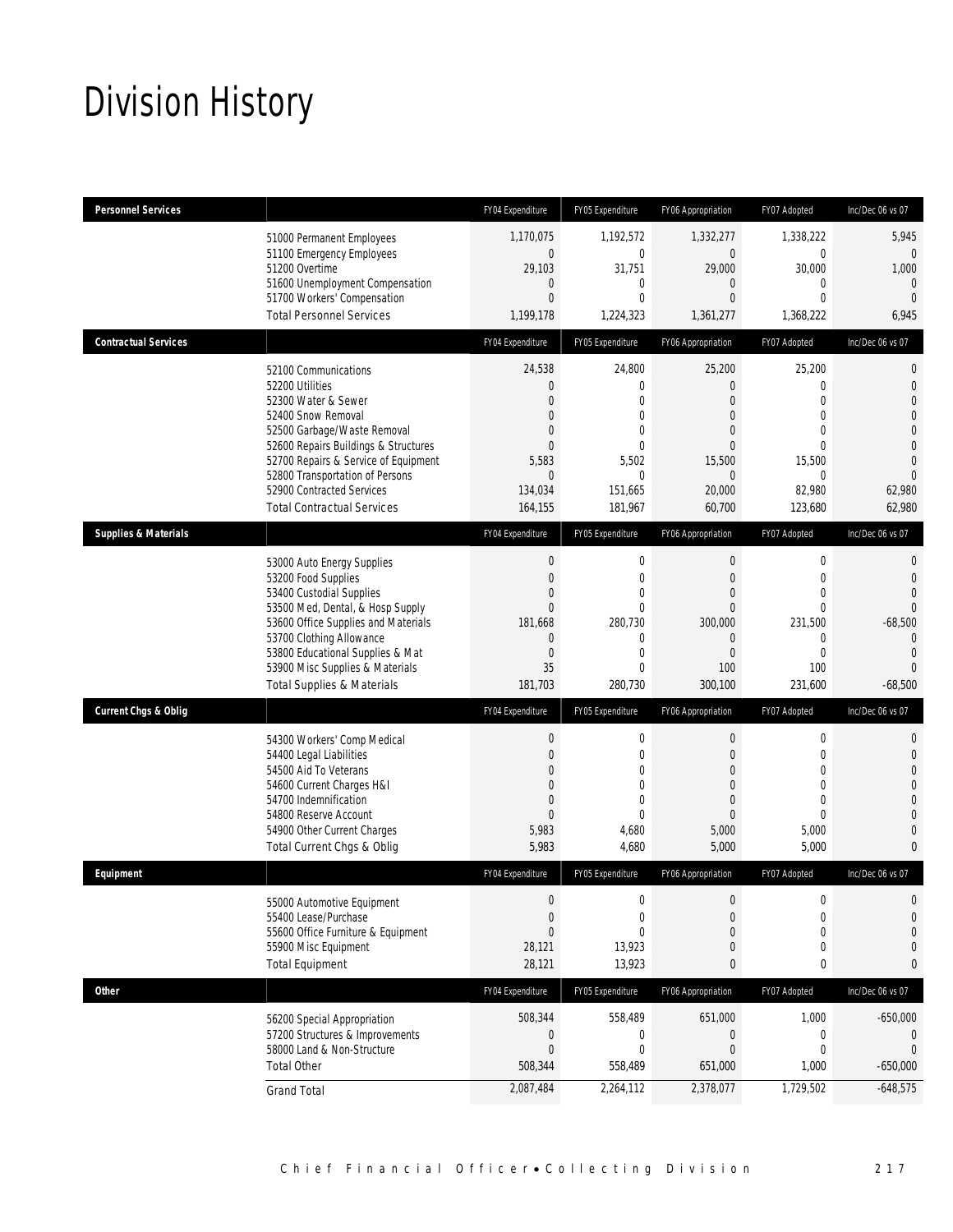# Department Personnel

| Title                   | Union<br>Code   | Grade | Position       | FY07 Salary | Title                        | Union<br>Code   | Grade | Position       | FY07 Salary |
|-------------------------|-----------------|-------|----------------|-------------|------------------------------|-----------------|-------|----------------|-------------|
|                         |                 |       |                |             |                              |                 |       |                |             |
| Principal Accountant    | SU <sub>4</sub> | 16    |                | 53,503      | Deputy Collector             | SU <sub>4</sub> | 13    | 6              | 237,098     |
| Admin Assistant         | SU <sub>4</sub> | 15    |                | 49,467      | Teller                       | SU <sub>4</sub> | 13    | 4              | 157,709     |
| Senior Programmer       | SU <sub>4</sub> | 15    |                | 49,467      | <b>Head Clerk</b>            | SU <sub>4</sub> | 12    | $\overline{2}$ | 71,582      |
| Tax Title Supervisor    | SU <sub>4</sub> | 15    | $\overline{2}$ | 98,934      | First Asst Coll Tr-Coll      | SE <sub>1</sub> | 11    |                | 96,395      |
| <b>Head Admin Clerk</b> | SU4             | 14    | 1              | 43,975      | <b>Supervisor Accounting</b> | SE <sub>1</sub> | 8     | $\overline{2}$ | 156,287     |
| Senior Legal Assistant  | SU4             | 14    | 1              | 41,186      | Data Proc Sys Analyst I      | SE <sub>1</sub> |       |                | 71,486      |
|                         |                 |       |                |             | Pr Admin Assistant           | SE <sub>1</sub> | 6     | 3              | 195,132     |
|                         |                 |       |                |             | <b>Total</b>                 |                 |       | 26             | 1,322,222   |
|                         |                 |       |                |             | <b>Adjustments</b>           |                 |       |                |             |
|                         |                 |       |                |             | <b>Differential Payments</b> |                 |       |                | $\mathbf 0$ |
|                         |                 |       |                |             | Other                        |                 |       |                | 16,000      |
|                         |                 |       |                |             | Chargebacks                  |                 |       |                | 0           |
|                         |                 |       |                |             | <b>Salary Savings</b>        |                 |       |                | $\mathbf 0$ |
|                         |                 |       |                |             | <b>FY07 Total Request</b>    |                 |       |                | 1,338,222   |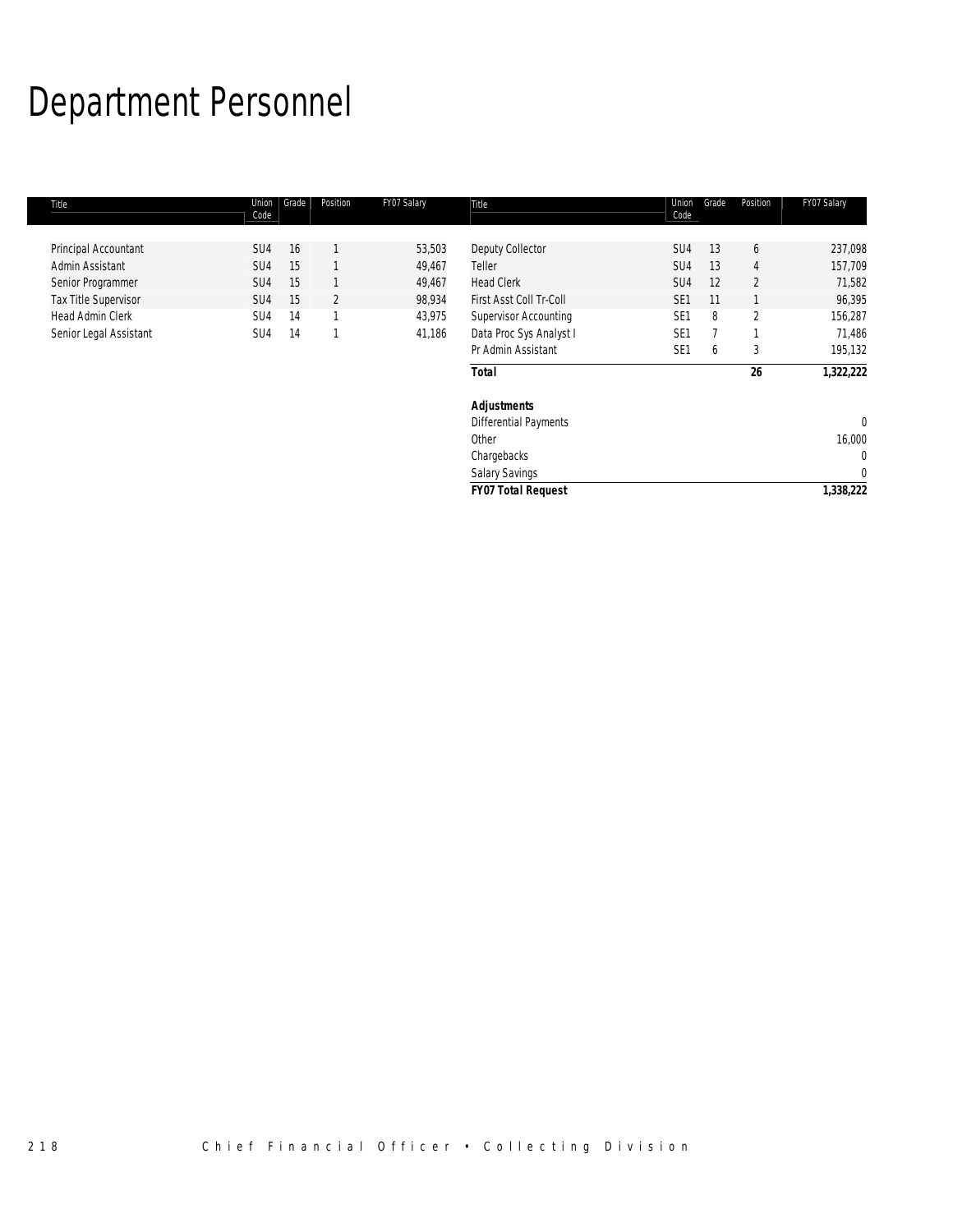# Program 1. General Management

### *Celia M. Barton, Manager Organization: 137100*

#### *Program Description*

The General Management Program is responsible for hiring, training, and supervising Collection Division staff and systems.

## *Program Objectives*

- Use enhanced technology to improve service delivery.
- To maximize the collection of current year real estate, personal property, and motor and boat excise taxes.

| <b>Program Outcomes</b>            |                                              | Actual '04              | Actual '05              | Projected '06           | <b>PLOS '07</b>    |
|------------------------------------|----------------------------------------------|-------------------------|-------------------------|-------------------------|--------------------|
|                                    | Current year property tax collection rate    | 98.6%                   | 98.8%                   | 98.7%                   | 99%                |
| <b>Selected Service Indicators</b> |                                              | Actual '04              | Actual '05              | Approp '06              | Budget '07         |
|                                    | Ouota<br>Personnel Services<br>Non Personnel | 5<br>276.291<br>233,264 | 5<br>297,305<br>125,180 | .h<br>301,861<br>42,700 | 307,065<br>105,680 |
|                                    | <b>Total</b>                                 | 509,555                 | 422,484                 | 344,561                 | 412,745            |
|                                    | PILOT accounts monitored                     | 42                      | 45                      | 45                      | 45                 |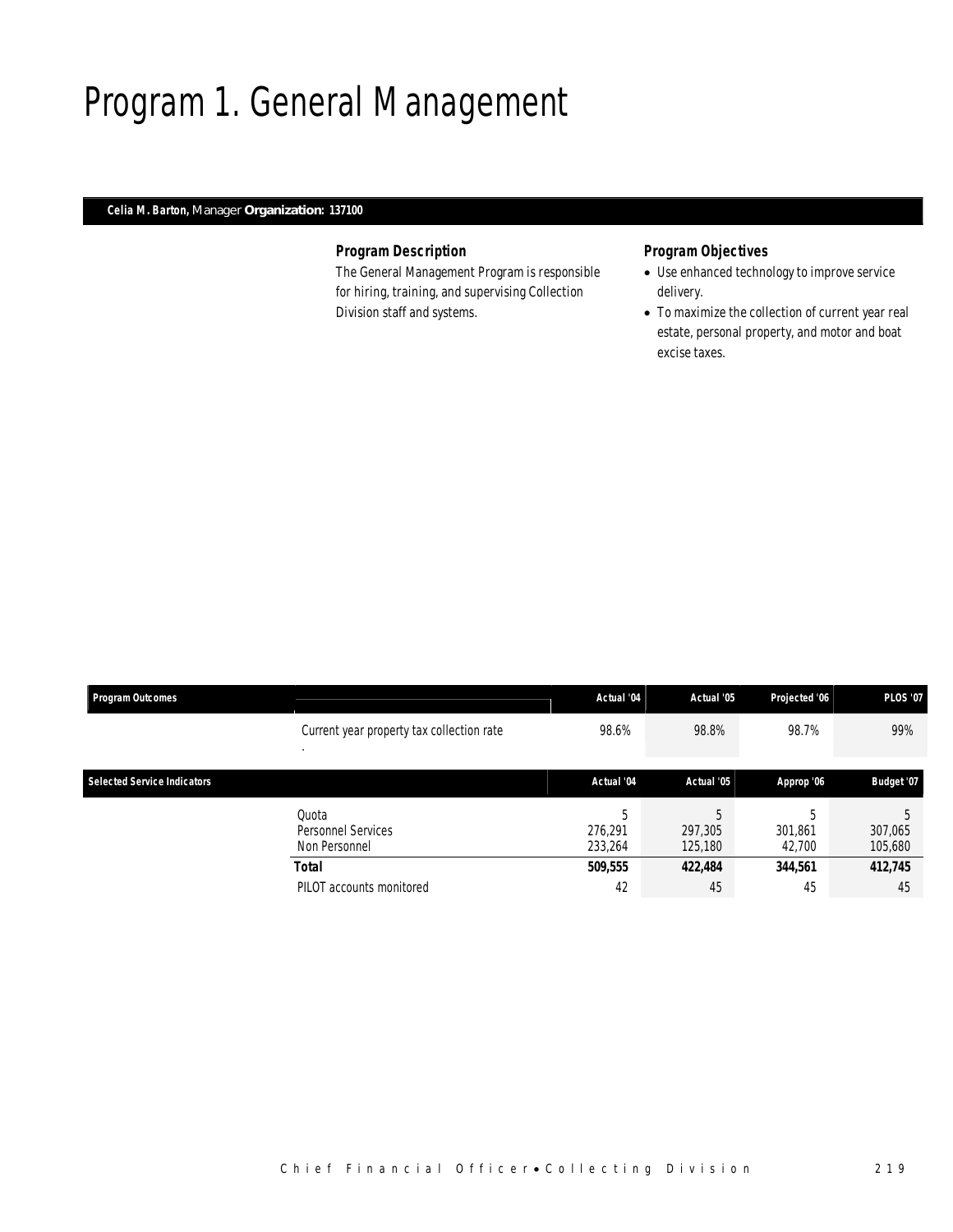# Program 2. Special Collections

### *N. Michael Portnoy, Manager Organization: 137200*

#### *Program Description*

The Special Collections Program collects delinquent real estate, personal property, and motor vehicle excise taxes. The program reduces new tax title accounts through aggressive collection, and reviews account activities prior to the placement of liens.

## *Program Objectives*

• To maximize collection of delinquent taxes.

| <b>Program Outcomes</b>            |                                                                                                                                                                                                               | Actual '04                                                 | Actual '05                                                 | Projected '06                                                  | <b>PLOS '07</b>                                           |
|------------------------------------|---------------------------------------------------------------------------------------------------------------------------------------------------------------------------------------------------------------|------------------------------------------------------------|------------------------------------------------------------|----------------------------------------------------------------|-----------------------------------------------------------|
|                                    | Delinguent taxes collected                                                                                                                                                                                    | \$35M                                                      | \$46M                                                      | \$34M                                                          | \$35M                                                     |
| <b>Selected Service Indicators</b> |                                                                                                                                                                                                               | Actual '04                                                 | Actual '05                                                 | Approp '06                                                     | Budget '07                                                |
|                                    | Ouota<br><b>Personnel Services</b><br>Non Personnel                                                                                                                                                           | <sub>b</sub><br>228.627<br>5.498                           | b<br>193.855<br>7.520                                      | h<br>258,512<br>22,500                                         | <sub>b</sub><br>269,946<br>22,500                         |
|                                    | Total<br>Delinquent personal property taxes collected<br>Delinquent motor vehicle excise tax collected<br>Tax title accounts resolved<br>Delinquent real estate taxes collected<br>Tax title amount collected | 234,125<br>\$1.8M<br>\$6.6M<br>1,255<br>\$14.2M<br>\$15.9M | 201,375<br>\$1.5M<br>\$6.8M<br>1.188<br>\$21.1M<br>\$15.8M | 281.012<br>\$745,130<br>\$7.4M<br>2.209<br>\$12.19M<br>\$13.7M | 292,446<br>\$650,000<br>\$6.2M<br>1,500<br>\$14M<br>\$14M |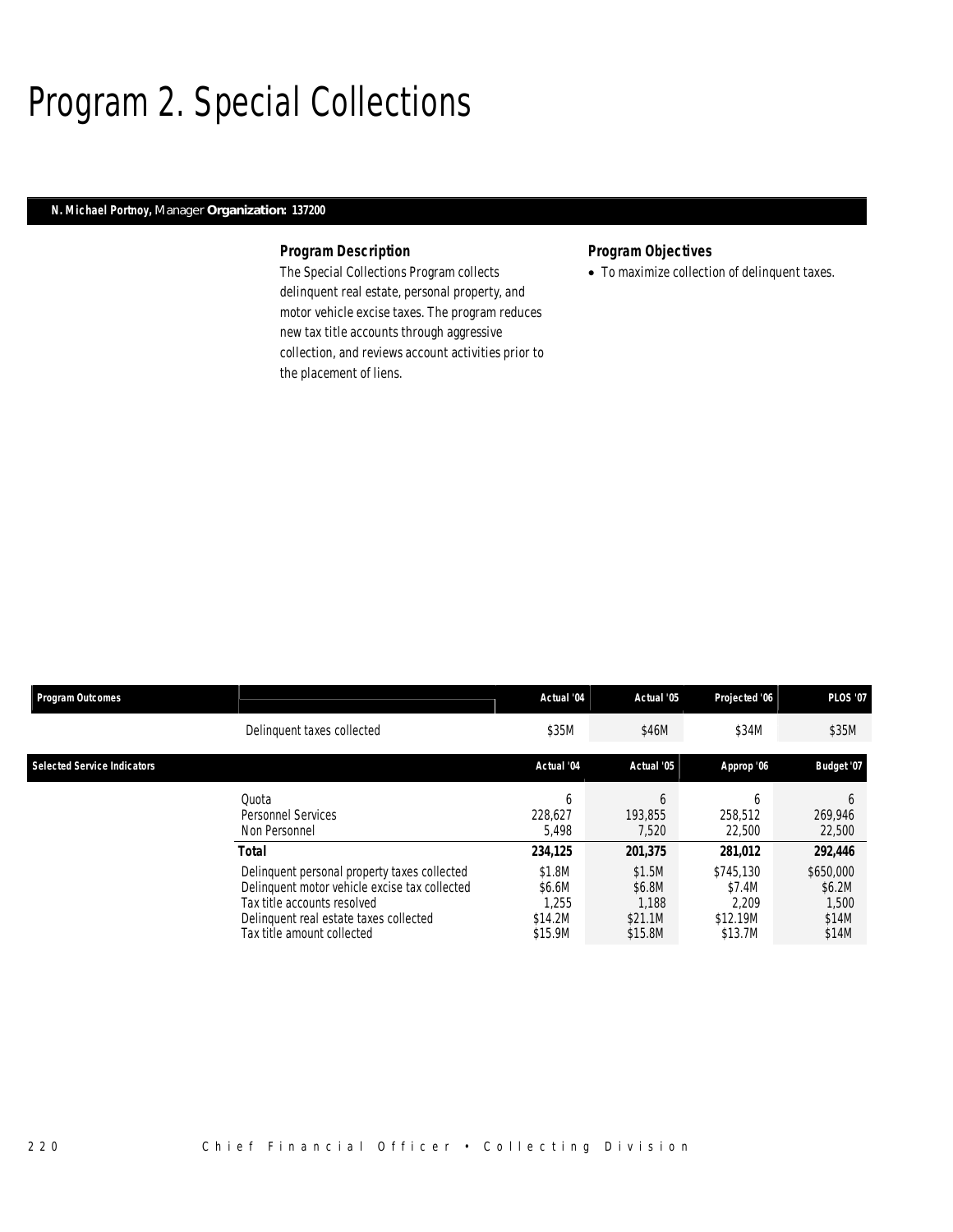## Program 3. Tax Title System

### *Michael Hutchinson, Manager Organization: 137300*

#### *Program Description*

The Tax Title System Program is responsible for collecting delinquent real estate taxes. It manages the computerized system for controlling the City's recording of its legal title to properties with delinquent taxes. The system is used to record actions involving each account up through and including foreclosure or payment of the tax liability.

### *Program Objectives*

- To prepare an instrument of taking for each delinquent property tax account.
- To certify subsequent delinquent property taxes to existing tax title accounts.

| <b>Program Outcomes</b>            |                                                                                                                                                                 | Actual '04                                    | Actual '05                                              | Projected '06                                           | <b>PLOS '07</b>                                         |
|------------------------------------|-----------------------------------------------------------------------------------------------------------------------------------------------------------------|-----------------------------------------------|---------------------------------------------------------|---------------------------------------------------------|---------------------------------------------------------|
|                                    | Annual tax taking completed                                                                                                                                     |                                               |                                                         |                                                         |                                                         |
| <b>Selected Service Indicators</b> |                                                                                                                                                                 | Actual '04                                    | Actual '05                                              | Approp '06                                              | Budget '07                                              |
|                                    | Quota<br><b>Personnel Services</b><br>Non Personnel                                                                                                             | 193.917<br>460.717                            | 204,910<br>514,552                                      | 213,507<br>654,500                                      | 219,510<br>4,500                                        |
|                                    | <b>Total</b><br>Annual tax takings<br>Municipal lien certificates processed<br>Annual tax taking amount<br>Annual certifications<br>Annual certification amount | 654,635<br>2,602<br>\$4.2M<br>2,538<br>\$5.6M | 719,461<br>2.548<br>22,911<br>\$5.3M<br>2,455<br>\$5.6M | 868,007<br>2.269<br>20,143<br>\$4.9M<br>2,484<br>\$5.9M | 224,010<br>2,300<br>19,000<br>\$5.0M<br>2,500<br>\$5.9M |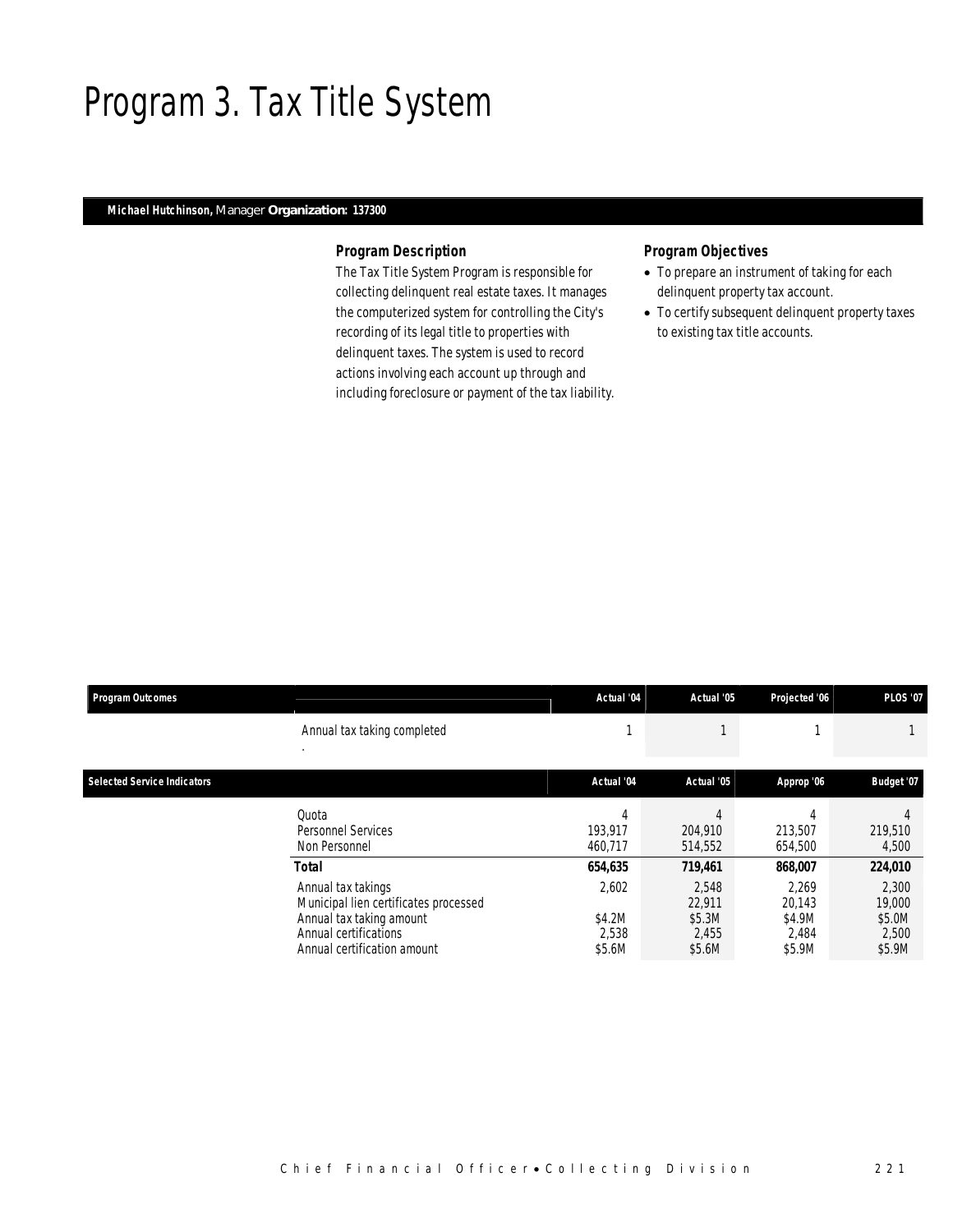## Program 4. Teller Operations

### *Ellen Higginbottom, Manager Organization: 137400*

### *Program Description*

The Teller Operations Program processes all funds received by the City from taxpayers. It also records deposits made by City departments responsible for their own collections.

### *Program Objectives*

• To process tax payments and City department deposits and ensure that all monies are accurately deposited.

| <b>Program Outcomes</b>            |                                                                   | Actual '04         | Actual '05         | Projected '06      | <b>PLOS '07</b>    |
|------------------------------------|-------------------------------------------------------------------|--------------------|--------------------|--------------------|--------------------|
|                                    | Daily balancing and depositing of all receipts                    | 1/dav              | $1$ /day           | $1$ /day           | $1$ /day           |
| <b>Selected Service Indicators</b> |                                                                   | Actual '04         | Actual '05         | Approp '06         | Budget '07         |
|                                    | Quota<br>Personnel Services<br>Non Personnel                      | 184.153<br>9.089   | 194.943<br>5,239   | 204.988<br>12.100  | 211,104<br>12,100  |
|                                    | <b>Total</b>                                                      | 193,242            | 200,182            | 217,088            | 223,204            |
|                                    | Transactions processed by tellers<br>Dollars processed by tellers | 138.141<br>\$1.82B | 141.800<br>\$1.97B | 154,000<br>\$1.58B | 120,000<br>\$1.50B |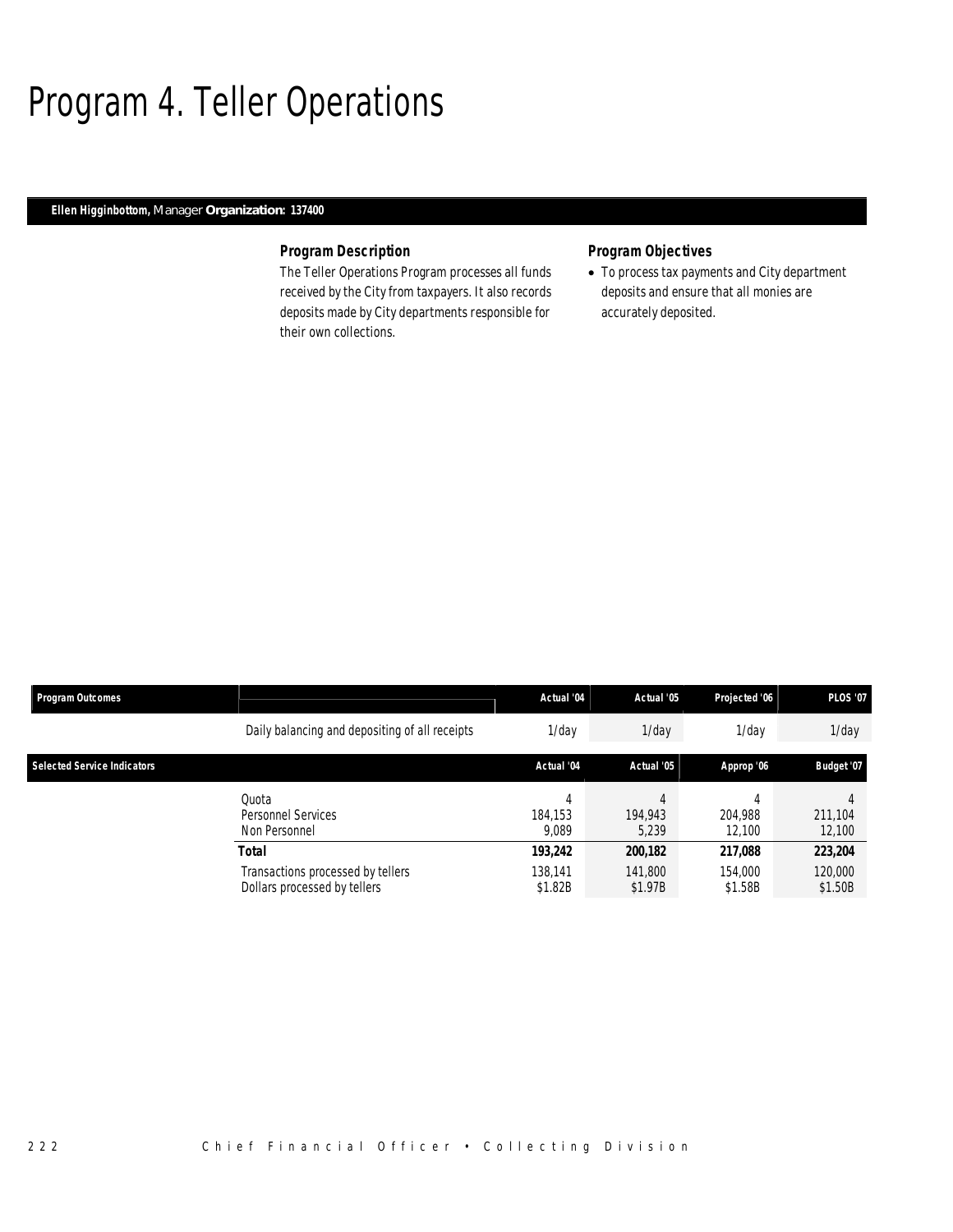# Program 5. Accounting/Special Assessments

### *Joyce A. Trabucco, Manager Organization: 137500*

#### *Program Description*

The Accounting/Special Assessments Program is responsible for maintaining the books of the Collecting Division, as well as managing the database used for controlling Collecting Division activities.

#### *Program Objectives*

• To conduct monthly account reconciliations between the Collecting Division and Auditing.

| <b>Program Outcomes</b>            |                                                              | Actual '04                            | Actual '05                  | Projected '06               | <b>PLOS '07</b>             |
|------------------------------------|--------------------------------------------------------------|---------------------------------------|-----------------------------|-----------------------------|-----------------------------|
|                                    | % of reports completed by the tenth of the<br>month          | 100%                                  | 100%                        | 100%                        | 100%                        |
| <b>Selected Service Indicators</b> |                                                              | Actual '04                            | Actual '05                  | Approp '06                  | Budget '07                  |
|                                    | Quota<br>Personnel Services<br>Non Personnel<br><b>Total</b> | $\sim$<br>106.492<br>1.494<br>107,986 | 117,188<br>1,451<br>118,640 | 122,800<br>5.500<br>128,300 | 125,847<br>5,500<br>131,347 |